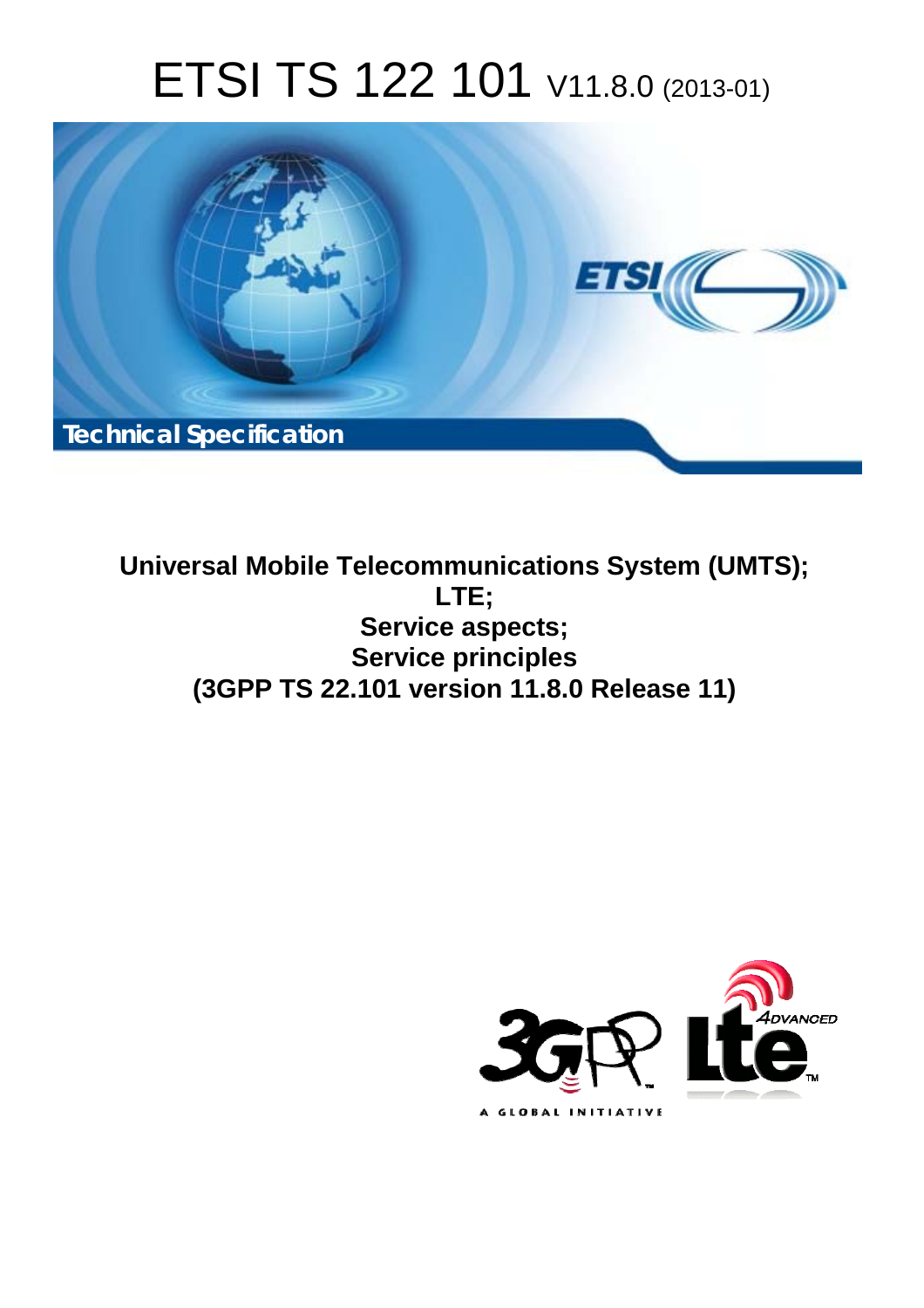Reference RTS/TSGS-0122101vb80

> Keywords LTE,UMTS

#### *ETSI*

#### 650 Route des Lucioles F-06921 Sophia Antipolis Cedex - FRANCE

Tel.: +33 4 92 94 42 00 Fax: +33 4 93 65 47 16

Siret N° 348 623 562 00017 - NAF 742 C Association à but non lucratif enregistrée à la Sous-Préfecture de Grasse (06) N° 7803/88

#### *Important notice*

Individual copies of the present document can be downloaded from: [http://www.etsi.org](http://www.etsi.org/)

The present document may be made available in more than one electronic version or in print. In any case of existing or perceived difference in contents between such versions, the reference version is the Portable Document Format (PDF). In case of dispute, the reference shall be the printing on ETSI printers of the PDF version kept on a specific network drive within ETSI Secretariat.

Users of the present document should be aware that the document may be subject to revision or change of status. Information on the current status of this and other ETSI documents is available at <http://portal.etsi.org/tb/status/status.asp>

If you find errors in the present document, please send your comment to one of the following services: [http://portal.etsi.org/chaircor/ETSI\\_support.asp](http://portal.etsi.org/chaircor/ETSI_support.asp)

#### *Copyright Notification*

No part may be reproduced except as authorized by written permission. The copyright and the foregoing restriction extend to reproduction in all media.

> © European Telecommunications Standards Institute 2013. All rights reserved.

DECT<sup>™</sup>, PLUGTESTS<sup>™</sup>, UMTS<sup>™</sup> and the ETSI logo are Trade Marks of ETSI registered for the benefit of its Members. **3GPP**TM and **LTE**™ are Trade Marks of ETSI registered for the benefit of its Members and of the 3GPP Organizational Partners.

**GSM**® and the GSM logo are Trade Marks registered and owned by the GSM Association.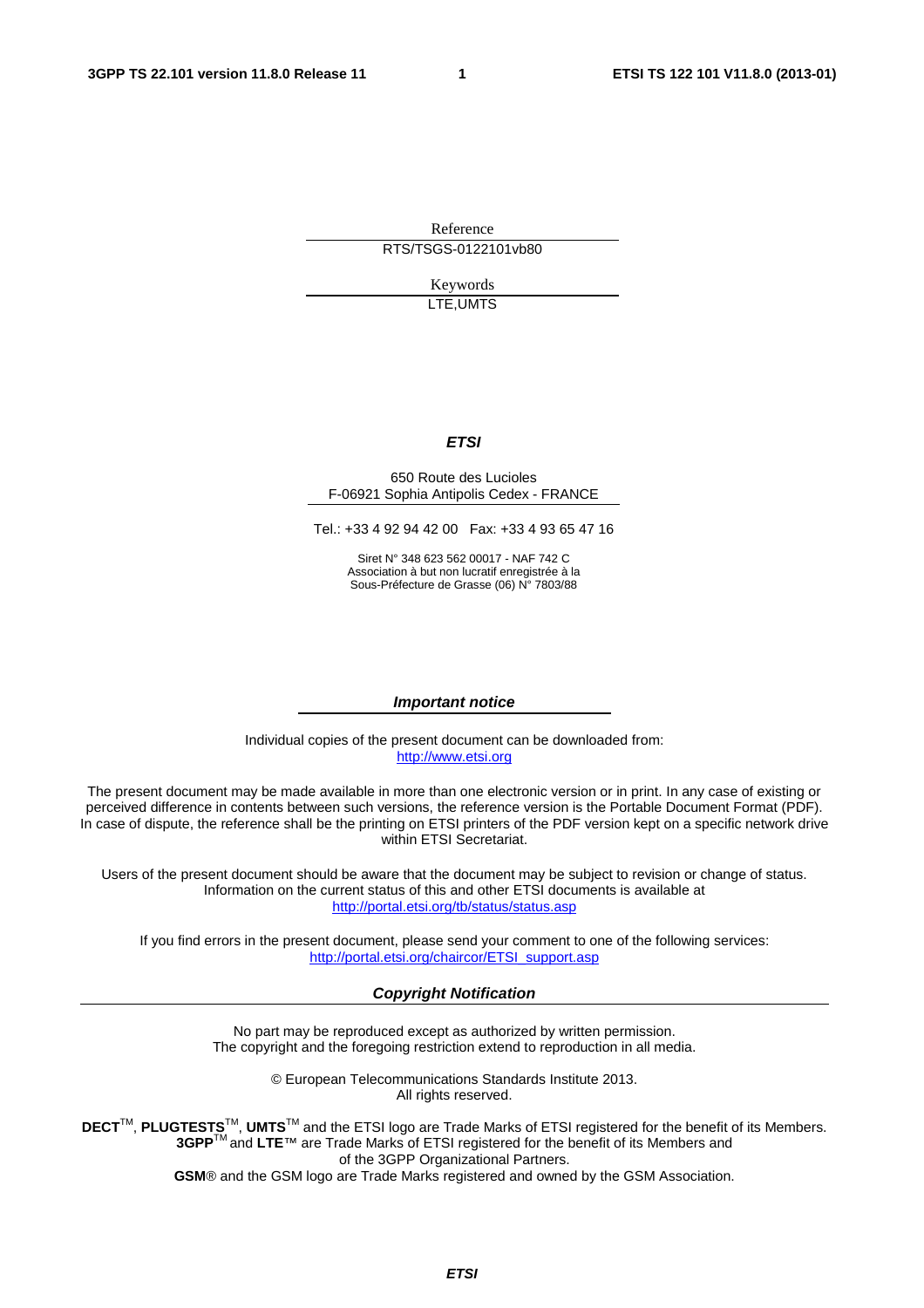# Intellectual Property Rights

IPRs essential or potentially essential to the present document may have been declared to ETSI. The information pertaining to these essential IPRs, if any, is publicly available for **ETSI members and non-members**, and can be found in ETSI SR 000 314: *"Intellectual Property Rights (IPRs); Essential, or potentially Essential, IPRs notified to ETSI in respect of ETSI standards"*, which is available from the ETSI Secretariat. Latest updates are available on the ETSI Web server [\(http://ipr.etsi.org](http://webapp.etsi.org/IPR/home.asp)).

Pursuant to the ETSI IPR Policy, no investigation, including IPR searches, has been carried out by ETSI. No guarantee can be given as to the existence of other IPRs not referenced in ETSI SR 000 314 (or the updates on the ETSI Web server) which are, or may be, or may become, essential to the present document.

## Foreword

This Technical Specification (TS) has been produced by ETSI 3rd Generation Partnership Project (3GPP).

The present document may refer to technical specifications or reports using their 3GPP identities, UMTS identities or GSM identities. These should be interpreted as being references to the corresponding ETSI deliverables.

The cross reference between GSM, UMTS, 3GPP and ETSI identities can be found under <http://webapp.etsi.org/key/queryform.asp>.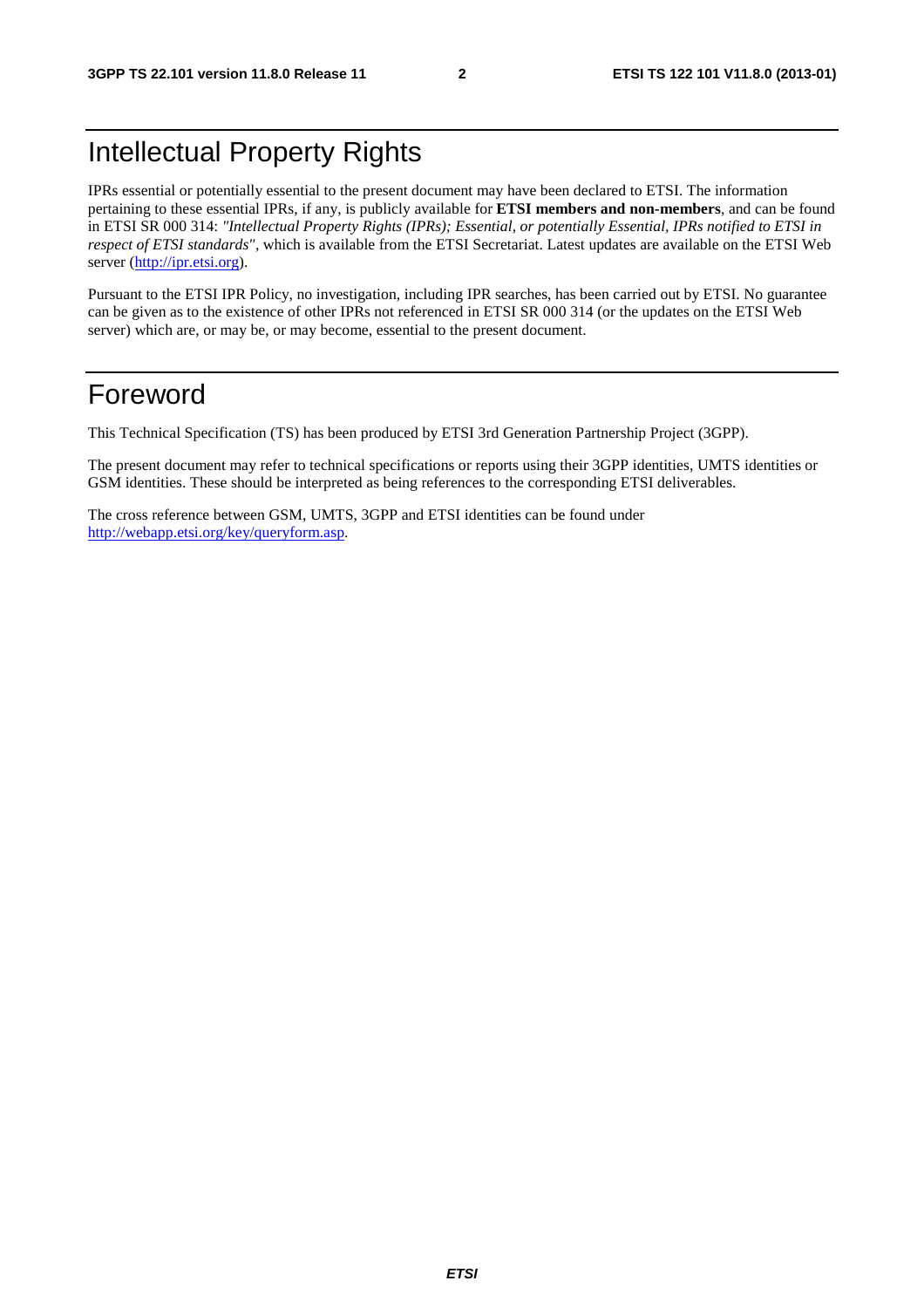$\mathbf{3}$ 

# Contents

| 1            |                                                                                     |  |
|--------------|-------------------------------------------------------------------------------------|--|
| 2            |                                                                                     |  |
| 2.1          |                                                                                     |  |
| 2.2          |                                                                                     |  |
| 3            |                                                                                     |  |
| 3.1          |                                                                                     |  |
| 3.2          |                                                                                     |  |
|              |                                                                                     |  |
| 4<br>4.1     |                                                                                     |  |
| 4.2          |                                                                                     |  |
| 4.2.1        |                                                                                     |  |
| 4.3          |                                                                                     |  |
| 4.3.1        |                                                                                     |  |
| 4.3.2        |                                                                                     |  |
| 4.3.3        |                                                                                     |  |
| 4.3.4        |                                                                                     |  |
| 4.3.5        |                                                                                     |  |
| 4.3.5.1      | Common Requirements for SIPTO in the Mobile Operator Network and SIPTO at the Local |  |
|              |                                                                                     |  |
| 4.3.5.2      |                                                                                     |  |
| 4.4          |                                                                                     |  |
| 4.5          |                                                                                     |  |
| 4.6          |                                                                                     |  |
| 4.7          |                                                                                     |  |
| 4.8          |                                                                                     |  |
| 4.9          |                                                                                     |  |
| 4.10<br>4.11 |                                                                                     |  |
| 4.11.1       |                                                                                     |  |
| 4.11.2       |                                                                                     |  |
| 4.11.3       |                                                                                     |  |
|              |                                                                                     |  |
|              |                                                                                     |  |
| 5.1          |                                                                                     |  |
| 5.2          |                                                                                     |  |
| 6            |                                                                                     |  |
| 7            |                                                                                     |  |
| 7.1          |                                                                                     |  |
| 7.2          |                                                                                     |  |
| 7.2.1        |                                                                                     |  |
| 7.2.2        |                                                                                     |  |
| 7.2.3        |                                                                                     |  |
| 7.2.4        |                                                                                     |  |
| 7.2.5        |                                                                                     |  |
| 7.3          |                                                                                     |  |
| 7.4          |                                                                                     |  |
| 8            |                                                                                     |  |
|              |                                                                                     |  |
| 9            |                                                                                     |  |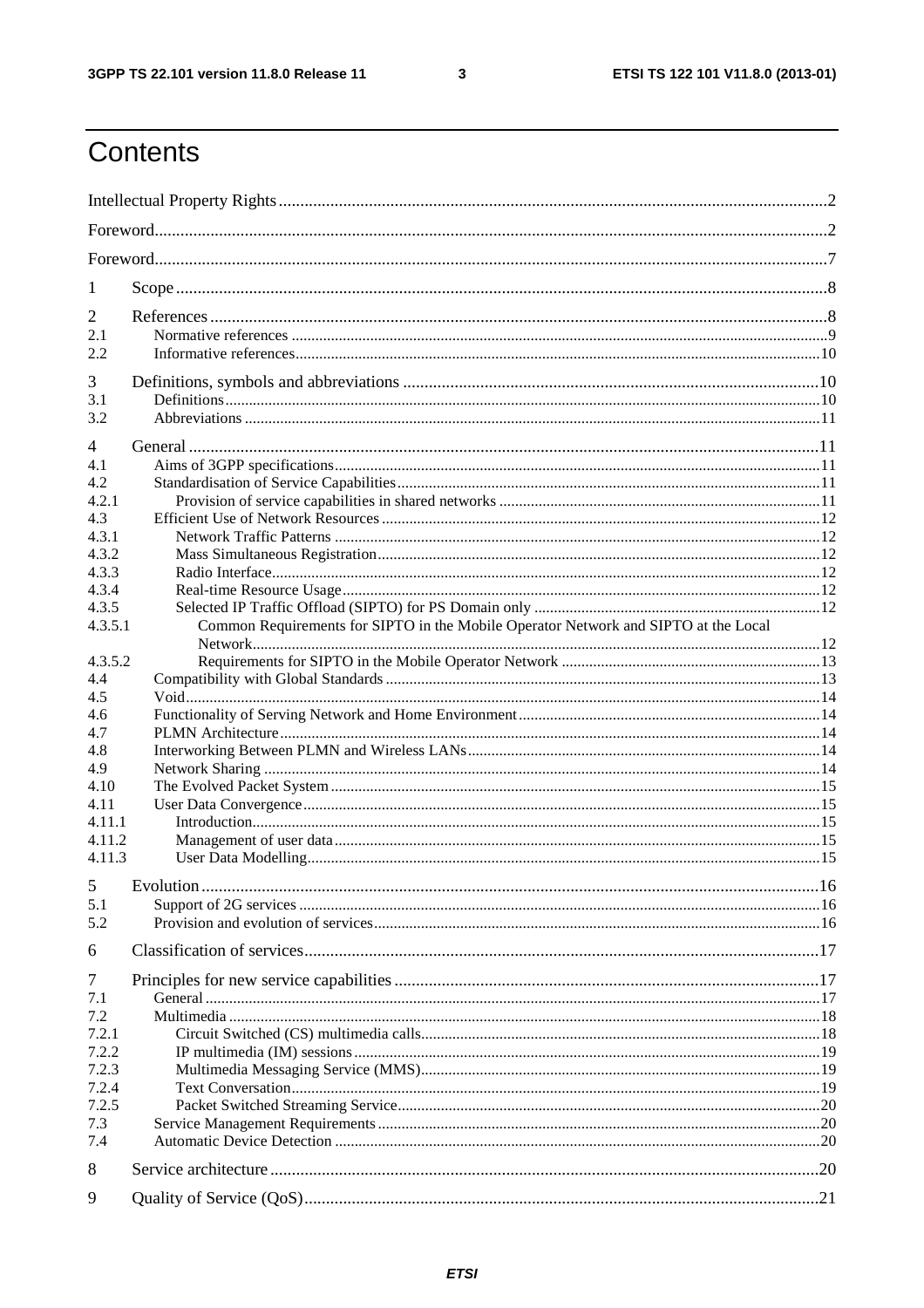#### $\overline{\mathbf{4}}$

| 10             |  |
|----------------|--|
| 10.1           |  |
| 10.1.1         |  |
| 10.1.2         |  |
|                |  |
|                |  |
| 10.1.3         |  |
| 10.2           |  |
| 10.3           |  |
| 10.4           |  |
| 10.4.1         |  |
| 10.4.2         |  |
| 10.4.2.1       |  |
| 10.4.2.2       |  |
| 10.4.2.3       |  |
| 10.5           |  |
| 10.6           |  |
| 10.7           |  |
| 10.8           |  |
| 11             |  |
| 11.1           |  |
| 11.1.1         |  |
| 11.1.2         |  |
| 11.1.3         |  |
| 11.2           |  |
| 11.3           |  |
| 11.4           |  |
| 11.5           |  |
| 11.6           |  |
| 11.7           |  |
| 11.7.1         |  |
| 11.7.2         |  |
| 11.7.3         |  |
| 11.8           |  |
| 11a            |  |
| 11a.1          |  |
| 11a.2          |  |
| 11a.3          |  |
| 11a.4          |  |
|                |  |
| 12             |  |
| 13             |  |
| 13.1           |  |
| 13.1.1         |  |
| 13.1.2         |  |
| 13.1.3         |  |
| 13.1.4         |  |
| 13.1.5         |  |
| 13.2           |  |
| 13.2.1         |  |
| 13.2.1a        |  |
| 13.2.2         |  |
| 13.3           |  |
| 14             |  |
|                |  |
| 15             |  |
| 15.1           |  |
| 15.2           |  |
| 15.3<br>15.3.1 |  |
|                |  |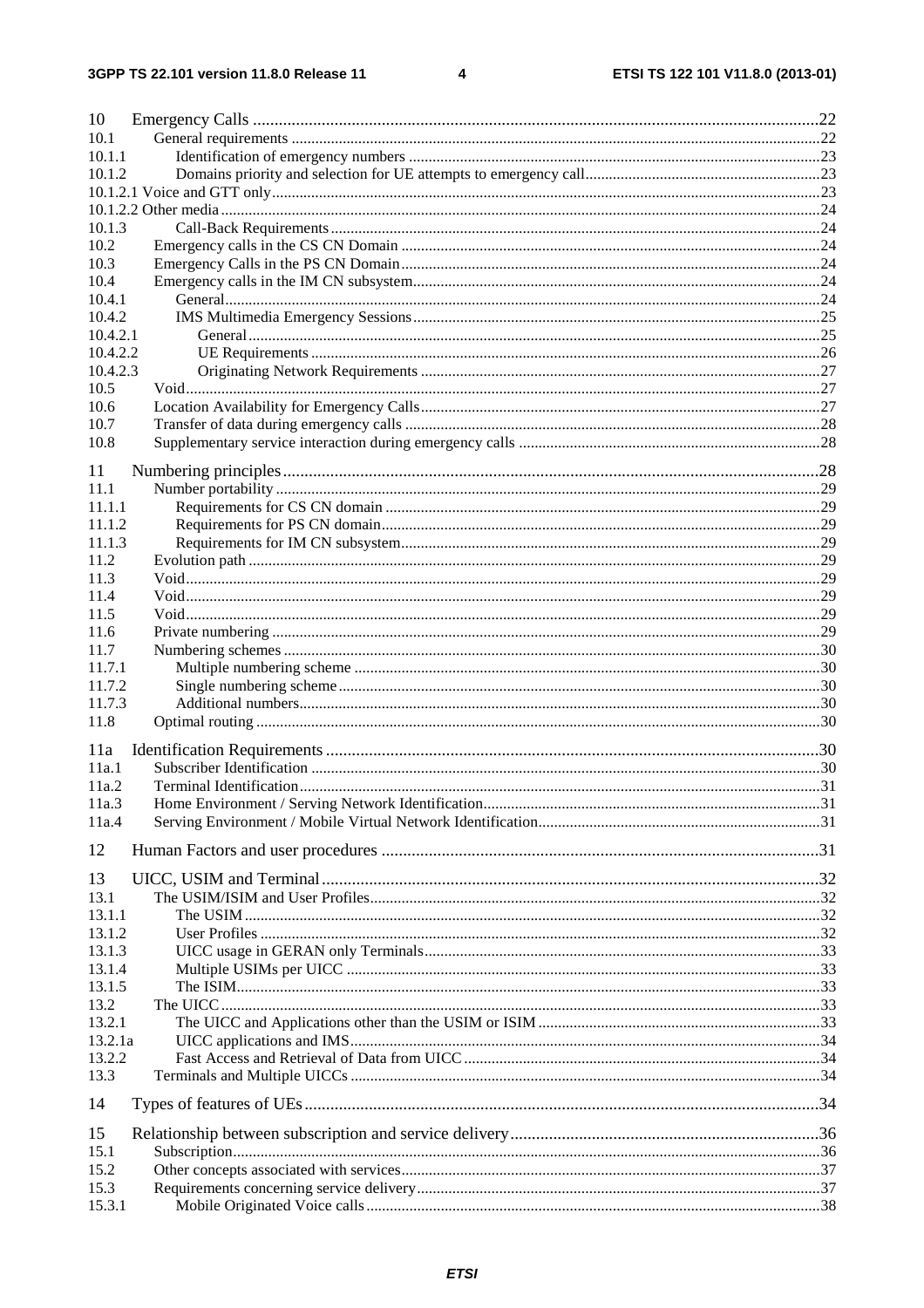$\overline{\phantom{0}}$ 

| 15.3.2           |                             |  |
|------------------|-----------------------------|--|
| 16               |                             |  |
| 17               |                             |  |
| 17.1             |                             |  |
| 17.2             |                             |  |
| 17.3             |                             |  |
| 18               |                             |  |
| 19               |                             |  |
| 20               |                             |  |
| 21               |                             |  |
| 21.1             |                             |  |
| 21.2             |                             |  |
| 21.2.1           |                             |  |
| 21.2.2           |                             |  |
| 21.2.3           |                             |  |
| 21.2.4<br>21.2.5 |                             |  |
| 21.2.6           |                             |  |
| 21.2.7           |                             |  |
| 21.2.8           |                             |  |
| 21.2.9           |                             |  |
| 21.3             |                             |  |
| 21.4             |                             |  |
| 21.5             |                             |  |
| 21.6             |                             |  |
| 21.7             |                             |  |
| 22               |                             |  |
| 22.1             |                             |  |
| 22.2             |                             |  |
| 22.3             |                             |  |
| 22.4             |                             |  |
| 22.5             |                             |  |
| 23               |                             |  |
| 23.1             |                             |  |
| 23.2<br>23.3     |                             |  |
|                  |                             |  |
| 24               |                             |  |
| 24.1             |                             |  |
| 24.2             |                             |  |
| 25               |                             |  |
| 25.A             |                             |  |
| 25.B             |                             |  |
| 25.C<br>25.D     |                             |  |
|                  |                             |  |
|                  | <b>Annex A (normative):</b> |  |
| A.1              |                             |  |
| A.2              |                             |  |
| A.3              |                             |  |
| A.4              |                             |  |
| A.4a             |                             |  |
| A.5<br>A.6       |                             |  |
| A.7              |                             |  |
| A.8              |                             |  |
| A.9              |                             |  |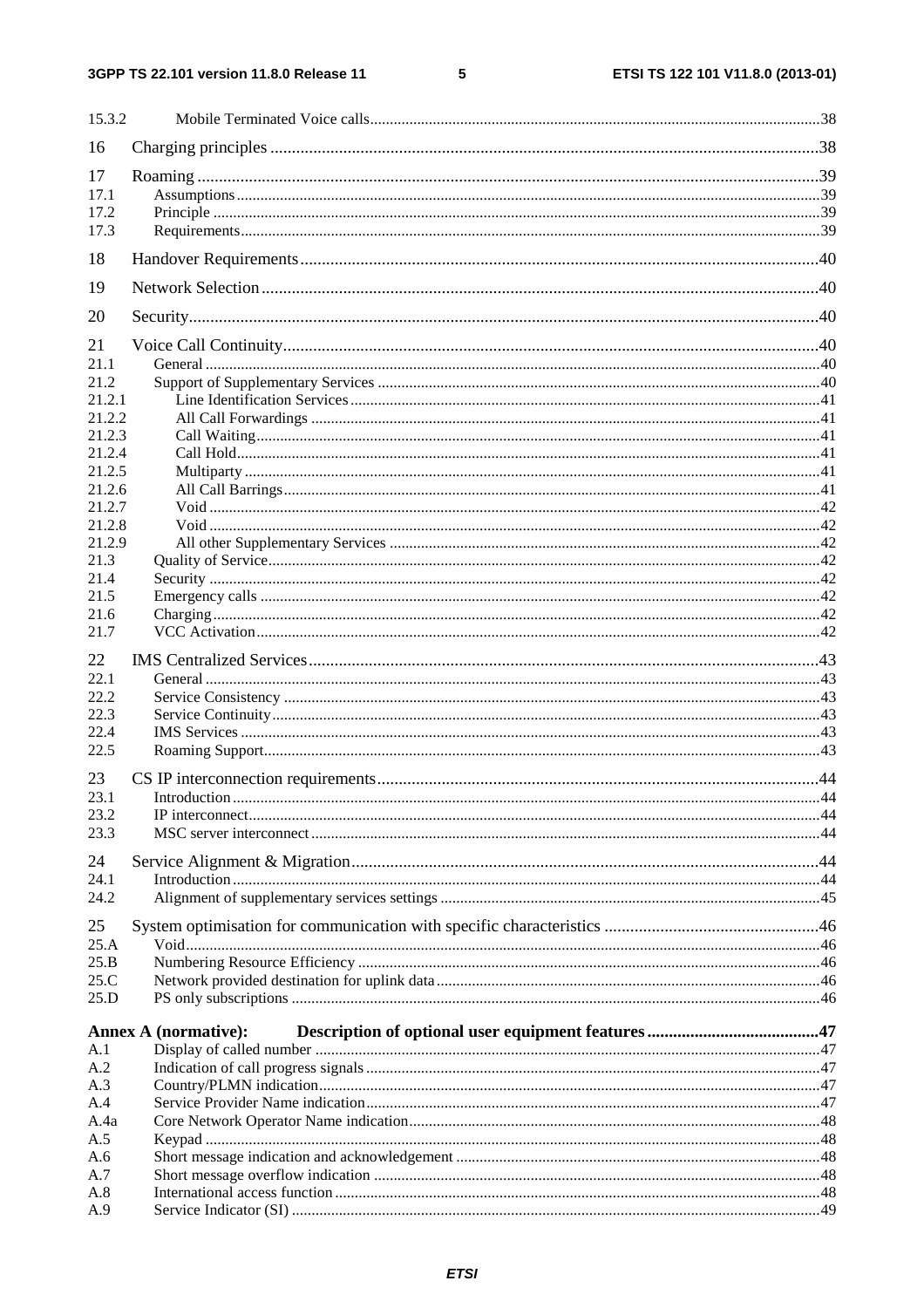#### $\bf 6$

| A.10 |                               |  |
|------|-------------------------------|--|
| A.11 |                               |  |
| A.12 |                               |  |
| A.13 |                               |  |
| A.14 |                               |  |
| A.15 |                               |  |
| A.16 |                               |  |
| A.17 |                               |  |
| A.18 |                               |  |
| A.19 |                               |  |
| A.20 |                               |  |
| A.21 |                               |  |
| A.22 |                               |  |
| A.23 |                               |  |
| A.24 |                               |  |
| A.25 |                               |  |
| A.26 |                               |  |
| A.27 |                               |  |
| A.28 |                               |  |
|      | <b>Annex B</b> (informative): |  |
|      | <b>Annex C</b> (informative): |  |
|      |                               |  |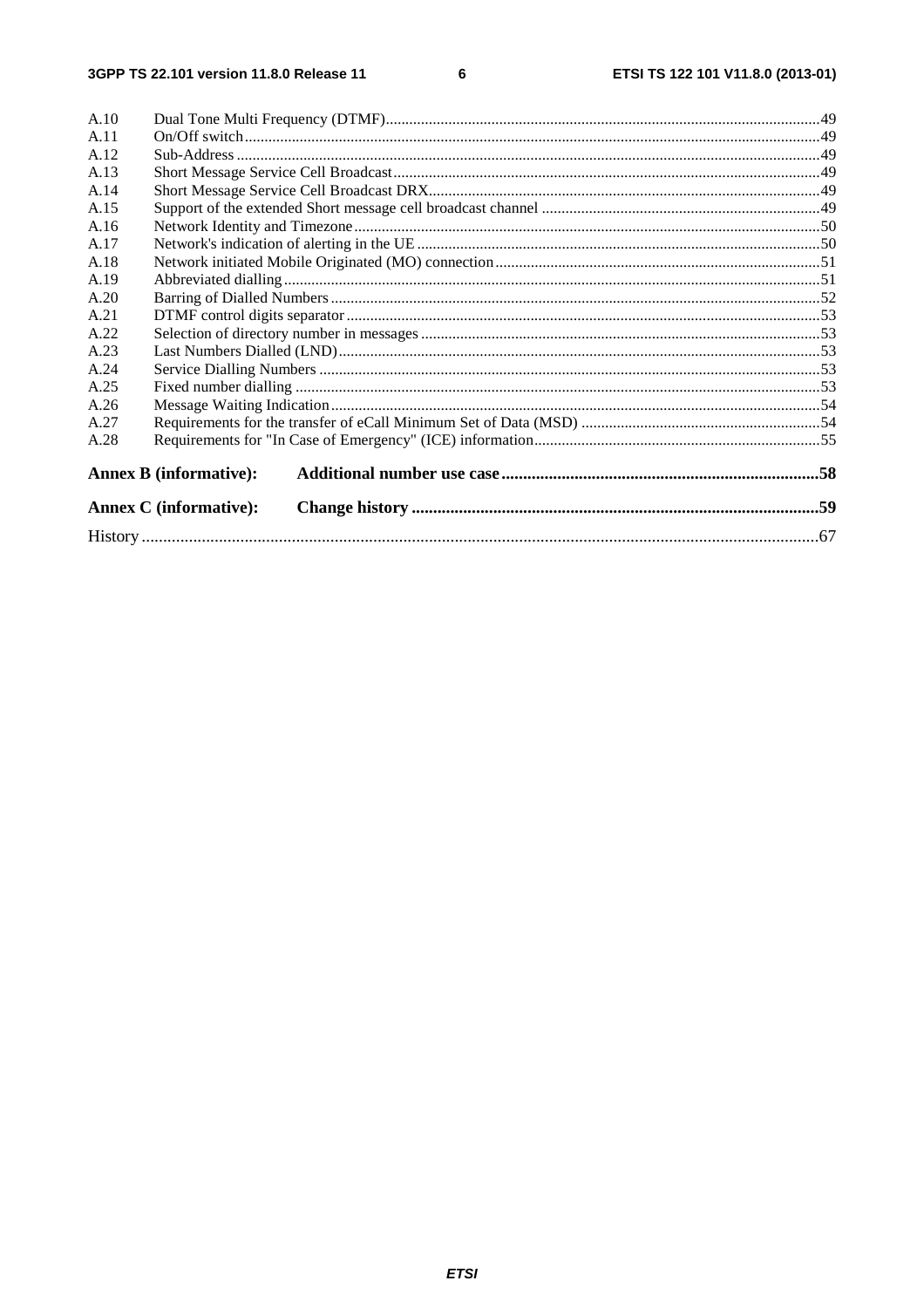# Foreword

This Technical Specification has been produced by the 3GPP.

The contents of the present document are subject to continuing work within the TSG and may change following formal TSG approval. Should the TSG modify the contents of the present document, it will be re-released by the TSG with an identifying change of release date and an increase in version number as follows:

Version x.y.z

where:

- x the first digit:
	- 1 presented to TSG for information;
	- 2 presented to TSG for approval;
	- 3 or greater indicates TSG approved document under change control.
- y the second digit is incremented for all changes of substance, i.e. technical enhancements, corrections, updates, etc.
- z the third digit is incremented when editorial only changes have been incorporated in the document.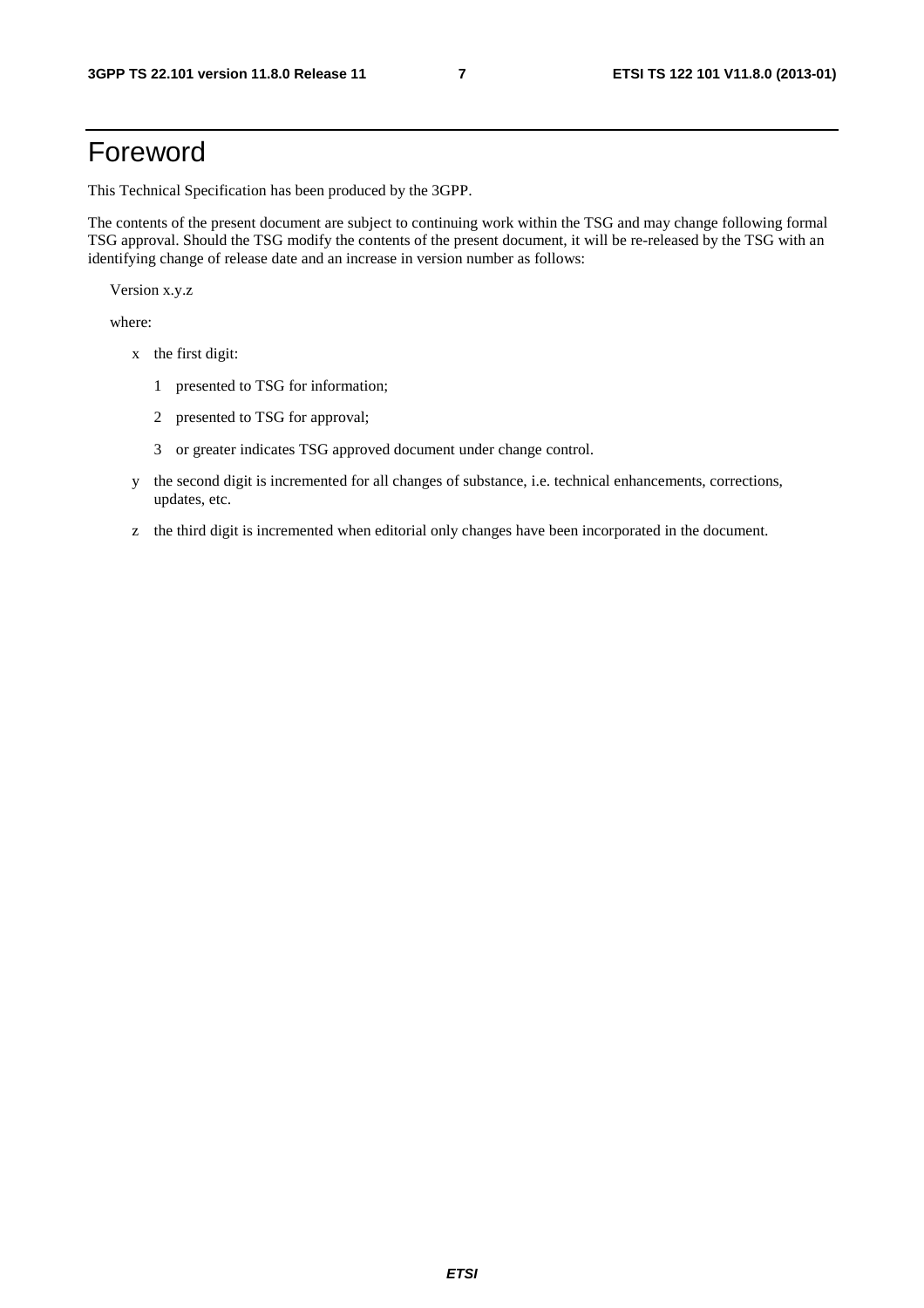## 1 Scope

This Technical Specification (TS) describes the Service Principles for PLMNs specified by 3GPP. Principles and requirements for interworking with WLAN are covered in TS22.234 [35].

 3GPP specifications provide integrated personal communications services. The system will support different applications ranging from narrow-band to wide-band communications capability with integrated personal and terminal mobility to meet the user and service requirements of the  $21<sup>st</sup>$  century.

3GPP specifications allow the realisation of a new generation of mobile communications technology for a world in which personal communications services should allow person-to-person calling, independent of location, the terminal used, the means of transmission (wired or wireless) and the choice of technology. Personal communication services should be based on a combination of fixed and wireless/mobile services to form a seamless end-to-end service for the user.

3GPP specifications should be in compliance with the following objectives:

- a) to provide a single integrated system in which the user can access services in an easy to use and uniform way in all environments;
- b) to allow differentiation between service offerings of various serving networks and home environments;
- c) to provide a wide range of telecommunications services including those provided by fixed networks and requiring user bit rates of up to 100 Mbits/s as well as services special to mobile communications. These services should be supported in residential, public and office environments and in areas of diverse population densities. These services are provided with a quality comparable with that provided by fixed networks such as ISDN and fixed broadband Internet access;
- d) to provide services via hand held, portable, vehicular mounted, movable and fixed terminals (including those which normally operate connected to fixed networks), in all environments (in different service environments residential, private domestic and different radio environments) provided that the terminal has the necessary capabilities;
- e) to provide support of roaming users by enabling users to access services provided by their home environment in the same way even when roaming.
- f) to provide audio, data, video and particularly multimedia services;
- g) to provide for the flexible introduction of telecommunication services;
- h) to provide within the residential environment the capability to enable a pedestrian user to access all services normally provided by fixed networks;
- i) to provide within the office environment the capability to enable a pedestrian user to access all services normally provided by PBXs and LANs;
- j) to provide a substitute for fixed networks in areas of diverse population densities, under conditions approved by the appropriate national or regional regulatory authority.
- k) to provide support for interfaces which allow the use of terminals normally connected to fixed networks.

# 2 References

The following documents contain provisions which, through reference in this text, constitute provisions of the present document.

- References are either specific (identified by date of publication, edition number, version number, etc.) or non-specific.
- For a specific reference, subsequent revisions do not apply.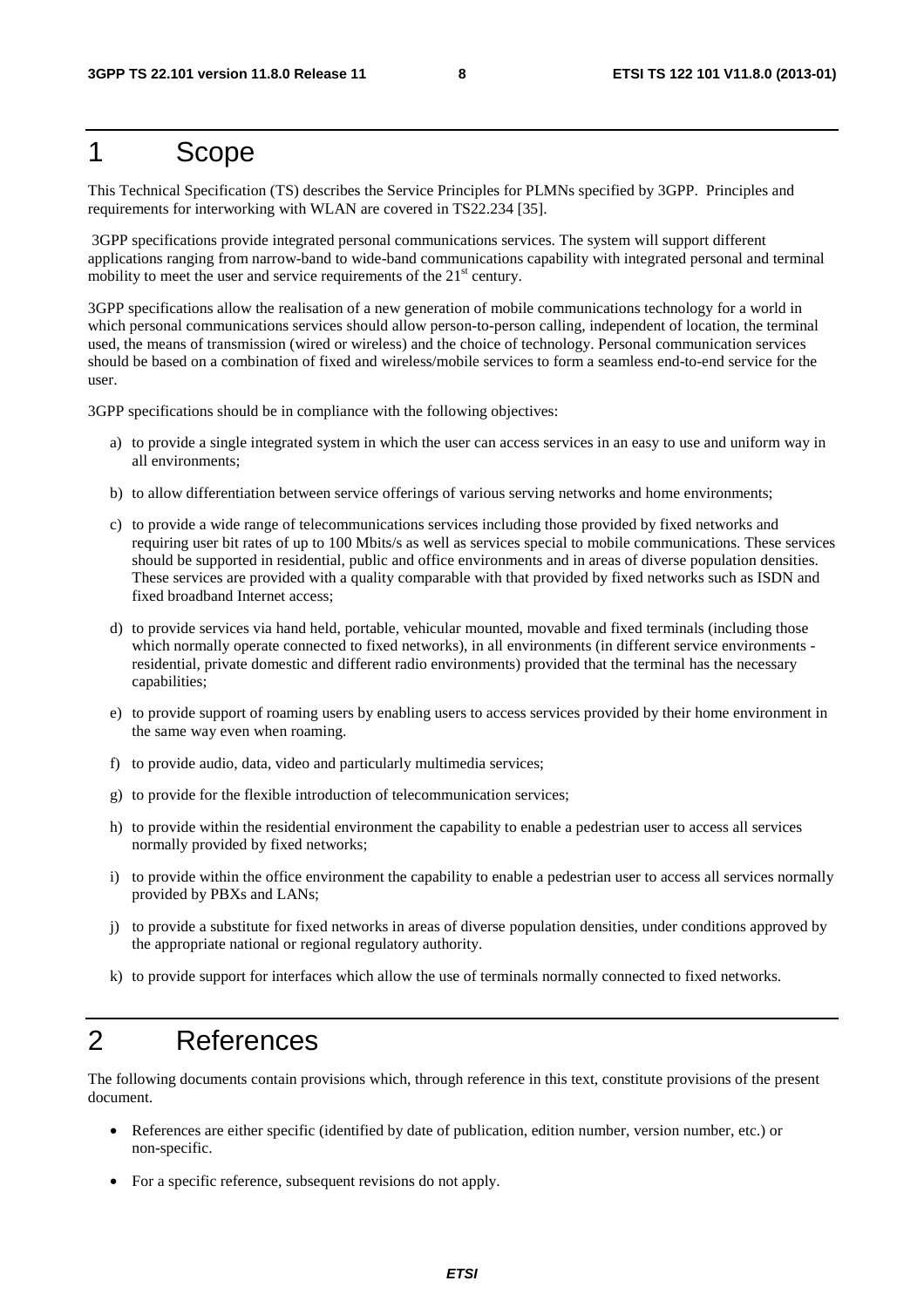• For a non-specific reference, the latest version applies. In the case of a reference to a 3GPP document (including a GSM document), a non-specific reference implicitly refers to the latest version of that document *in the same Release as the present document*.

#### 2.1 Normative references

- [1] 3GPP TS 22.105 "Services and Service Capabilities"
- [2] Void
- [3] 3GPP TS 22.038: "SIM application toolkit, stage 1"
- [4] 3GPP TS 22.001: " Principles of Circuit telecommunication services supported by a Public Land Mobile Network (PLMN)".
- [5] 3GPP TS 22.004: General on supplementary services"
- [6] 3GPP TS 22.030: "Man-Machine Interface (MMI) of the User Equipment (UE)"
- [7] 3GPP TS 22.066: "Support of Mobile Number Portability (MNP); Service description; Stage 1"
- [8] 3GPP TS 22.079: " Support of Optimal Routing; Stage 1"
- [9] 3GPP TS 22.129: "Handover Requirements between UTRAN and GERAN or other Radio Systems"
- [10] 3GPP TS 33.102: "Security Architecture"
- [11] 3GPP TS 22.011: "Service Accessibility"
- [12] 3GPP TS 22.016: "International mobile Station Equipment Identities (IMEI)"
- [13] 3GPP TS 24.008: " Mobile Radio Interface Layer 3 Specification"
- [14] 3GPP TS 22.003: "Circuit Teleservices supported by a Public Land Mobile Network (PLMN)"
- [15] 3GPP TS 21.133: "Security Threats and Requirements"
- [16] 3GPP TS 33.120: "Security Principles"
- [17] 3GPP TS 22.042: "Network Identity and Time Zone, Service Description, Stage 1"
- [18] 3GPP TS 42.009: "Security Aspects"
- [19] 3GPP TS 31.102: "USIM Application Characteristics"
- [20] 3GPP TS 23.221 "Architectural Requirements"
- [21] 3GPP TS 22.002: "Circuit Bearer Services (BS) supported by a Public Land Mobile Network (PLMN)"
- [22] 3GPP TS 22.060: "General Packet Radio Service (GPRS)"
- [23] 3GPP TS 29.002: "Mobile Application Part (MAP) specification "
- [24] 3GPP TR 23.972: "Circuit Switched Multimedia Telephony".
- [25] 3GPP TS 22.140: "Multimedia messaging service; Stage 1".
- [26] 3GPP TS 22.226: "Global Text Telephony, Stage 1."
- [27] 3GPP TS 22.228: "IP multimedia (IM) CN subsystem, stage 1"
- [28] RFC 3261: "SIP: Session Initiation Protocol"
- [29] 3GPP TR 21.905: " Vocabulary for 3GPP Specifications"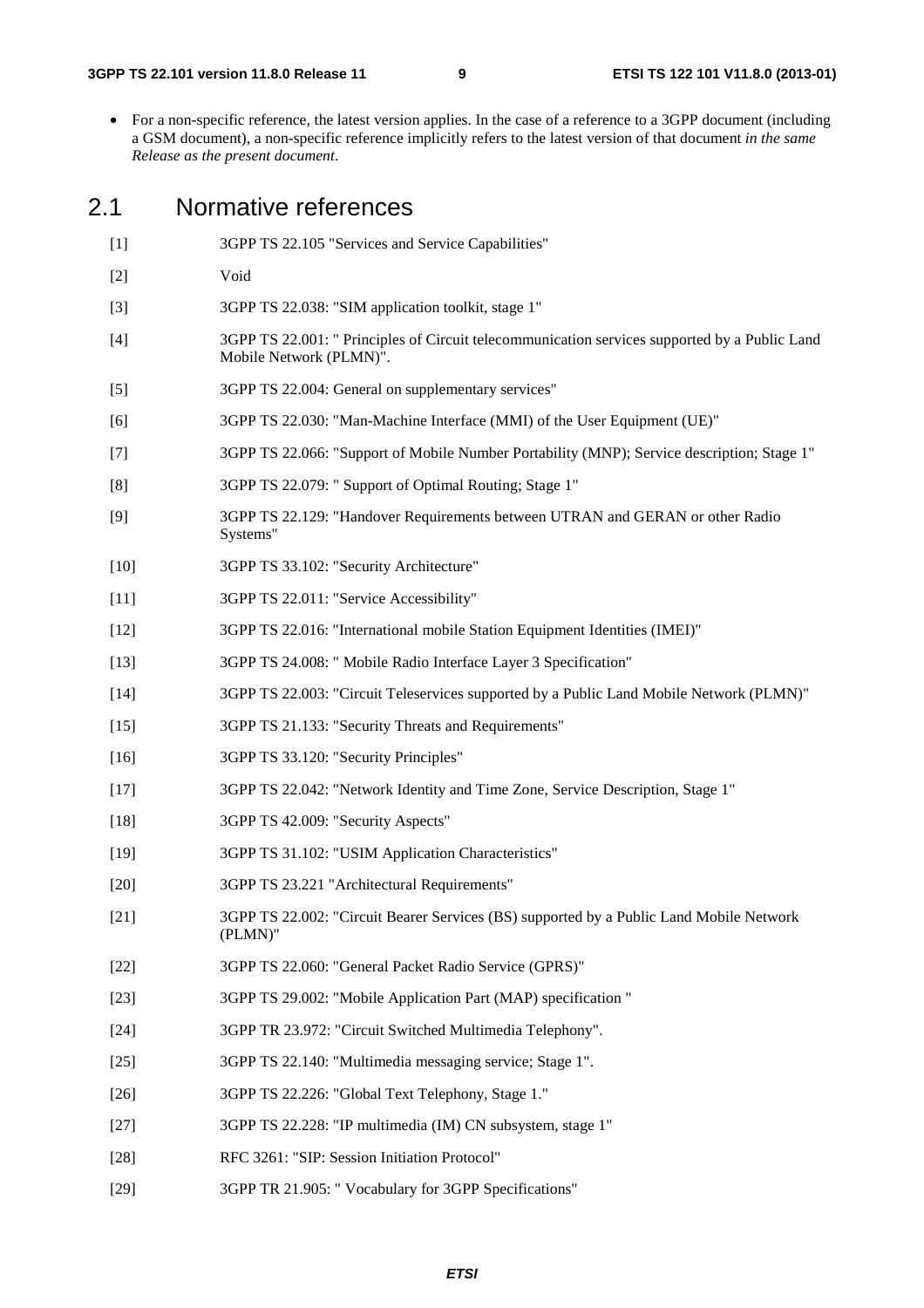- [30] 3GPP TS 26.233: "Packet Switched Streaming Service (PSS) ; General Description"
- [31] 3GPP TS 26.234: "Packet Switched Streaming Service (PSS) ; Protocols and Codecs"
- [32] 3GPP TR 22.934: "Feasibility study on 3GPP system to Wireless LAN interworking"
- [33] RFC 2486: "The Network Access Identifier"
- [34] TS 51.011: "Specification of the Subscriber Identity Module Mobile Equipment (SIM-ME) interface", Release 4
- [35] TS22.234: "Requirements on 3GPP system to wireless local area network (WLAN) interworking"
- [36] 3GPP TS 31.101: "UICC-terminal interface; Physical and logical characteristics"
- [37] OMA Device Management V1.2 specifications
- [38] OMA Client Provisioning V1.1 specifications
- [39] void
- [40] 3GPP TS 22.173: " IMS Multimedia Telephony Service and supplementary services Stage 1"
- [41] 3GPP TS 22.082: " Call Forwarding (CF) supplementary services Stage 1"
- [42] 3GPP TS 22.278: "Service Requirements for the Evolved Packet System (EPS)"
- [44] 3GPP TS 22.071: "Location Services (LCS); Service description; Stage 1"
- [45] 3GPP TR 22.985: "Service requirement for the 3GPP User Data Convergence (Release 9)"
- [46] DD CEN/TS 15722:2009 'Road Transport and Traffic Telematics, eSafety, eCall Minimum Set of Data (MSD)'
- [47] 3GPP TS 23.226: "Global text telephony (GTT); Stage 2"
- [48] 3GPP TS 22.220: " Service requirements for Home NodeBs and Home eNodeBs"
- [49] ETSI TS 181 019 V2.0.0 (2007-11): "Telecommunications and Internet converged Services and Protocols for Advanced Networking (TISPAN); Business Communication Requirements"
- [50] 3GPP TS 23.335: "User Data Convergence (UDC); Technical realization and information flows"; stage 2.

#### 2.2 Informative references

[43] GSMA PRD IR.34: "Inter-Service Provider IP Backbone Guidelines"

# 3 Definitions, symbols and abbreviations

## 3.1 Definitions

**eCall**: A manually or automatically initiated emergency call,(TS12) from a vehicle, supplemented with a minimum set of emergency related data (MSD), as defined under the EU Commission"s eSafety initiative.

**IMS Centralized Services:** The provision of communication services wherein services and service control are based on IMS mechanisms and enablers, and support is provided for a diversity of access networks (including CS domain and IP based, wireless and wireline), and for service continuity between access networks.

**MSD**: The Minimum Set of Data [46] forming the data component of an eCall sent from a vehicle to a Public Safety Answering Point or other designated emergency call centre. The MSD has a maximum size of 140 bytes and includes, for example, vehicle identity, location information and time-stamp.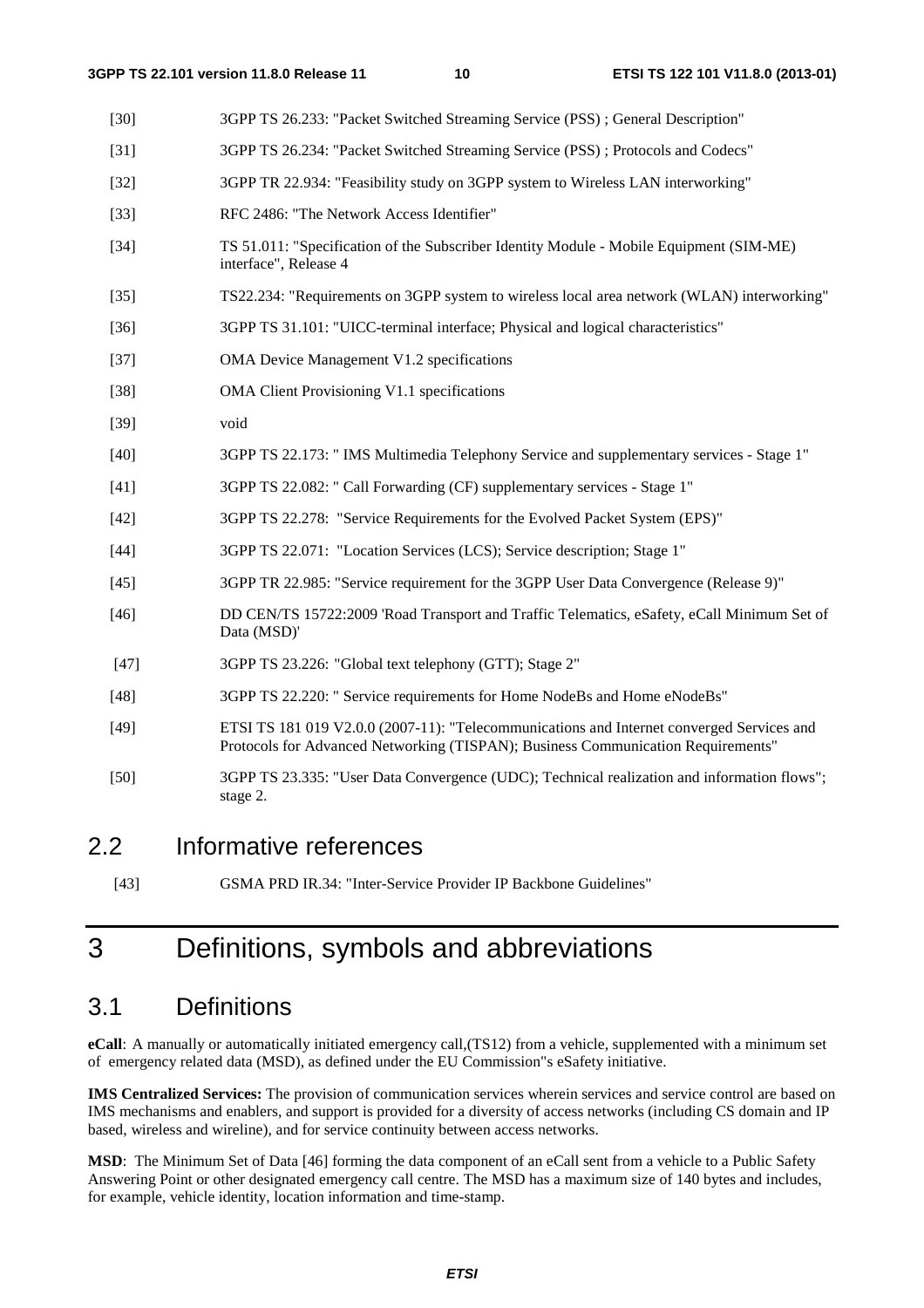#### **3GPP TS 22.101 version 11.8.0 Release 11 11 ETSI TS 122 101 V11.8.0 (2013-01)**

Further definitions are given in 3GPP TR 21.905 [29].

## 3.2 Abbreviations

For the purposes of this TS, the following abbreviations apply:

| <b>IVS</b> | In Vehicle System (eCall terminal and associated sub-systems in vehicle) |
|------------|--------------------------------------------------------------------------|
| ME         | Mobile Equipment                                                         |
| PC.        | Personal Computer                                                        |

Further abbreviations are given in 3GPP TR 21.905 [29].

# 4 General

# 4.1 Aims of 3GPP specifications

It shall be capable of delivering audio, text, video and graphics direct to people and provide them with access to the next generation of information based services. It moves mobile and personal communications forward from existing systems, delivering mass market low-cost digital telecommunication and IP-based multimedia services.

The aims are:

- to enable users to access a wide range of telecommunications services, including many that are today undefined as well as multi-media and high data rates.
- to facilitate the provision of a high quality of service (particularly speech quality) similar to that provided by fixed networks;
- to facilitate the provision of small, easy to use, low cost terminals with long talk time and long standby operation;
- to provide an efficient means of using network resources (particularly radio spectrum).

# 4.2 Standardisation of Service Capabilities

Existing systems have traditionally standardised the complete sets of teleservices, applications and supplementary services which they provide. As a consequence, substantial efforts are often required to introduce new services or simply to modify the existing one (customisation). This makes it more difficult for operators to differentiate their services. At the same time however, this may reduce the complexity of providing a service across different operators" networks.

3GPP shall therefore preferentially standardise service capabilities. In circumstances where the service is meant to be used across different operators" networks, hence a common specification set is of paramount importance, the service should be standardised to a level of detail sufficient to ensure interoperability and interworking across different operators" networks. Service capabilities consist of bearers defined by QoS parameters and the mechanisms needed to realise services. These mechanisms include the functionality provided by various network elements, the communication between them and the storage of associated data. This TS provides a conceptual description of a service architecture and architecture requirements which aim to provide service capabilities. It is intended that these standardised capabilities should provide a defined platform which will enable the support of speech, video, multi-media, messaging, data, teleservices, user applications and supplementary services and enable the market for services to be determined by users and home environments.

#### 4.2.1 Provision of service capabilities in shared networks

The provision of services and service capabilities that is possible to offer in a network shall not be restricted by the existence of the network sharing It shall be possible for a core network operator to differentiate its service offering from other core network operators within the shared network.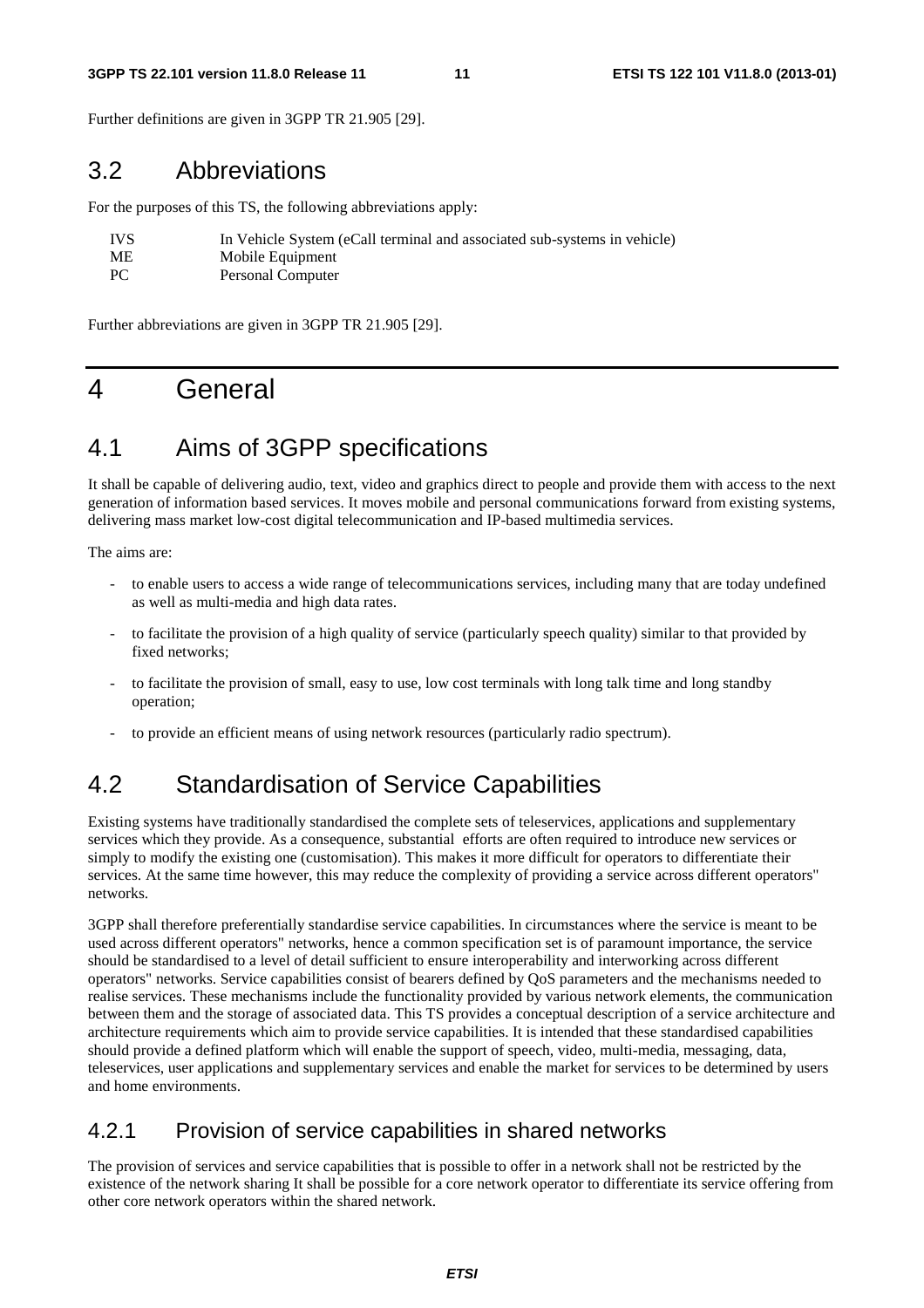It shall be possible to control the access to service capabilities offered by a shared network according to the core network operator the user is subscribed to.

#### 4.3 Efficient Use of Network Resources

#### 4.3.1 Network Traffic Patterns

Service capabilities shall take account of the discontinuous and asymmetric nature of most teleservices, multimedia services and user applications in order to make efficient use of network resources (particularly radio resources).

#### 4.3.2 Mass Simultaneous Registration

When a large number of subscribers enter in a registration area in which they have not registered, the core and radio access network shall be able to provide a capability to optimize the mass simultaneous registration traffic at a given instance of time. The core and radio access network shall be able to keep providing the service (e.g. mobile originated and mobile terminated services) without interruption for those subscribers who are originally in the cell which receive the mass simultaneous registration traffic.

#### 4.3.3 Radio Interface

Service capabilities shall be provided in a wide range of radio operating environments (where a radio environment is characterised in terms of propagation environment, mobile equipment relative speeds and traffic characteristics). Although 3GPP aims to minimise the number of radio interfaces and to maximise commonality between them, it may utilise several radio interfaces, each optimised for different environments. Each radio interface may provide differing service capabilities. 3GPP specifications include UTRA(N) radio interface supporting two modes (TDD and FDD), an Evolved UTRA(N) radio interface and GERAN radio interface. Additionally, it may be possible to connect to the 3GPP system using radio interfaces and fixed access technologies specified outside of 3GPP.

3GPP specifications shall provide a mechanism which will enable a piece of user equipment (UE) to adapt to different radio interfaces as necessary and to determine the service capabilities available. The specifications shall also provide a mechanism which will enable a UE to select radio interfaces capable of providing appropriate service capabilities and support mobility between multiple radio interfaces.

#### 4.3.4 Real-time Resource Usage

To enable network operators to render services efficiently, dimension their networks and set tariffs that more accurately reflect radio resource usage, real time information on resource usage is needed. When requested, it shall be possible for the serving cell type (e.g. RAT), cell ID / UTRAN Service Area Identity and cell / Service Area capability usage (e.g. HSDPA, E-DCH) information to be made available to the core network. Cell / Service Area capability usage information may include, for example, user(s) identity, start and finish time of data transfer, up-link and down-link data rates, volumes of data and other statistical information.

#### 4.3.5 Selected IP Traffic Offload (SIPTO) for PS Domain only

#### 4.3.5.1 Common Requirements for SIPTO in the Mobile Operator Network and SIPTO at the Local Network

It shall be possible to offload selected traffic (e.g. internet) associated with a particular APN close to the UE's point of attachment to the access network.

The following requirements apply to Selected IP Traffic Offload:

- The mobile operator may enable/disable Selected IP Traffic Offload on a per UE per APN basis (e.g. based on tariff, subscription type etc.).
- It shall be possible for IP traffic of a UE associated with a particular APN to be offloaded while IP traffic of that same UE associated with other APN(s) is not offloaded.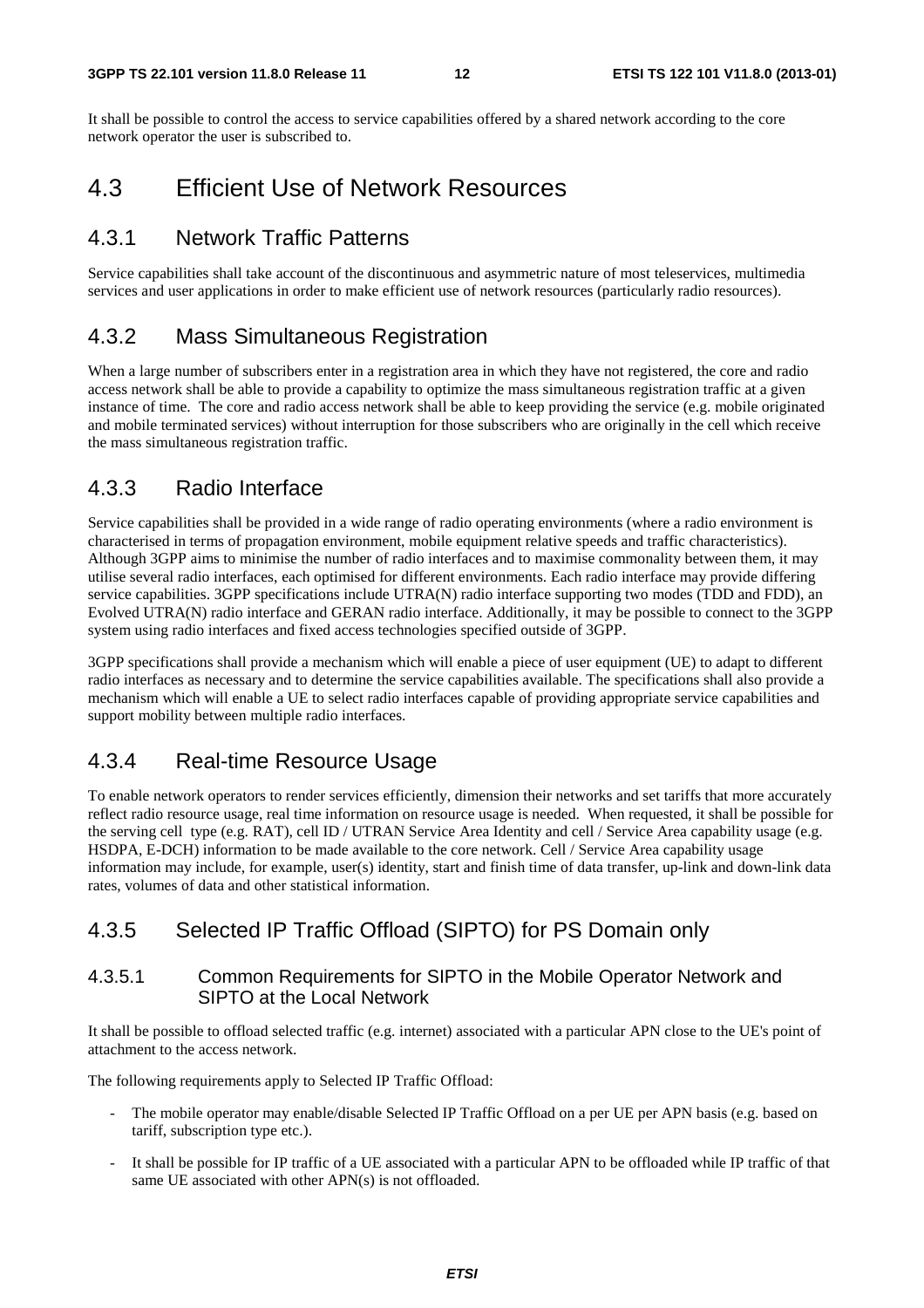- It shall be possible to perform Selected IP Traffic Offload per APN for pre-Release 10 UEs.
- Offloading selected IP traffic for a UE shall not affect services running in parallel for the same UE.
- The mobile operator shall be able to collect signalling performance measurements (e.g. session connection/disconnection, etc) related to Selected IP Traffic Offload for each user.
- Selected IP Traffic Offload shall not compromise the security of the mobile operator's network.
- Selected IP Traffic Offload may support mobility during the following mobility events:
	- mobility between the macro network and H(e)NBs; and
	- mobility between H(e)NBs.

Any interruption to the data flow during both these mobility events shall be minimised.

- It shall be possible for the HPLMN to provide the VPLMN with the following information for a particular user:
	- An indication of whether the user"s IP traffic associated with a particular APN is permitted to be subjected to Selected IP Traffic Offload in the visited network;
	- The APN(s) for which Selected IP Traffic Offload is permitted.

Requirements specific to SIPTO at the local residential/enterprise IP network can be found in section 5.9 in [48].

#### 4.3.5.2 Requirements for SIPTO in the Mobile Operator Network

The following requirements apply to Selected IP Traffic Offload in the mobile operator network:

- The mobile operator shall be able to enable/disable Selected IP Traffic Offload for certain parts of the network.
- Selected IP Traffic Offload shall not compromise integrity and confidentiality of offloaded traffic.
- The mobile operator shall be able to collect statistics for the offloaded traffic for each user.
- The network shall be able to perform Selected IP Traffic Offload for user"s IP traffic associated with a particular APN without any user interaction based on mobile operator policies.
- Selected IP Traffic Offload shall support mobility within the macro network, Any interruption to the data flow during mobility within the macro network shall be minimised.

# 4.4 Compatibility with Global Standards

3GPP specifications aim to be compatible with IMT-2000 and to provide global terminal mobility (roaming), enabling the user to take his/her terminal to different regions of the world and to be provided with services. It is probable that different regions of the world will adopt different radio interface technologies. IMT-2000, as a global standard, should therefore enable a IMT-2000 terminal to determine the radio interface technology and the radio interface standard used in a region. Global terminal roaming also requires the global standardisation of service capabilities. As far as possible the method of indication of the radio interface standard and available service capabilities shall be aligned with IMT-2000.

3GPP specifications shall enable users to access the services provided by their home environment in the same way via any serving network provided the necessary service capabilities are available in the serving network.

The 3GPP specifications will be available for the partner organisations to adopt as their regional standards. For example in Europe, ETSI may adopt them as standards for both GSM and UMTS.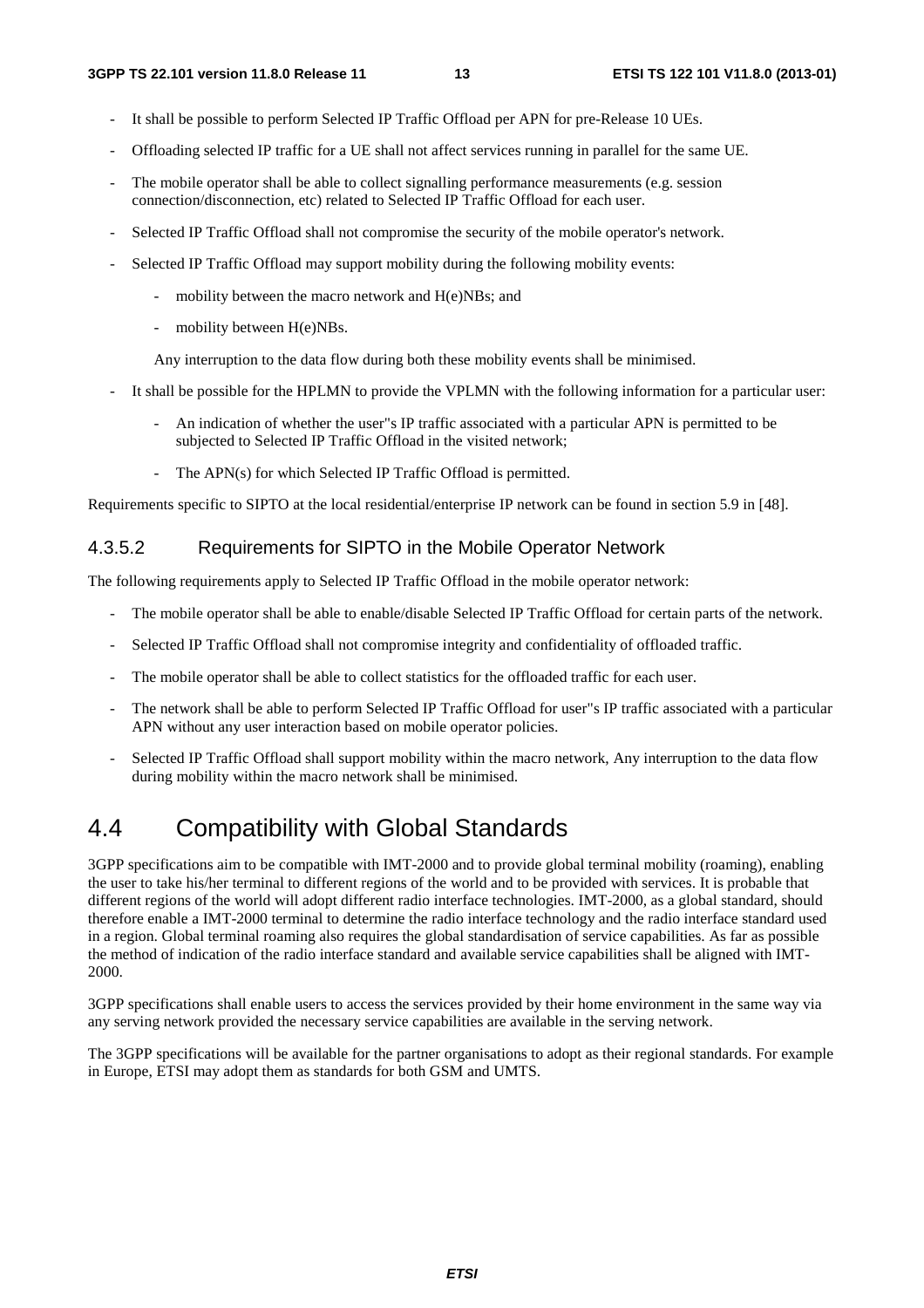#### 4.5 Void

#### 4.6 Functionality of Serving Network and Home Environment

The following functionality shall be the responsibility of the home environment:

- User Authentication.
- SIM/USIM Issue.
- Billing.
- User Profile/VHE Management.

The following functionality shall be the responsibility of the serving network:

- Radio or other means of access.
- Transport and signalling.

The following functionality may be the responsibility of either the serving network, the home environment or an appropriate combination of both

- Service Control.
- OoS negotiation.
- Mobility management, including roaming.
- Automatic establishment of roaming agreements.

#### 4.7 PLMN Architecture

The network is logically divided into a radio access network and a core network, connected via an open interface. From a functional point of view the core network is divided into a Packet Switched CN Domain, IP Multimedia (IM) CN subsystem [27] and a Circuit Switched CN Domain. IM CN subsystem utilises PS CN domain bearer services.

CS CN domain supports bearer independent transport. There is no difference in service offering or UE functionality due to different transport.

A PS only 3GPP core network is possible as defined within the specification for the Evolved Packet System (EPS) [42].

For further information see 3GPP TS 23.221 [20].

#### 4.8 Interworking Between PLMN and Wireless LANs

Aspects related to interworking between PLMN and WLAN are captured in TS 22.234 [35].

#### 4.9 Network Sharing

Network sharing shall be transparent to the user.

The specifications shall support both the sharing of:

- (i) radio access network only;
- (ii) radio access network and core network entities connected to radio access network

NOTE: In a normal deployment scenario only one or the other option will be implemented.

It shall be possible to support different mobility management rules, service capabilities and access rights as a function of the home PLMN of the subscribers.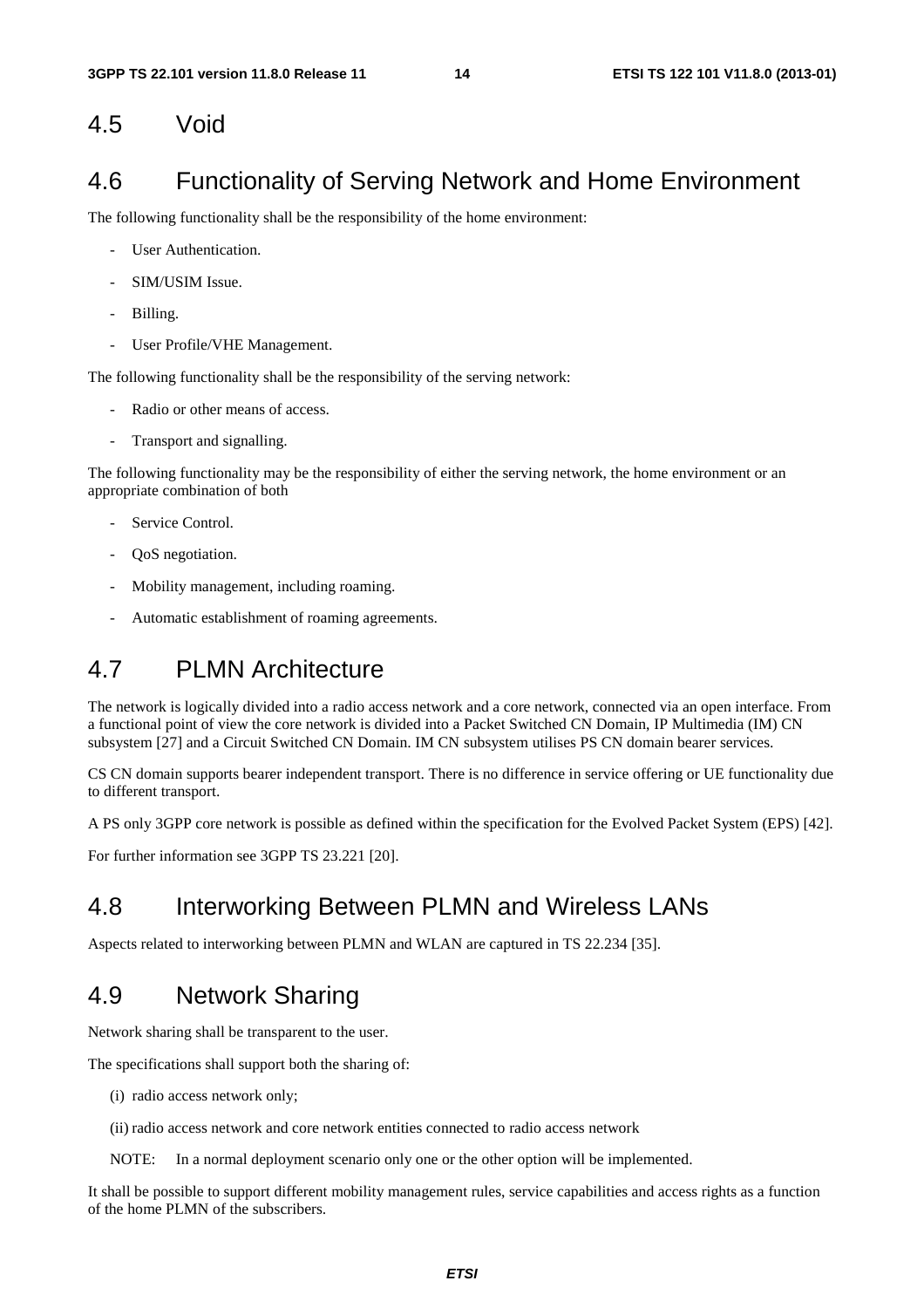# 4.10 The Evolved Packet System

Evolved Packet System is an evolution of the 3G UMTS characterized by higher-data-rate, lower-latency, packetoptimized system that supports multiple RATs. The Evolved Packet System comprises the Evolved Packet Core together with the evolved radio access network (E-UTRA and E-UTRAN).The service requirements for the Evolved Packet System are specified in TS22.278 [42].

# 4.11 User Data Convergence

#### 4.11.1 Introduction

The UDC concept [45] supports a layered architecture, separating the data from the application logic in the 3GPP system, so that user data is stored in a logically unique repository allowing access from core and service layer entities, named application front-ends. And such unique repository shall be possible to be shared among different PLMNs that have trusted relationships.

Network elements and functionalities should be designed to access profile data remotely and without storing them permanently locally, i.e. the front-ends shall work in a subscriber dataless configuration.

In some cases, services may depend on user data scattered over UDC and other network elements. UDC may support the ability to access necessary network elements to fetch user data on behalf of these services, while minimizing impacts on existing Network Elements in which the data is located.

Applications can subscribe to specific events which will likely occur on specific user data, and those should be notified when those events do appear. The events can be changes on existing user data, addition of user data, and so on.

Third party applications and non trusted network elements should only be able to access the user data after proper authentication and authorization taking into account security and privacy requirements, i.e. it should be possible to present different views on the data to the parties which require access, dependent on the authorization.UDC concept is backwards compatible with 3GPP systems, i.e. it does not have an impact on traffic mechanisms, reference points and protocols of existing network elements.

The UDC concept preserves user authentication and authorization of services across domains, ensuring secured users" access to network.

#### 4.11.2 Management of user data

Due to the logical centralization of user data, it is necessary for UDC to support the provisioning of the user data, that is, user data manipulation like creation, deletion, reading, modification and other operations. Provisioning shall be possible via an external system, self care or dynamically via applications offering e.g. user service configuration facilities.

Operations carried out in the framework of UDC shall support the ACID (Atomicity, Consistency, Isolation, and Durability) characteristics.

#### 4.11.3 User Data Modelling

User Data Modelling refers to the different models that apply to user data convergence: Information Models and Data Models.

An Information Model denotes an abstract, formal representation of entity types, including their properties and relationships, the operations (e.g. read, write…) that can be performed on them, and related rules and constraints. In the information model, entities might have network topology relationship with each other.

In order to accommodate multiple applications and services, existing and new ones, a common baseline information model shall be developed and shall, at minimum, clearly distinguish a number of concepts as entity types:

- Subscriber with relation to several users (e.g. a company and its employees),
- A user attached to different subscriptions (e.g. for a private and a professional service usage)
- A user using multiple devices (e.g. mobiles or fixed)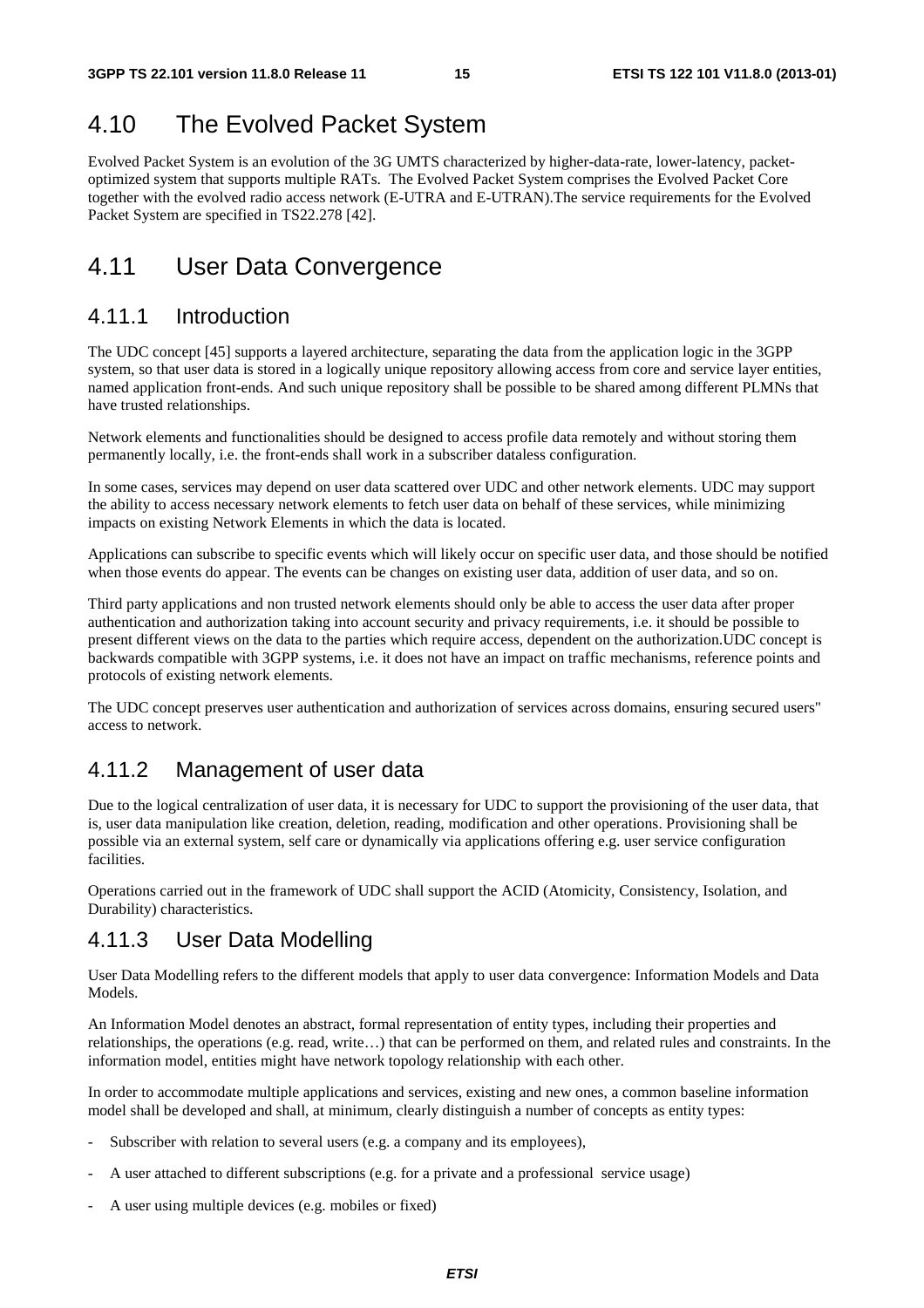- Grouping of users to certain categories
- A particular user as member of a certain group
- Service providers" services provided by network operators
- Enterprise services provided by network operators

The baseline information model shall be future proof. It shall not be tied to any specific implementation of the data base or its interfaces. It shall provide flexibility (in its data structure and content), extensibility and multi-application approach.

By extensible, it shall be understood that new applications and/or new service profiles can be added by the operator, if necessary. The flexibility shall permit new data for existing applications to be introduced, or modified.

Data Models are practical implementations of the information model, e.g. Tree-like modelling. The common information model shall allow deriving one or more data models. A reference data model shall be standardized for the message exchange over Ud interface [50], in order to enable multivendor interoperability.

Each application shall only interface the UDC for the data it is dealing with, and not be impacted by other data that UDC stores for other applications. It corresponds to the concept of a data view specific to a given application.

An application can allow access by other applications to data for which it is responsible. This can be done under certain constraint customized by operators.

Access to the UDC data shall be independent of the structure of the data models, i.e. the changes in the data models shall not affect the interface.

# 5 Evolution

## 5.1 Support of 2G services

The 3GPP specifications shall be capable of supporting existing 2G services in a manner which is transparent to the users of these services.

## 5.2 Provision and evolution of services

Since a phased approach has been adopted, the same general service principles shall apply to each phase. Support of services from an end user perspective is understood to be an important driver for established mobile users to stay with their existing operator while taking the new services into use. It is therefore important to enable operators to offer continued support of legacy services in future releases. Previous release services shall as a principle also be supported in the following releases.

Networks shall be capable of providing a specified core set of capabilities.

The core set of capabilities should permit home environment to offer a range of distinctive services including those which cannot be implemented on systems based on previous release specifications.

It shall be possible for the home environment to develop services with full roaming capability.

The radio interface should not unnecessarily restrict the development of new services (within physical limitations).

The standard shall provide a mechanism which allows a terminal to be easily upgraded so that it can access new services which are within the physical limitations of the terminal.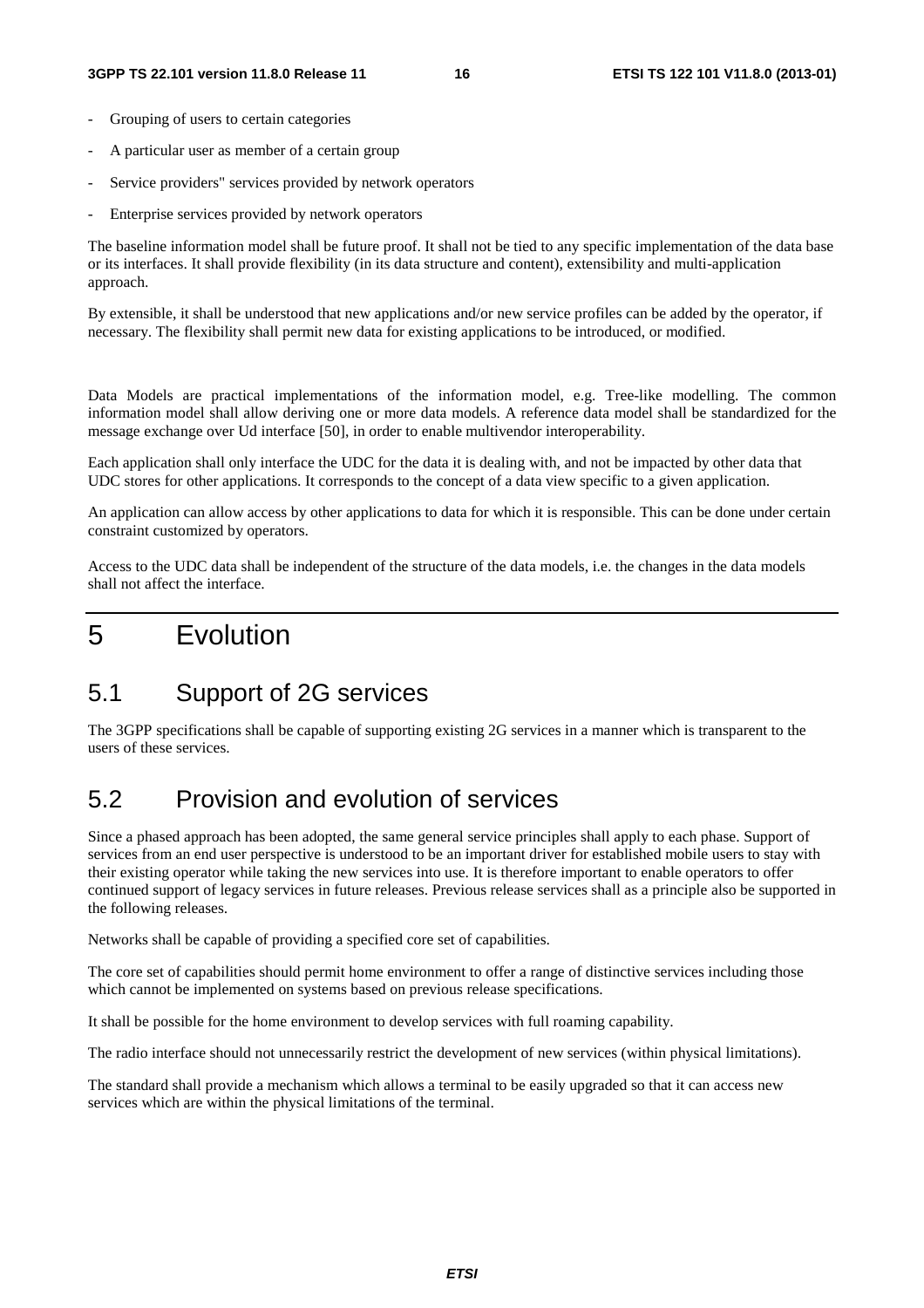# 6 Classification of services

In the CS CN domain, the basic services are divided into circuit teleservices (3GPP TS 22.003 [14]) and bearer services (3GPP TS 22.002 [21]) and they can utilise standardised supplementary services (3GPP TS 22.004 [5]).

The PS CN Domain provides IP bearer services. SMS, USSD and UUS can also be considered as bearer services for some applications.

IP multimedia services are the IP based session related services, including voice communications. IP multimedia sessions use IP bearer services provided by the PS CN Domain.

Value added non-call related services include a large variety of different operator specific services/applications. They are usually not specified by 3GPP. The services can be based on fully proprietary protocols or standardised protocols outside 3GPP.

In order to create or modify the above services (both call and non-call related services) operators may utilise toolkits standardised by 3GPP (such as CAMEL or LCS) or external solutions (e.g. Internet mechanisms). Pre-paid is an example of an application created with toolkits that may apply to all of the above services categories.



**Figure 1: Service classification** 

# 7 Principles for new service capabilities

#### 7.1 General

3GPP specifications shall enable the user of a single terminal to establish and maintain several connections simultaneously. It shall efficiently cater for applications which have variable requirements relating to specific QoS parameters (e.g. throughput) whilst meeting other QoS targets. It shall also cater for applications which are able to take adapt to a range of variations in QoS.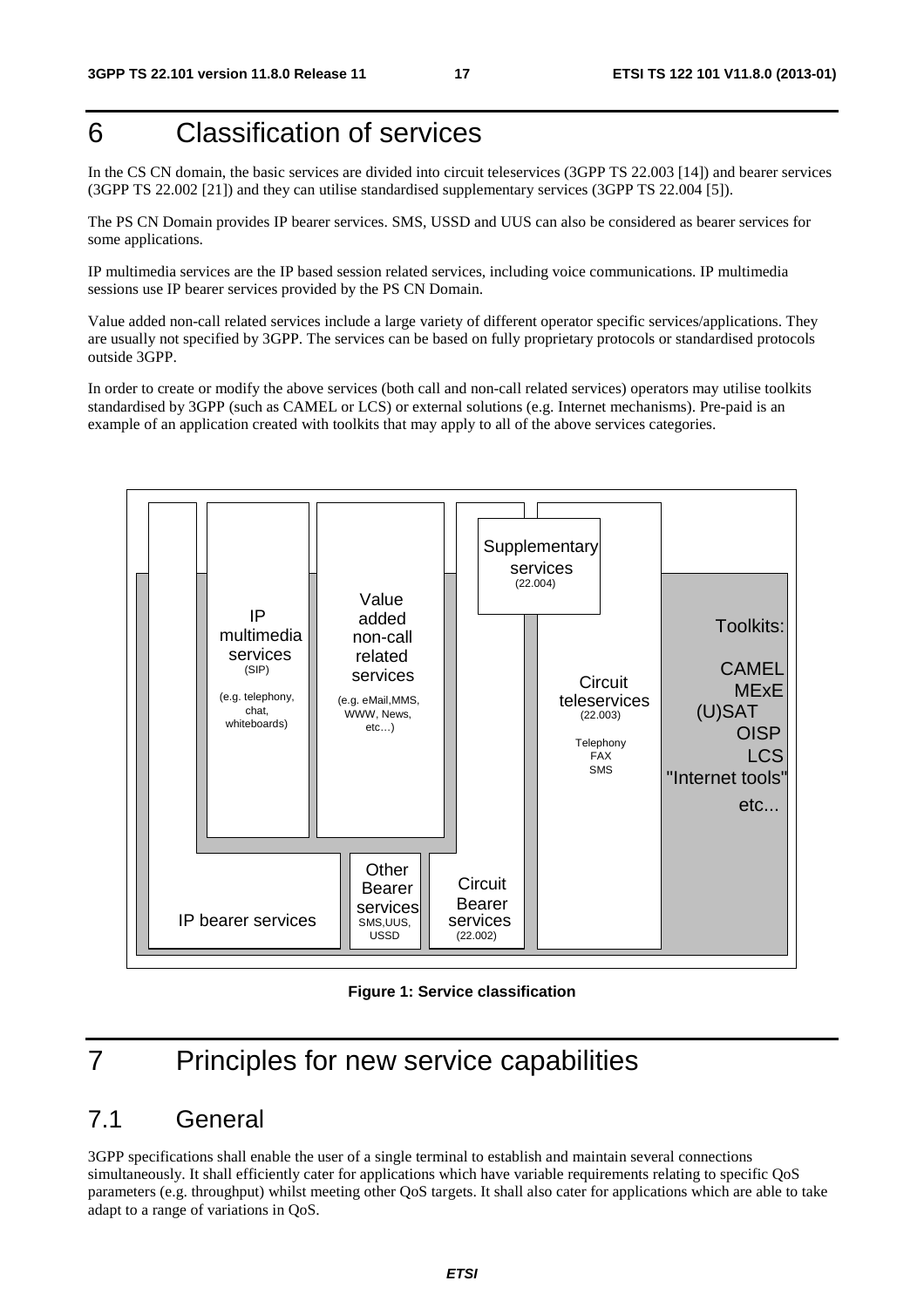# 7.2 Multimedia

3GPP specifications shall support development of multimedia services and provide the necessary capabilities.

Multimedia services combine two or more media components (e.g. voice, audio, data, video, pictures) within one call. A multimedia service may involve several parties and connections (different parties may provide different media components) and therefore flexibility is required in order to add and delete both resources and parties.

Multimedia services are typically classified as interactive or distribution services.

Interactive services are typically subdivided into conversational, messaging and retrieval services:

Conversational services are real time (no store and forward), usually bi-directional where low end to end delays (< 100 ms) and a high degree of synchronisation between media components (implying low delay variation) are required. Video telephony and video conferencing are typical conversational services."

Messaging services offer user to user communication via store and forward units (mailbox or message handling devices). Messaging services might typically provide combined voice and text, audio and high-resolution images.

Retrieval services enable a user to retrieve information stored in one or many information centres. The start at which an information sequence is sent by an information centre to the user is under control of the user. Each information centre accessed may provide a different media component, e.g. high resolution images, audio and general archival information.

Distribution services are typically subdivided into those providing user presentation control and those without user presentation control.

Distribution services without user control are broadcast services where information is supplied by a central source and where the user can access the flow of information without any ability to control the start or order of presentation e.g. television or audio broadcast services.

Distribution services with user control are broadcast services where information is broadcast as a repetitive sequence and the ability to access sequence numbering allocated to frames of information enables the user (or the user"s terminal) to control the start and order of presentation of information.

## 7.2.1 Circuit Switched (CS) multimedia calls

CS multimedia call is a Bearer Service which utilises Synchronous Transparent Data service. The following basic requirements shall be supported for CS multimedia calls [24]:

- CS multimedia call shall be based on a 3GPP specific subset of H.324M.
- All call scenarios shall be supported, i.e. Mobile Originating and Mobile Terminating call against Mobile, ISDN and PSTN call party.
- Single and multiple numbering schemes shall be supported.
- Fallback to speech (TS 11 [14]) shall be supported from 3.1kHz Ext. PLMN multimedia bearer, i.e. if setup of the multimedia call fails the call will be set up as a speech call.
- Service change and fallback shall be supported for UDI/RDI multimedia bearer and speech, to allow fallback to a less preferred service if the preferred service is unsupported, and to change the service between speech and multimedia during the call.
- In the case where a CS multimedia call includes speech (e.g. video call) then the following requirements apply:
	- A user shall be able to change between a speech and CS multimedia call, when desired.
	- When the CS multimedia call is no longer supported, for example due to degraded coverage conditions (including UTRAN to GERAN only transitions), service change shall occur automatically from a CS multimedia call to speech.
	- When a CS multimedia call can be supported, for example due to improved coverage conditions (including GERAN only to UTRAN or UTRAN/GERAN transitions), service change back to the CS multimedia call may be initiated by the network.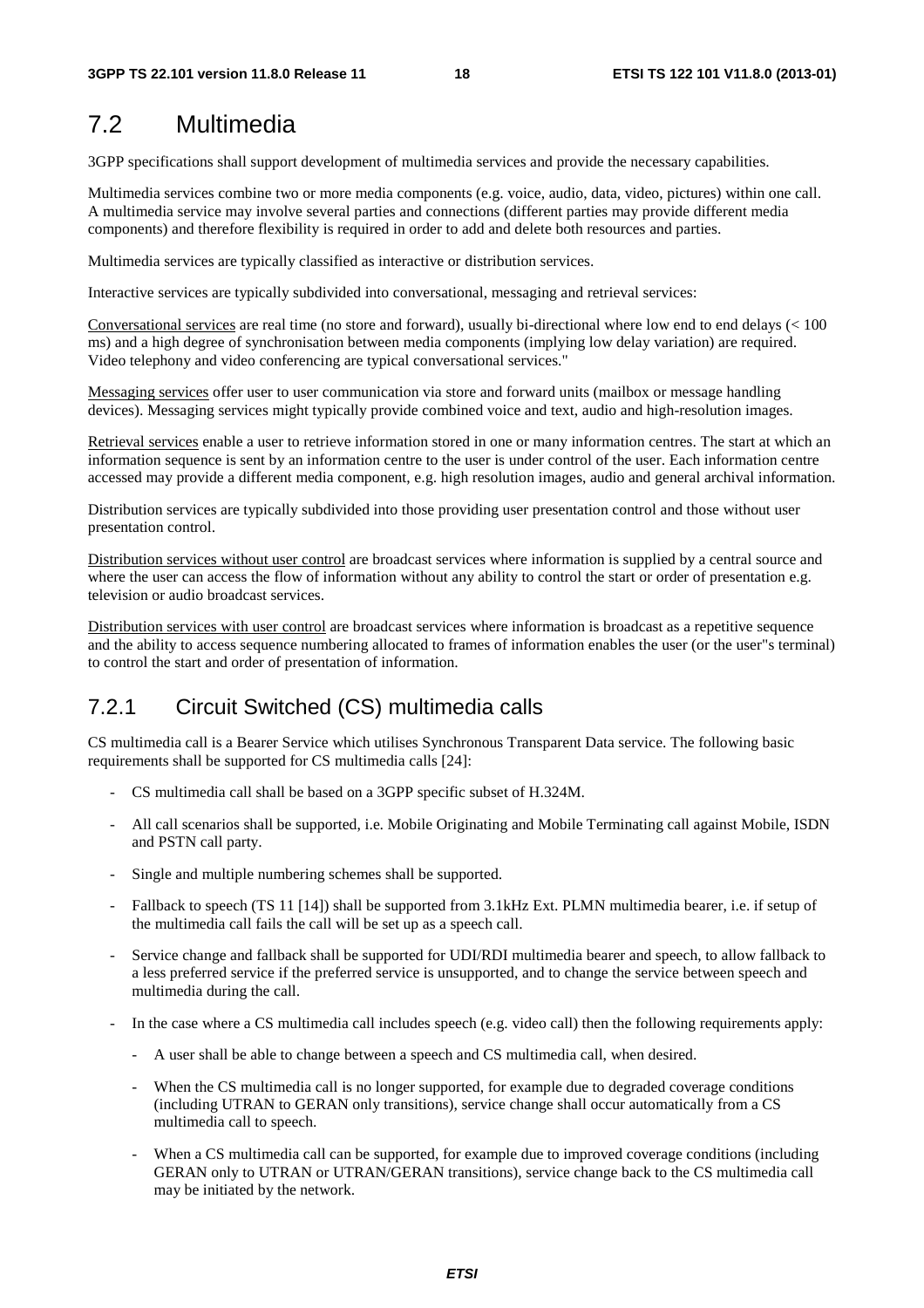- Other services than CS multimedia call may exist which utilise the Synchronous Transparent Data service. Service transition to/from speech described for CS multimedia call in this clause shall only apply to CS multimedia call and not Synchronous Transparent Data services in general.
- Different bitrates as specified at 3GPP TS 22.002 [21] shall be supported.
- Supplementary services apply to multimedia calls as for Synchronous Transparent Data service according to 3GPP TS 22.004[5].
- When accepting a multimedia call, the user shall be able to request a service change to speech before the call is answered, such that the multimedia path is never actually connected through to the user"s phone.
- The user shall be able to deny a service change to multimedia during the call.

#### 7.2.2 IP multimedia (IM) sessions

IP multimedia services are not the evolution of the circuit switched services but represent a new category of services, mobile terminals, services capabilities, and user expectations. Any new multimedia service, which may have a similar name or functionality to a comparable standardised service, does not necessarily have to have the same look and feel from the user's perspective of the standardised service. Voice communications (IP telephony) is one example of realtime service that would be provided as an IP multimedia application.

The following basic requirements are be supported for IP multimedia [27]:

- IP multimedia session control shall be based on SIP [28].
- All session scenarios shall be supported; i.e. Mobile Originating and Mobile Terminating sessions against Internet/Intranet, CS or IM Mobile, ISDN, PSTN call party.
- MSISDN and SIP URL numbering and addressing schemes shall be supported.
- IP multimedia applications shall as a principle, not be standardised, allowing service provider specific variations.

#### 7.2.3 Multimedia Messaging Service (MMS)

The following basic requirements are be supported for MMS:

- Store-and-forward multimedia messaging service with mobile and non-mobile users [25].
- MMS shall be capable of supporting integration of different types of messaging (e.g. fax, SMS, Multimedia, voicemail, e-mail etc.) in a consistent manner.
- Streamed and batch delivery for both message download from the network to the terminal, and messages upload from the terminal to the network.

#### 7.2.4 Text Conversation

Global Text Telephony ( GTT ) is a feature that enables real-time text conversation [26].

- GTT enables real time, character by character, text conversation to be included in any conversational service, Circuit Switched as well as IP based.
- It is possible to use the text component in a session together with other media components, especially video and voice.
- Interworking with existing text telephony in PSTN as well as emerging forms of standardised text conversation in all networks is within the scope of this feature.
- The text media component can be included initially in the session, or added at any stage during the session.
- The text component is intended for human input and reading, and therefore supports human capabilities in text input speed. The character set support is suitable for the languages the users communicate in.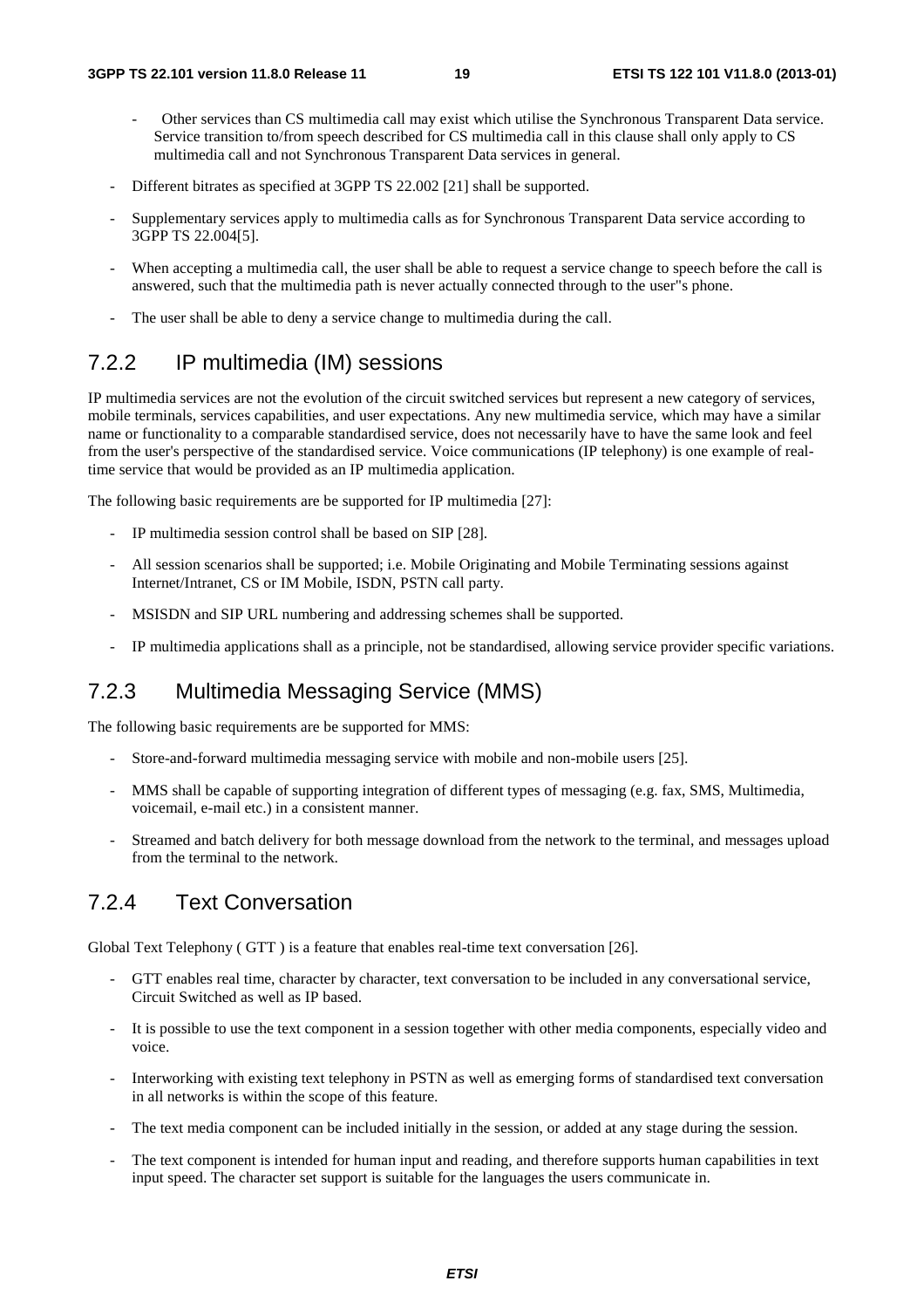- GTT specifies limited interoperation with Multimedia Messaging Services including a possibility to divert to messaging in case of call failure and sharing user interface equipment and external UE interfaces.

#### 7.2.5 Packet Switched Streaming Service

The following basic requirements are to be supported for streaming :

- The streaming service uses a client / server model which is transparent to the PLMN. The client controls the initiation and execution of the service.
- The streaming service [30] shall use existing standards (codecs and protocols [31]) where these are available.
- The streaming service utilises the PS Domain with the QoS requirements as specified in 3GPP TS 22.105 [1].

## 7.3 Service Management Requirements

3GPP specifications shall include standardised protocols enabling service management. It shall enable control, creation and subscription of service capabilities and services, and the management of user profiles.

#### 7.4 Automatic Device Detection

The home environment should be automatically notified when a user, identified by a SIM/USIM, has changed ME and should be informed of the identity of the new ME. This should be applicable to any ME. It should also be possible to achieve Automatic Device Detection for users using any SIM/USIM.

Note: The purpose of this is to enable an automatic configuration of terminals by the operator for specific applications/services if so needed. The procedure for such an automatic configuration need not to be standardized by 3GPP.

The notification that a user has changed ME shall be given as early as possible.

# 8 Service architecture

In order to provide standardisation of service capabilities a service architecture shown by Figure 2 is envisaged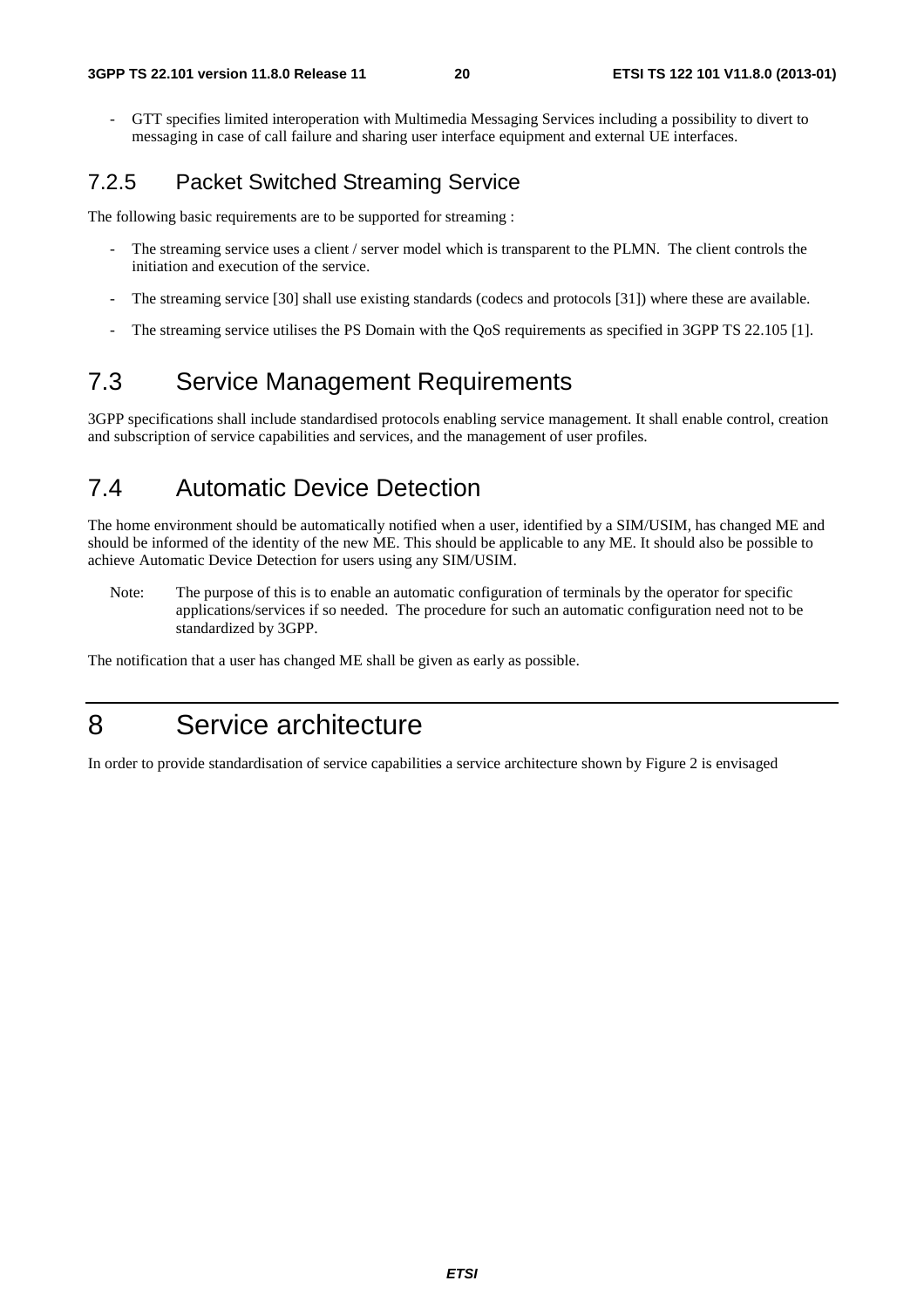

Figure 2: Service Architecture

#### **Figure 2: Service Architecture**

A number of bearers shall be provided that can differ in flexibility and offer different capabilities. Bearers may be characterised by parameters such as "throughput", "delay tolerance", "maximum bit error rate", "symmetry" etc. These bearers enable information to be transferred appropriate to the provision of teleservices, multimedia services and end user applications generally, via subnetworks which typically provide different specified qualities of service.

The assignment and release of bearers is provided by the bearer control function. Provision should be made for several bearers to be associated with a call and for bearers to be added to a call and/or to be released from a call following call establishment. The bearers should be independent of radio environments, radio interface technology and fixed wire transmission systems.

Adaptation/Interworking functions are required in order to take account of the differences between the bearers used for the provision of a teleservice/multimedia service/application in the fixed network and the bearers. Adaptation/Interworking functions are required which take account of the discontinuous and/or asymmetrical nature of most teleservices/multimedia services/applications.

The service platform shall provide interfaces (to serving networks and home environments) appropriate to the support, creation and control of supplementary services, teleservices, multimedia services and user applications. The service platform will also provide interfaces enabling subscribers to control supplementary services, teleservices, multimedia services and user applications.

Supplementary service provision and control will be independent of radio operating environment, radio interface technology and fixed wire transmission systems.

As far as possible, the service platform is required to enable new supplementary services, teleservices, multimedia services and/or end user applications to be supported at minimum cost, with minimum disruption of service and within the shortest possible time.

# 9 Quality of Service (QoS)

The Quality of Service (QoS) parameters should be identified together with appropriate parameter values which set targets to be reached when designing 3GPP specifications, and which also will serve as guidelines for network design and service provision.

The QoS for call set-up time, as an example, can be defined in terms of a mean value and as a percentage of cases which should not exceed a certain time limit. Further information can be found in 3GPP TS 22.105[1].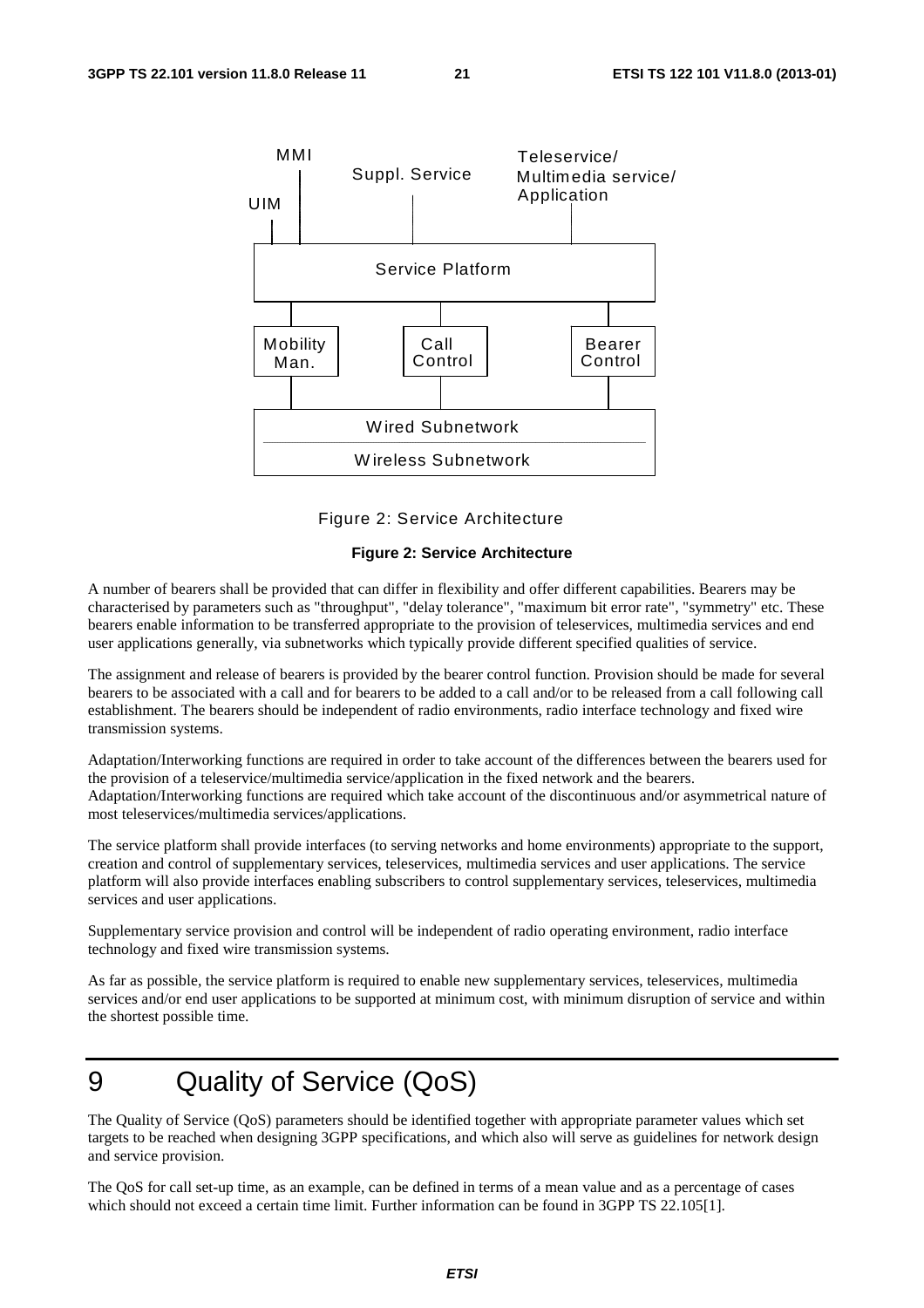The performance requirements for the All-IP Network can be found in 3GPP TS 22.278[42].

For UE initiated QoS control OMA device management shall be the primary method for provisioning QoS parameters.

# 10 Emergency Calls

#### 10.1 General requirements

It shall be possible to establish an emergency speech call or GTT [26] call (subject to national requirements). The term "Emergency call" henceforth refers to speech calls, and GTT Emergency calls if applicable. The term 'other media' henceforth refers to media other than speech and GTT. Support of other media types during an emergency call when the IM CN subsystem is used is referred to as 'IMS Multimedia Emergency Session' (MES) and is specified in subclause 10.4.2. Emergency calls will be routed to the emergency services in accordance with national regulations for where the subscriber is located. This may be based upon one or more default emergency call numbers stored in the ME. It shall be allowed to establish an emergency call without the need to dial a dedicated number to avoid the mis-connection in roaming case, such as menu, by use of a 'red button', or a linkage to a car air bag control. Emergency calls shall be supported by the UE without a SIM/USIM/ISIM being present. No other type than emergency calls shall be accepted without a SIM/USIM/ISIM.

Emergency calls shall be supported by UEs that are subject to service restrictions, e.g. for UEs camping on a cell in a forbidden PLMN or in a forbidden LA (see 3GPP TS 22.011 [11]), or on a CSG cell without the subscriber being a member of that CSG (see 3GPP TS 22.220 [48]). Such emergency calls shall be accepted by the network if required by local regulation.

The Emergency service is required only if the UE supports voice.

NOTE 1: It will be left to the national authorities to decide whether the network accepts emergency calls without the SIM/USIM/ISIM.

It shall be possible to initiate emergency calls to different emergency call centres, depending on the type of emergency. The following types of emergency calls shall be possible:

- Police
- Ambulance
- Fire Brigade
- Marine Guard
- Mountain Rescue
- Manually Initiated eCall (MIeC)
- Automatically Initiated eCall (AIeC)
- Spare

When a SIM/USIM is present, subscriber specific emergency call set-up MMI shall be provided. The Home Environment operator shall specify preferred emergency call numbers (e.g. 999 for UK citizens or 110, 118 and 119 for Japanese citizens). These emergency call numbers shall be stored in the SIM/USIM and the ME shall read this and use any entry of these digits to set up an emergency call. It shall be possible to store more than one instance of this field.

NOTE 2: Release '98 and earlier SIM cards have the capability to store additional emergency call numbers. However in many cases this has not been used.

It shall be possible to tie any emergency call number to any single emergency call type or to any combination of emergency call types. The association between emergency call numbers and emergency call type shall be able to be programmed by the Home Environment operator into the SIM/USIM.

Example:

19 Police (Albania)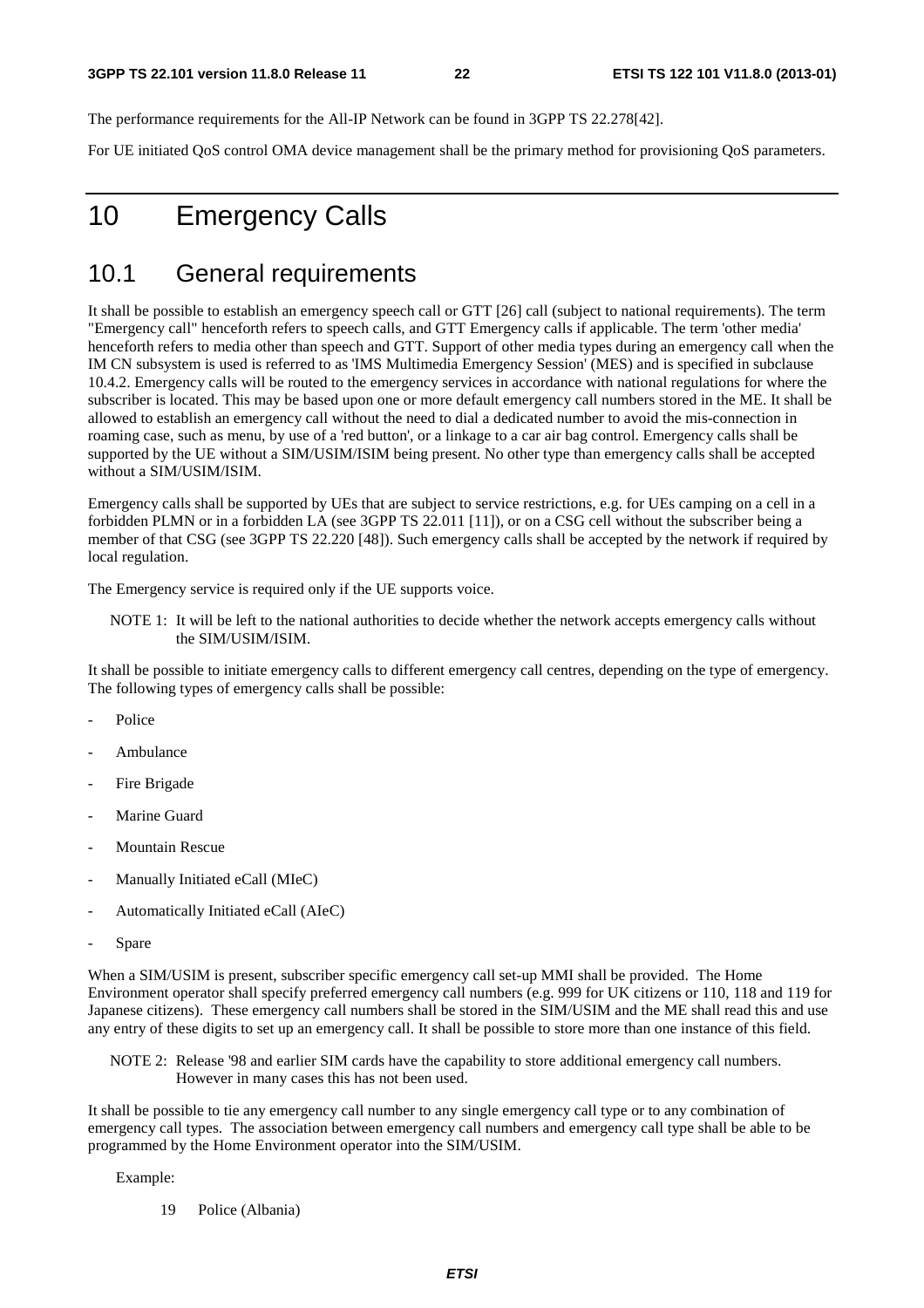- 100 Police and Fire Brigade (Greek cities)
- 100 Ambulance and Fire Brigade (Belgium)
- 112 Police and Ambulance (Italy)
- 112 General emergency call, all categories (Sweden)
- 115 Fire Brigade (Italy)
- 144 Ambulance (Austria)
- NOTE 3: If the UE does not recognise the emergency call numbers but the serving network recognises the dialled number as an emergency call number used in the country, a normal call set up takes place over the radio interface and after the serving network has recognised the emergency number the call is routed as an emergency call.

The user friendly MMI that specifies the type of emergency call directly (e.g. menu) should be supported for use in any (i.e. home or visited) PLMN to avoid the mis-connection in roaming case. This shall be allowed both with and without SIM/USIM being present.

When emergency call establishment is initiated, the emergency call type shall be sent by the UE if it is available.

The serving network may download emergency call numbers to the UE in order to ensure that local emergency call numbers are known to the UE. The UE shall regard these emergency numbers as valid in that country only (as identified by the MCC) and shall discard them when a new country is entered.

NOTE: The UE can inform the user if the emergency call type for an emergency number received from the serving network differs from that configured on the USIM/SIM for the same number. How this is implemented is outside the scope of 3GPP and takes into consideration operator policy and regulatory requirements.

If permitted by local regulation, it shall be possible for the user to prevent the sending of his public user identifiers and the location information to the PSAP (i.e. emergency response centre).

NOTE: Operator policies (e.g. requirements for support of emergency communications) may over-ride the user request for suppression.

#### 10.1.1 Identification of emergency numbers

The ME shall identify an emergency number dialled by the end user as a valid emergency number and initiate emergency call establishment if it occurs under one or more of the following conditions. If it occurs outside of the following conditions, the ME should not initiate emergency call establishment but normal call establishment. Emergency number identification takes place before and takes precedence over any other (e.g. supplementary service related) number analysis.

- a) 112 and 911 shall always be available. These numbers shall be stored on the ME.
- b) Any emergency call number stored on a SIM/USIM when the SIM/USIM is present.
- c) 000, 08, 110, 999, 118 and 119 when a SIM/USIM is not present. These numbers shall be stored on the ME.
- d) Additional emergency call numbers that may have been downloaded by the serving network when the SIM/USIM is present.

#### 10.1.2 Domains priority and selection for UE attempts to emergency call

#### 10.1.2.1 Voice and GTT only

A UE that is connected to a domain in which it is possible for the UE to make non emergency calls using the particular media requested by the user, shall use that domain to attempt an emergency call unless serving network policy (based on regulatory requirements and operator needs) requires the UE, including an unauthenticated UE, to attempt the emergency call on a specific domain first.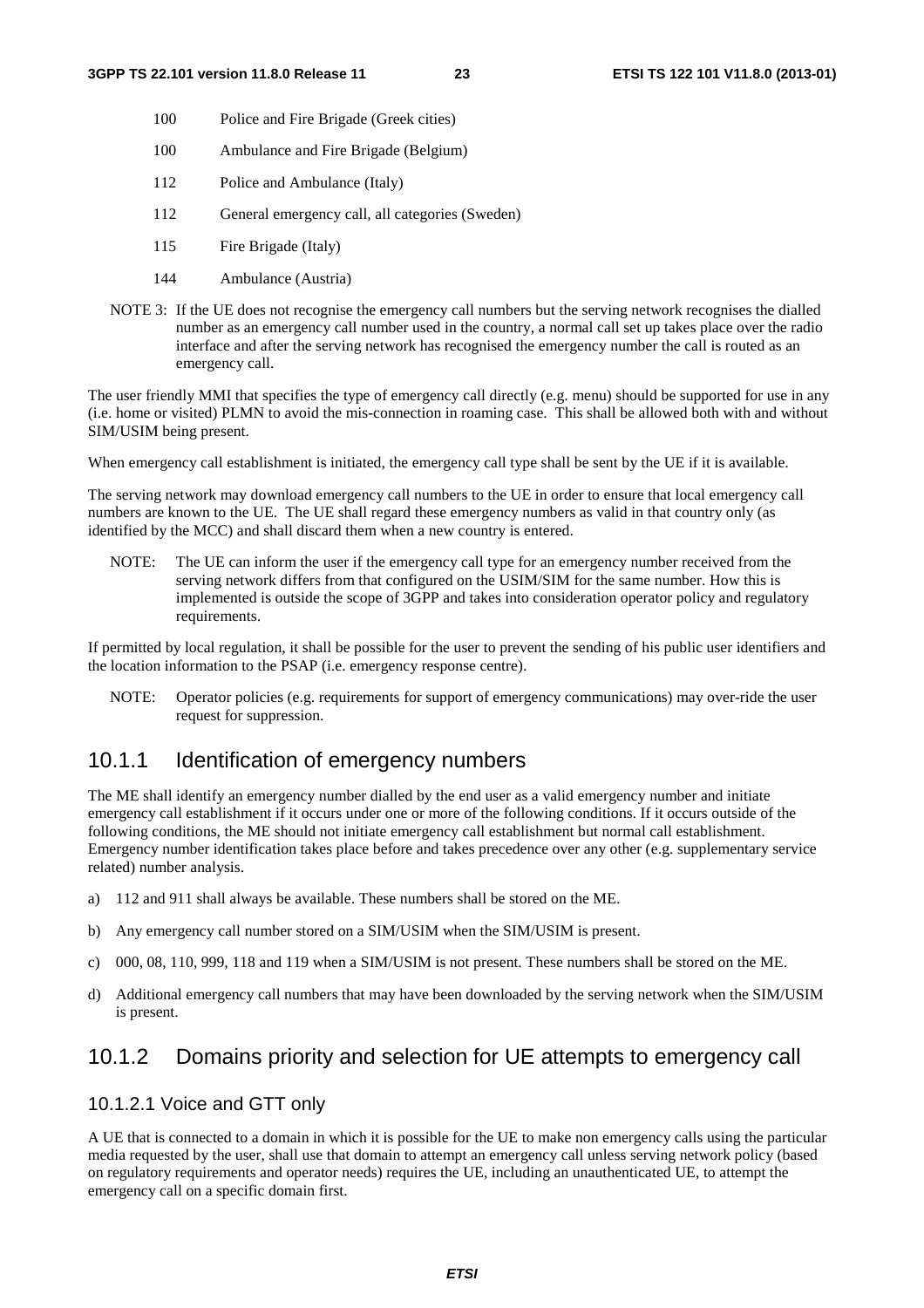If the UE is connected to more than one domain in which it is possible for the UE to make non emergency calls using the particular media requested by the user, the UE shall attempt an emergency call on the same domain it would use to originate a non-emergency call using the same media unless serving network policy (based on regulatory requirements and operator needs) requires the UE, including an unauthenticated UE, to attempt the emergency call on a specific domain first.

In the case where an emergency call attempt by a UE fails, the UE should automatically make a second attempt on the other domain if the UE supports it.

If the user aborts the emergency call setup during the subsequent automatic attempt and immediately tries to set up an emergency call again, then the UE shall immediately attempt in the domain in which the user aborted the emergency call.

#### 10.1.2.2 Other media

The following applies in addition to 10.1.2.1.

If an emergency call attempt that includes a request for both (i) voice and/or GTT and (ii) other media cannot be supported or fails in all connected access types in the PS CN domain, the UE shall attempt the emergency call in the CS domain if available and shall only include the request for voice and/or GTT.

#### 10.1.3 Call-Back Requirements

Subject to local/regional regulations the network shall support a call-back from a PSAP.

It shall be possible to supply the user"s Directory Number/MSISDN/SIP URI as the CLI to the PSAP to facilitate callback. The CLI used on call-back shall allow the PSAP to contact the same terminal that originated the emergency call.

If the incoming call can be identified by the core network as a call-back to an emergency call (i.e. coming from a PSAP) then supplementary services at the terminating party shall be handled as described in TS 22.173 [40] for Multimedia Telephony (e.g. Communication Diversion, Communication Hold, Communication Barring).

NOTE: There is no specific callback requirement for CS supplementary services.

A call-back may be attempted for a period of time defined by local regulations after the emergency call release. In case of a UE in limited service state, call-back is not required.

## 10.2 Emergency calls in the CS CN Domain

A CS CN Domain shall support the emergency call teleservice as defined in 3GPP TS 22.003 [14] (TS12).

If a UE supports TS11(Telephony)[14], then it shall also support TS12(Emergency Calls)[14]. It shall be possible to set up emergency calls initiated by an emergency call number.

## 10.3 Emergency Calls in the PS CN Domain

Without the IM CN subsystem, emergency calls are not supported in the PS CN domain.

#### 10.4 Emergency calls in the IM CN subsystem

#### 10.4.1 General

The IM CN subsystem shall support IMS emergency calls. It shall be possible to set up emergency calls initiated by an emergency call number.

If a UE supports IMS Multimedia Telephony service with speech media as specified in TS 22.173 [40] via an access network, then it shall also support IMS emergency calls via that access network.

Emergency calls may be initiated using a private numbering plan [49].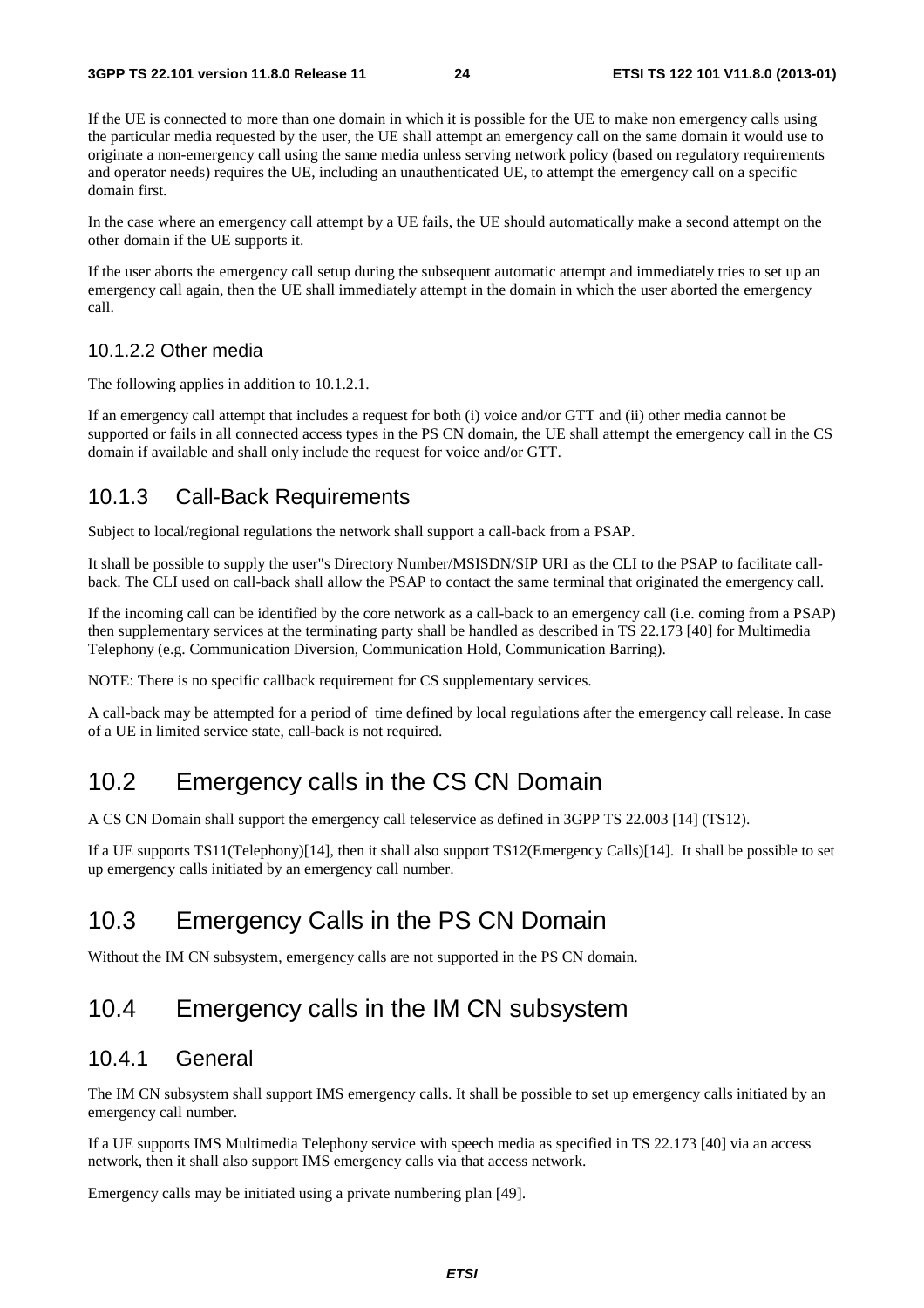NOTE 1: There can be an overlap between the private numbering plan of a hosted enterprise and the public numbering plan, which makes translation of emergency numbers necessary.

Emergency calls may be initiated by a service when requested by the user.

NOTE 2: It is not intended to enable automatic setup of emergency calls.

NOTE 3: Only speech and GTT-IP [47] media are supported, when required per subclause 10.1, for emergency services towards a CS PSAP.

An emergency call shall take precedence over any other services a UE may be engaged in, if required by local regulation.

Emergency calls from an unauthenticated UE (as far as the IM CN is concerned) shall be supported by the IM CN subsystem, if required by local regulation.

Subject to regulatory requirements, when UEs must be authenticated, both the network and the UE shall support the same authentication and security methods that are used for non-emergency sessions.

#### 10.4.2 IMS Multimedia Emergency Sessions

#### 10.4.2.1 General

For IMS emergency calls towards IP PSAPs, other media types may be supported by the UE and the IMS, subject to regulatory requirements.

The media types that may be supported during an IMS MES include:

- Real time video (simplex, full duplex), synchronized with speech if present;
- Session mode text-based instant messaging;
- File transfer;
- Video clip sharing, picture sharing, audio clip sharing;
- Voice: and
- GTT.

NOTE 1: An IMS MES need not contain voice or GTT.

To avoid interworking issues, a UE and IMS that supports text based instant messaging shall support a common session mode text-based instant messaging protocol.

IMS MES does not include support for legacy store and forward messaging such as the Short Messaging Service (SMS).

Calls from non-human associated devices (e.g. fire alarms) are outside the scope of this specification.

Adding, removing and modifying individual media to/from an IMS MES shall be supported.

An IMS MES is not a subscription service. A UE capable of IMS emergency calls and capable of supporting the other media types should also be able to support initiation of an IMSMES.

An IMS MES from an unauthenticated UE (as far as the IM CN is concerned) shall be supported by the IM CN subsystem, if required by local regulation.

IMS MES shall be supported by UEs that are subject to service restrictions, e.g. for UEs camping on a cell in a forbidden PLMN or in a forbidden LA (see 3GPP TS 22.011 [11]), or on a CSG cell without the subscriber being a member of that CSG (see 3GPP TS 22.220 [48]). Such IMS MES shall be accepted by the network if required by local regulation.

An IMS MES shall support providing the location of the UE, in a manner similar to IMS emergency voice calls.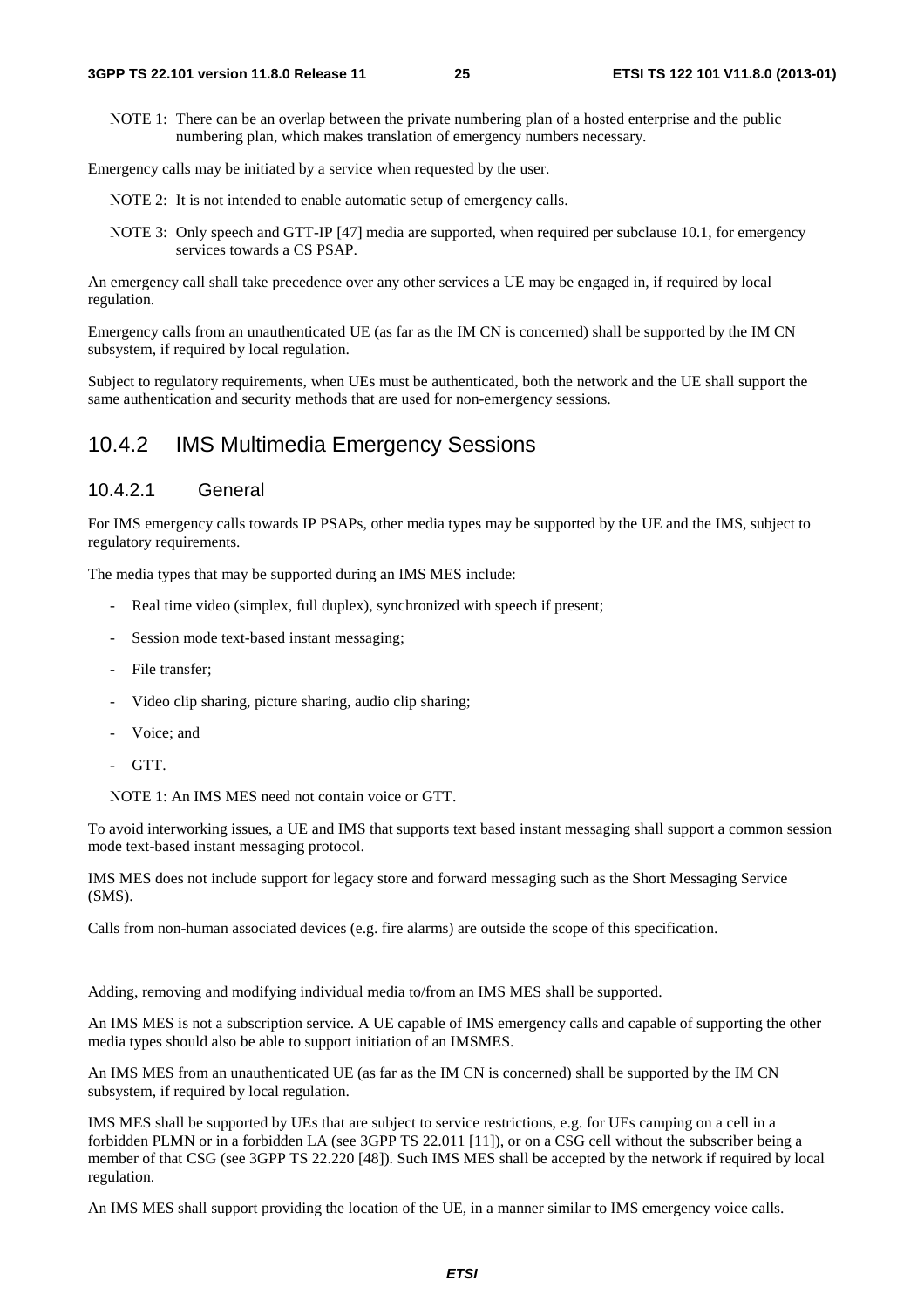An IMS UE that supports IMS MES shall identify an emergency number dialled by the end user as a valid emergency number utilizing the same mechanisms as used for IMS emergency voice calls as defined in subclause 10.1.1.

NOTE 2: This capability supports the general public, including facilitating emergency communications by individuals with disabilities (e.g. persons who are deaf, deaf-blind, hard of hearing, or have a speech disability).

An originating network and UE may support some or all of these other media types, and support of any specific media by an originating network or UE may be subject to regulatory requirements.

Voice call continuity per clause 21 shall be supported when a UE with an active IMS MES with voice and other media moves out of IMS voice coverage and voice call continuity is supported by the UE and network. The remaining media (i.e. voice call) then becomes a CS emergency call e.g. TS12 call for 3GPP systems as defined in 3GPP TS 22.003 [14].

Other media shall be dropped when a UE with an active IMS MES moves out of IMS voice coverage, irrespective of whether or not there is an active voice session.

#### 10.4.2.2 UE Requirements

When IMS MES are supported by the UE, the following apply:

- An IMS UE that supports IMS MES shall also support IMS emergency voice calls.
- Once a UE is aware that an IMS MES has been initiated, the UE shall be able to (subject to user configuration) avoid drawing unnecessary attention to the user (e.g., playing audible tones or flashing brightly) and should confirm this to the user in as private a manner as is reasonable e.g. using text on the screen or audio if headphones are already connected. UE behaviour in an IMS MES may need to be different relative to the normal configuration.
- The UE should clearly differentiate IMS emergency session-mode text based instant messaging from IMS nonemergency session-mode text based instant messaging on the user display.
- The IMS UE supporting video transfer during an IMS MES should be able to deliver recorded media in a form that allows progressive playback. (It is desirable that all pre-recorded media sent during an emergency session be progressively viewable.)
- When an IP PSAP attempts to add additional media to an existing IMS MES, the user shall be made aware of this. When additional media is requested by the PSAP, the user shall be able to permit or deny it.
- The UE shall provide an indication to the user for each requested media, whether it was successfully or unsuccessfully established.
- Further notifications of added and removed media shall be indicated to the user while the IMS MES is active.
- If none of the media requested by the UE is successfully established, the IMS MES will fail and an IMS MES failure indication shall be provided to the user.
- In handover of an IMS MES where other media is dropped when IMS MES is not supported, the UE shall indicate to the end user that the other media is not supported in this area.

The following requirements for IMS emergency voice calls also apply when an IMS MES is supported by the UE:

- An IMS UE that supports IMS MES shall indicate to the network that the call is an IMS emergency call as is done for an IMS emergency voice call.
- An IMS UE that supports IMS MES shall be able to receive an IMS call-back from a PSAP per clause 10.1.3 with voice, GTT or other media per clause 10.4.2.1.
- An IMS UE that supports MES shall utilize the same trust and security mechanisms for the other media as utilized for an IMS emergency voice call.
- When roaming, a UE shall originate an IMS MES in the serving network in the same manner as for IMS emergency voice calls.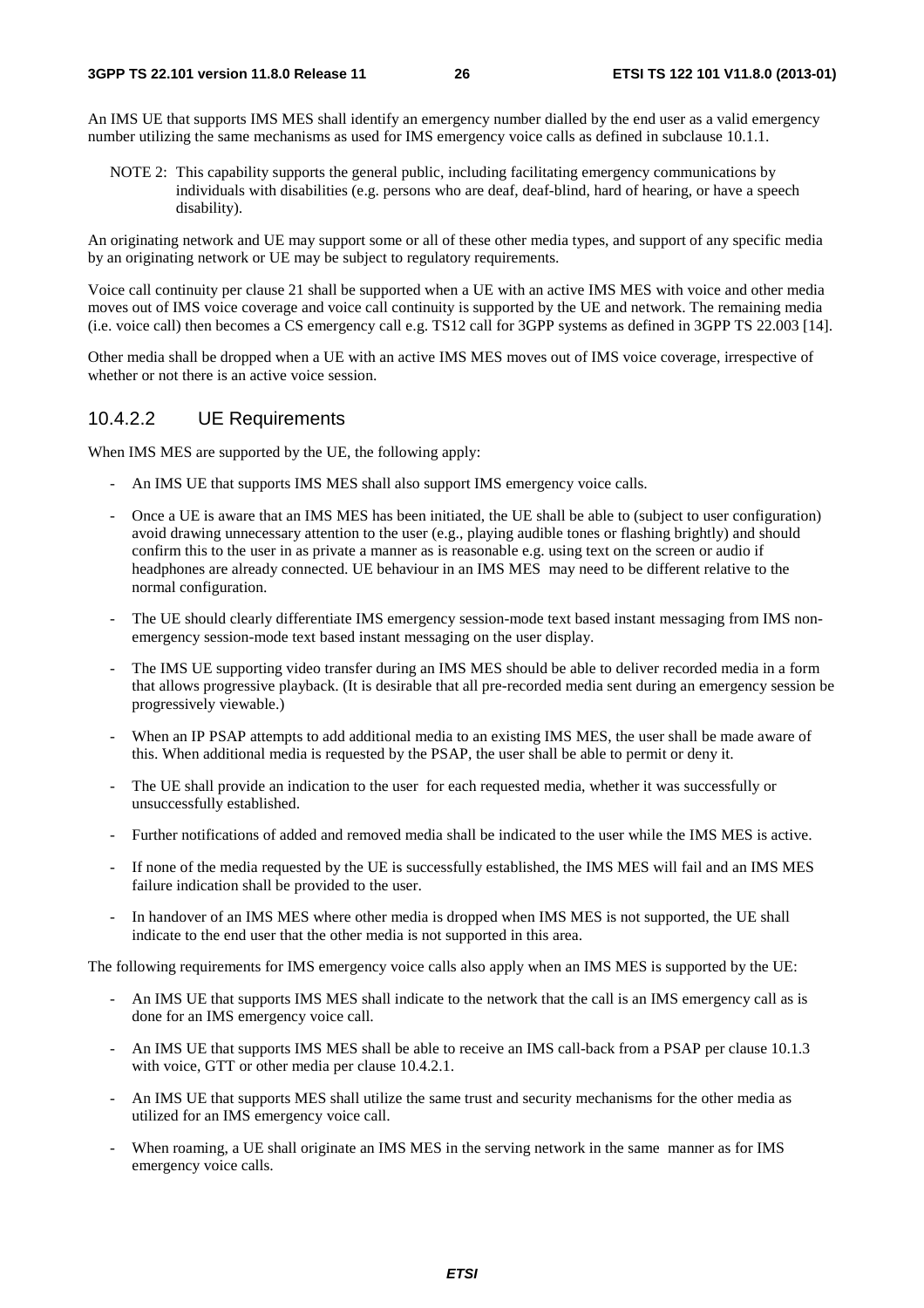#### 10.4.2.3 Originating Network Requirements

When an IMS MES is enabled by the originating network, the following apply:

- Other media shall only be supported in packet-based networks that support IMS emergency voice calls.
- The originating network shall deliver all media to the same IP PSAP throughout the duration of the IMS MES.
- The network shall indicate to the UE, for each requested media, whether it was successfully or unsuccessfully established.
- Further notification of added and removed media shall be provided to the UE while the IMS MES is active.
- If none of the media requested by the UE is successfully established, the IMS MES will fail and an IMS MES failure indication will be provided to the UE.

The following requirements for IMS emergency voice calls also apply when IMS MES is supported by the network:

- Subject to regional regulatory requirements, the network shall be able to authenticate the UE using the same procedures as for IMS emergency voice calls.
- The originating network shall provide the capability to enable an IMS UE supporting IMS MES to obtain local emergency numbers or other emergency address(es) (e.g. destination address) utilizing the same mechanism as used for IMS emergency voice calls.
- An IMS MES shall be provided in the local serving network.
- For an IMS MES, any kind of emergency addressing (e.g. SIP URIs, Tel URIs) and special indications for emergency sessions shall be treated in the same manner as IMS emergency voice calls.
- The originating network should detect all IMS MESs regardless of the UE emergency call indication. According to operator policy, the originating network may either inform the UE to enable re-origination as an IMS MES or support origination of the initial call.
- The originating network shall be responsible for routing the IMS MES towards the appropriate PSAP (e.g., based on emergency service type, location, or policy).
- The network shall be able to provide integrity protection, and/or privacy for other media similar to that provided for IMS emergency voice calls.
- An IMS MES shall utilize the same priority mechanisms as IMS emergency voice calls.
- Detailed log records of the IMS MES shall be generated by the originating network in a similar manner to IMS emergency voice calls and subject to regulatory requirements.
- All media content within the IMS MES shall be carried with an indication of the source, in a similar manner as for IMS emergency voice calls.

#### 10.5 Void

## 10.6 Location Availability for Emergency Calls

National regulations may require wireless networks to provide the emergency caller"s location. This requirement typically overrides the caller"s right to privacy with respect to their location being revealed, but remains in effect only as long as the authorities need to determine the caller"s location. The interpretation of the duration of this privacy override may also be different, subject to national regulation. For example, some countries require location to be available from the wireless network only while the call is up, while others may allow PSAP"s to unilaterally decide how long the location must be made available.

Therefore, the requirement for providing location availability is to allow the network to support providing a mobile caller"s location to the authorities for as long as required by the national regulation in force for that network.

Note: See TS 22.071 [44] for location service requirements on emergency calls.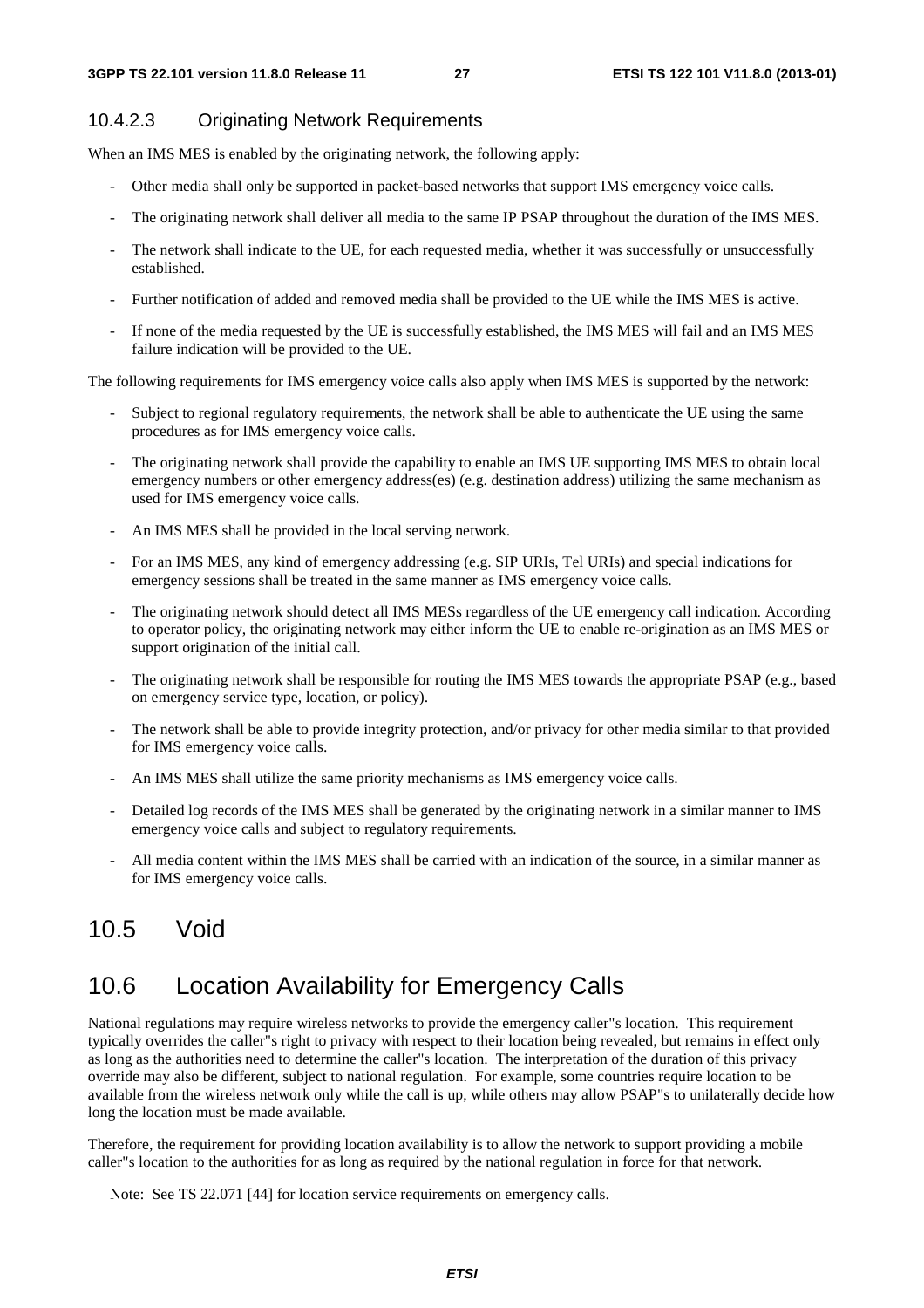## 10.7 Transfer of data during emergency calls

Emergency calls may be supplemented with emergency related data [1]. Typically this data enables the accurate geographic location of a manually or automatically activated emergency calling device e.g. an in vehicle system (IVS), to be provided to the Public Safety Answering Point (PSAP).

The following requirements apply to UEs designed to be able to perform transfer of data during an emergency call and to networks supporting transfer of data during an emergency call:

- The data may be sent prior to, in parallel with, or at the start of the voice component of an emergency call.
- Should the PSAP request additional data then this may be possible during the established emergency call.
- The realisation of the transfer of data during an emergency call shall minimise changes to the originating and transit networks.
- Both the voice and data components of the emergency call shall be routed to the same PSAP or designated emergency call centre.
- The transmission of the data shall be acknowledged and if necessary data shall be retransmitted.
- The UE shall indicate at call setup if the emergency call will carry supplementary data.

UEs designed to be able to perform transfer data during emergency calls and configured to only perform emergency calls with transfer of data (eCall only mode) shall comply with the following additional requirements:

- The UE shall not perform mobility management procedures, including registration on a PLMN, except when attempting to initiate and during an emergency call, or to initiate a test or reconfiguration of the terminal upon request from the user.
- For UEs that have the ability to be called back by the PSAP, the UE shall be capable to continue mobility management procedures for a limited duration following the termination of the eCall.
- The UE shall contain an USIM application.
- In the case where the user subscribes to other services provided by the PLMN, it shall be possible for the network operator to reconfigure the UE so that it can access the subscribed services.
- It shall be possible for the user of the UE to change network operator/service provider (i.e. to use a different USIM) or for the subscriber to modify the existing subscription used with the UE.
- It shall be possible for the UE upon request from the user to initiate a call to an operator designated nonemergency MSISDN for the purpose of accessing test and terminal reconfiguration services.

Additional national and regional requirements are as specified in Annex A.

#### 10.8 Supplementary service interaction during emergency calls

Supplementary services that interrupt or divert the media path between a PSAP and the end device shall be handled as specified in TS 22.173 [40] (e.g. Communication Hold) for Multimedia Telephony. No such Supplementary Services are applicable to CS Emergency Calls (TS12) according to TS 22.004 [5].

# 11 Numbering principles

The following network addressing schemes listed below shall be supported at the relevant domains:

- $-$  E.164
- E.168,
- E.212,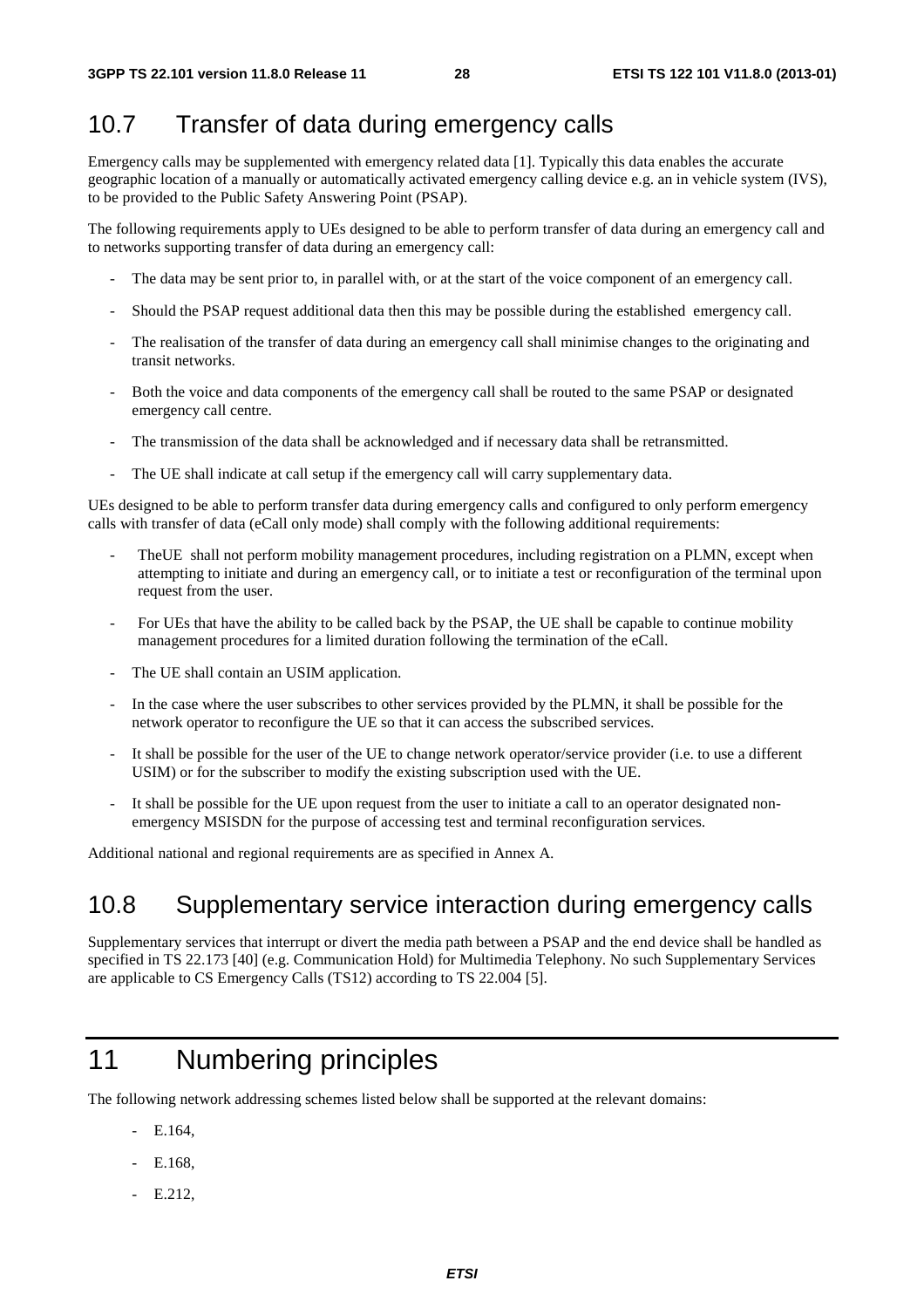- X.121
- Internet (including e.g. IP address, SIP URI).

#### 11.1 Number portability

#### 11.1.1 Requirements for CS CN domain

Some numbering schemes shall be fully independent of the supporting serving network and the home environment, allowing users to transfer this number to another home environment. For further information see 3GPP TS 22.066 [7].

An MSISDN shall be allocated to each new user at the start of a subscription. This number may be allocated from one of several numbering domains. For example:

- home / serving environment numbering scheme;
- national numbering scheme;
- regional numbering scheme;
- global numbering scheme.

A user shall be able to move subscription from one home environment to another without changing the MSISDN provided that the new home environment offers service in the same geographic domain. It is envisaged that home environment s will be able to allocate MSISDNs from each of these domains as required.

#### 11.1.2 Requirements for PS CN domain

None identified.

#### 11.1.3 Requirements for IM CN subsystem

It shall be possible to offer number portability for E.164 numbers within IM CN subsystem. For further information see 3GPP TS 22.066 [7].

#### 11.2 Evolution path

Since 3GPP specifications aim to be aligned with IMT-2000, a primary goal in numbering is the provision of global user numbering in line with steps taken by the ITU - SG2.

The numbering scheme and network implementation chosen shall allow for international/global evolution.

- 11.3 Void
- 11.4 Void
- 11.5 Void

#### 11.6 Private numbering

A user may wish to use private numbers for the purposes of calling frequent numbers. Therefore there is a requirement for the use, by the user, of Private Numbering Plans (PNPs). These schemes may belong to the user himself, to a home environment or a third party.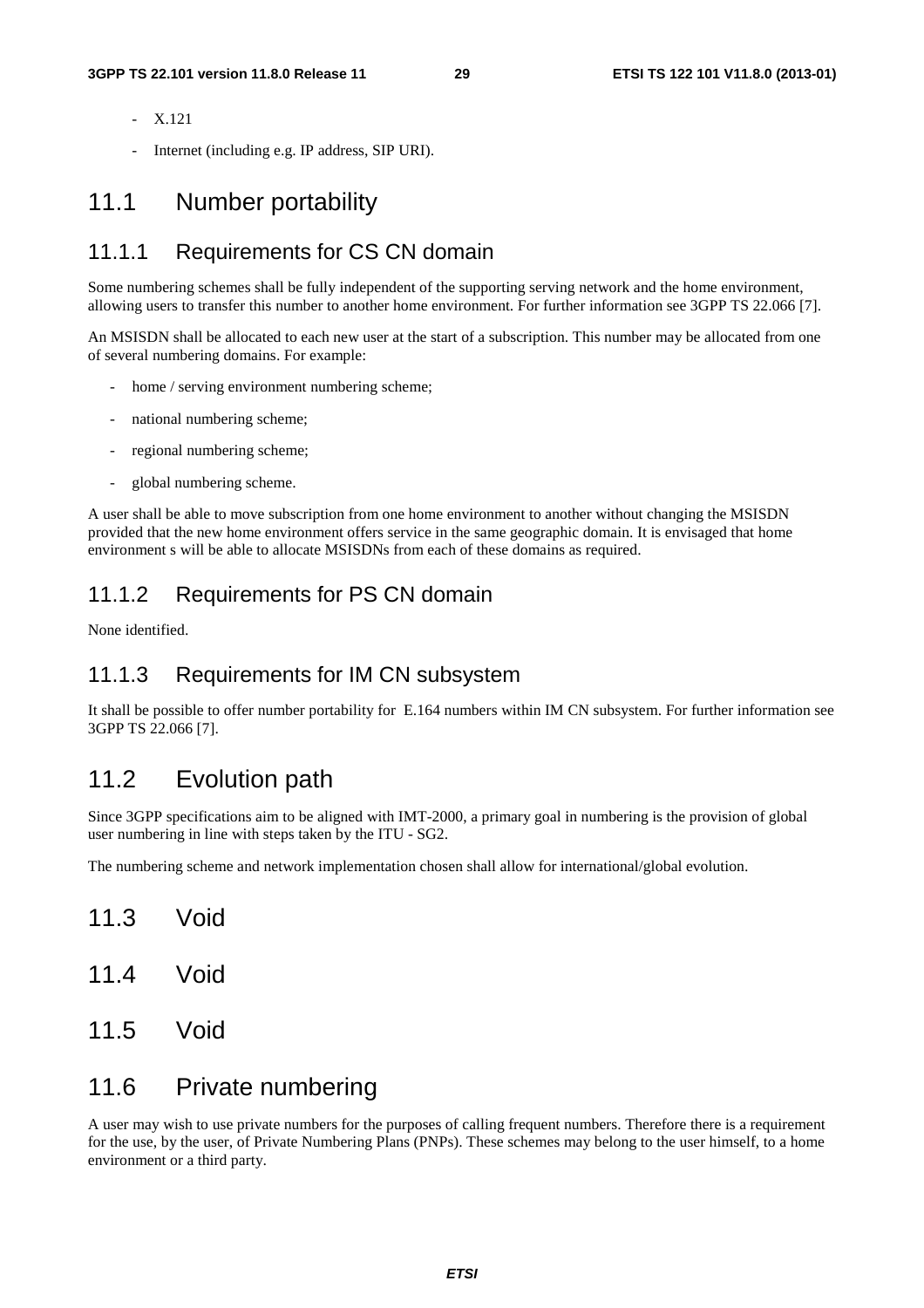## 11.7 Numbering schemes

#### 11.7.1 Multiple numbering scheme

The standards shall support the possiblity of allowing the bearer service associated with an MT call to be implicitly defined by the destination MSISDN, for example to use a different MSISDN to establish voice, fax or data . It will be possible for multiple MSISDNs to be associated with a single subscription.

#### 11.7.2 Single numbering scheme

The standards shall support the possibility of allowing MT calls of different bearer types (eg voice, fax, data) to be routed to a single MSISDN. It is recognised that the implementation of this may depend on the availability of bearer information associated with an incoming call from the adjoining transit network. In particular the standards will support this possibility in the case of an adjoining ISDN transit network.

#### 11.7.3 Additional numbers

The 3GPP system shall support the possibility to assign an additional MSISDN, in addition to the original MSISDN, to a user with a connection to the PS CN domain. If this additional MSISDN is available it shall be used for correlation of CS and IMS in voice call and service continuity as well as IMS Centralized Service. In this case the original MSISDN may be used for charging and OA&M purposes and forwarded to the PS gateway to other packet data networks.

# 11.8 Optimal routing

The implementation of the numbering scheme used shall allow for optimal routing; i.e. routing shall not take place simply on the number dialled.

See 3GPP TS 22.079 [8] for some scenarios for the CS CN domain. Optimal routing for IP services is supported by the All-IP Network [42].

# 11a Identification Requirements

## 11a.1 Subscriber Identification

In 3GPP the identity of a subscriber is encoded in a identity module application which is contained on a UICC or on a GSM SIM card. The UICC or GSM SIM card is a removable component of the User Equipment. Three types of identity modules are used in the 3GPP system:

- Universal Subscriber Identity Module (USIM)
- IMS Subscriber Identity Module (ISIM)
- Subscriber Identity Module (SIM) according to GSM

General requirements:

- In the 3GPP system each subscriber shall be uniquely identifiable.
- The serving networks shall be able to authenticate any subscriber that roams onto their network
- If a UE, that is registered on the serving network, contains a GSM SIM card or a UICC containing a identity module application, the serving network shall be able to identify the associated home PLMN.

Note 1: UE support of GSM SIM is optional.

Note 2: See the chapter (USIM, UICC and Terminal) of the present specification for a reference, which GSM phase SIMs need to be supported by the network.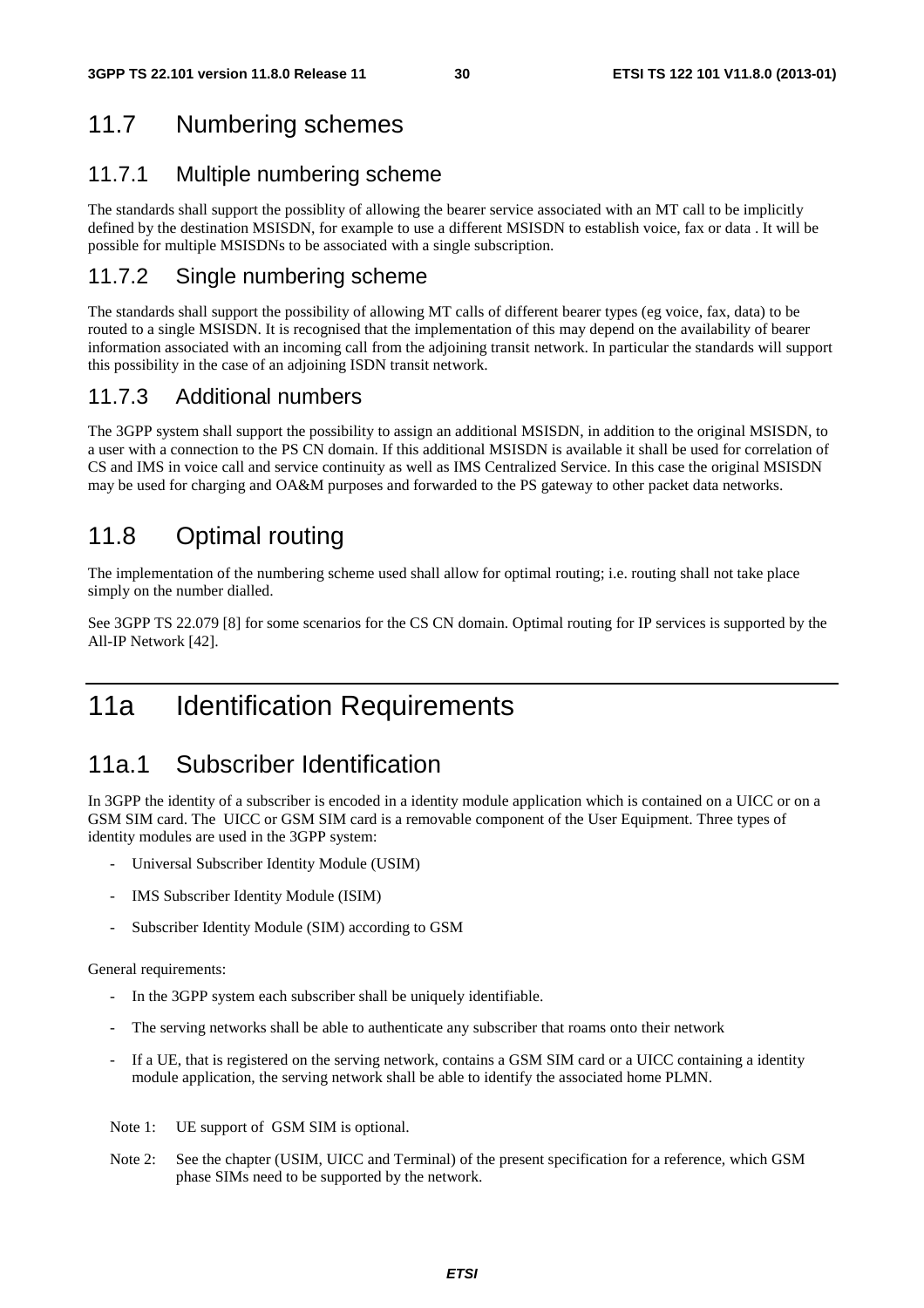## 11a.2 Terminal Identification

It is a requirement that the terminal can be uniquely identified by the home environment and serving network. This shall require a terminal identity scheme which uniquely identifies each terminal, see 3GPP TS 22.016[12].

## 11a.3 Home Environment / Serving Network Identification

Home / serving environments need to route communication to the current location of the user. This shall require a identity scheme which uniquely identifies the serving environment and shall be used for routing purposes.

## 11a.4 Serving Environment / Mobile Virtual Network Identification

A mobile virtual network operator (MVNO) is a service provider that does not have its own radio access network, but resells wireless services, typically under their own brand name, using the network of a host PLMN operator.

It should be possible to uniquely identify subscribers belonging to a particular MVNO.

# 12 Human Factors and user procedures

The User Interface (MMI) from the end-user"s point of view should be as flexible as possible while still meeting the general service requirements. In addition it should be capable of being updated so as to meet new services which are still to be envisaged.

In general the following principles should be encompassed:

- activation of services should be as simple as possible with minimum input expected from the user;
- feedback, to the user from the various services, should be meaningful;
- any error recovery procedures provided should be simple to understand and execute.
- input from the user and information to the user should be provided in alternative selectable modes in order to match user capabilities, preferences and situation.

However, a detailed specification for the User Interface shall not be defined. In particular given the global nature of the third generation systems, for different regions of the world, different criteria will determine the implementation of the User Interface. Also it is unlikely that there will be a single common handset which will meet all the service requirements and therefore a common User Interface would be impractical.

Given the flexibility of the services, there should be a wide range of User Interface possibilities. These possibilities include simple terminals with a single on/off button through to complex terminals providing support to hearing/visually impaired users.

Control of CS CN Domain supplementary services (3GPP TS 22.004 [5]), may use MMI procedures specified in 3GPP TS 22.030 [6] and existing MMI related UE features (Annex A) may also be used. In particular the following features are highly desirable for uniform UE implementation where appropriate:

- Mapping of numeric keys to European alphabetic keys to ensure compatible mnemonic dialing as defined in 3GPP TS 22.030 [6],
- "+" key function to enable one key international access as defined in Annex A
- Structure of the MMI as described in 3GPP TS 22.030 [6]
- Presentation of IMEI (International Mobile Equipment Identity) as defined in 3GPP TS 22.030 [6]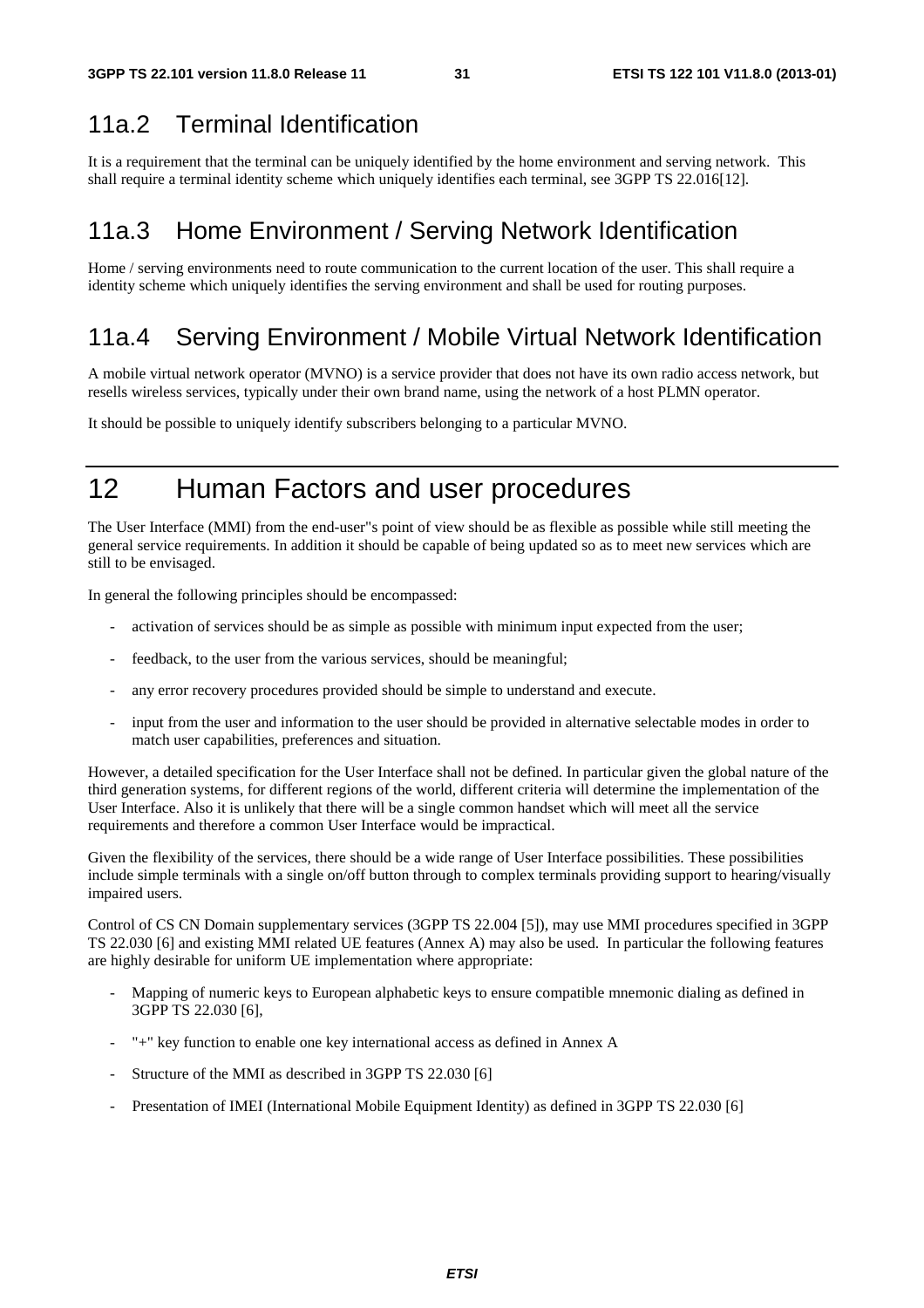# 13 UICC, USIM and Terminal

This clause defines the functional characteristics and requirements of the User Service Identity Module (USIM) and ISIM (IM Services Identity Module). The USIM/ISIM are applications residing on a UICC.

## 13.1 The USIM/ISIM and User Profiles

#### 13.1.1 The USIM

Every USIM shall have a unique identity and shall be associated with one and only one home environment.

It shall be possible for a home environment to uniquely identify a user by the USIM.

The USIM shall be used to provide security features.

For access to services, provided by PS or CS CN domains, a valid USIM shall be required. Optionally, SIM according to GSM phase 2, GSM phase 2+, 3GPP release 99, 3GPP release 4 specifications may be supported.

The USIM shall be able to support SIM Application Toolkit as specified in 3GPP TS 22.038 [3].

The USIM shall reside on a UICC. USIM specific information shall be protected against unauthorised access or alteration.

It shall be possible to update USIM specific information via the air interface, in a secure manner.

Access to the IMS services shall be possible using the USIM application in the event of no ISIM being present on the UICC. If an ISIM is present on the UICC it shall be used to access the IMS.

It shall be possible to store provisioning parameters on the USIM according to DM specifications [37].

It should be possible to store provisioning parameters on the USIM according to CP specifications [38].

 It shall be possible for the network operator to configure the USIM to indicate (through personalisation and OTA) whether provisioning parameters according to DM specifications or provisioning parameters according to CP specifications shall be used.

NOTE: To avoid misoperation of the UE in a mixed provisioning environment e.g. during a transition phase when both CP and DM clients are present in the UE, the CP parameters on the USIM can be read first. If DMinformation is present (provisioned OTA in the CP parameters.), then use DM, otherwise use CP.

Annex A describes a number of features that may optionally be supported by the UE and thus USIM.

#### 13.1.2 User Profiles

It shall be possible for a user to be associated with one or a number of user profiles, which the user can select and activate on a per call basis. The user profile contains information which may be used to personalise services for the user.

It shall be possible for one or more user profiles associated with the same user to be active simultaneously so that the user may make or receive calls associated with different profiles simultaneously. Activation of profiles shall be done in a secure manner, for example with the use of a PIN.

For terminating calls the correct profile shall be indicated by the user address used (e.g. MSISDN, SIP URI), each profile will have at least one unique user address associated with it. For originating calls the user shall be able to choose from the available profiles, the appropriate one for the call. A profile identity will need to be associated with the call for accounting and billing purposes. User profile identities need not be standardised but a standardised means is required for indicating that a particular profile is being used.

Simultaneous use of the same user profile on multiple terminals for the same type of service shall not be allowed.

User profiles associated with different home environments shall not share the same user address.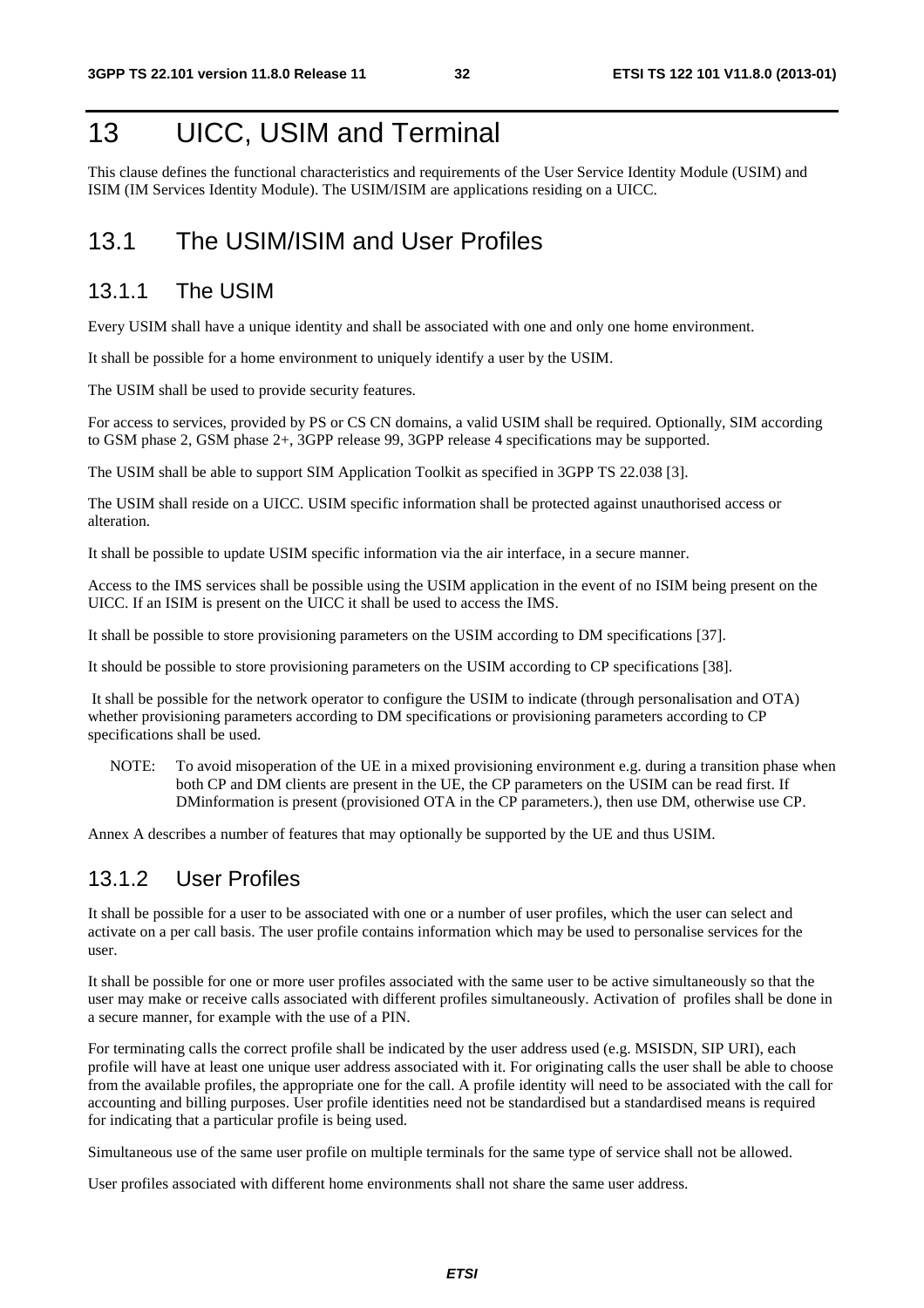#### 13.1.3 UICC usage in GERAN only Terminals

In Release 5 and later, terminals supporting only GERAN shall support USIM.

Note: It is strongly recommended that manufacturers implement SIM support on GERAN only terminals until the population of SIMs in the market is reduced to a low level.

#### 13.1.4 Multiple USIMs per UICC

The standard shall support more than one USIM per UICC even when those USIMs are associated with different home environments. Only one of the USIMs or the SIM shall be active at a given time. While the UE is in idle mode, it shall be possible for the user to select/reselect one USIM application amongst those available on the UICC. At switch on, the Last Active USIM shall be automatically selected. The Last Active USIM shall be stored on the UICC. By default if there is no Last Active USIM defined in the UICC, the user shall be able to select the active USIM amongst those available on the UICC.

The standard must not prevent the coexistence of USIM applications, each associated with different home environments on the same UICC, so long as the security problems which arise from such a coexistence are solved.

#### 13.1.5 The ISIM

Access to the IMS services shall be possible using an ISIM application.

The ISIM shall be sufficient for providing the necessary security features for the IMS and IMS only.

The ISIM shall reside on a UICC. ISIM specific information shall be protected against unauthorised access or alteration.

It shall be possible to update ISIM specific information via the air interface, in a secure manner.

Note: When accessing IMS over GERAN/UTRAN/EUTRAN or I-WLAN using ISIM, a USIM needs also be present to access the rest of the 3GPP system. Alternatively USIM could be used to access IMS.

## 13.2 The UICC

Characteristics including physical formats of a UICC are defined in TS 31.101[36].

Access to services via 3GPP system with a single UICC shall be possible.

#### 13.2.1 The UICC and Applications other than the USIM or ISIM

It shall be possible for the UICC to host other applications in addition to the USIM or ISIM, see figure 3. Service providers, subscribers or users may need to establish additional data or processes on the UICC. Each application on an UICC shall reside in its own domain (physical or logical). It shall be possible to manage each application on the card separately. The security and operation of an application in any domain shall not be compromised by an application running in a different domain. Applications may need to use their own security mechanisms which are separate to those specified by 3GPP e.g. electronic commerce applications.

Examples of UICC applications are: USIM, ISIM, off-line user applications like UPT, electronic banking, credit service, etc.

Applications should be able to share some information such as a common address book.

It shall be possible to address applications, which reside on the UICC, via the air interface.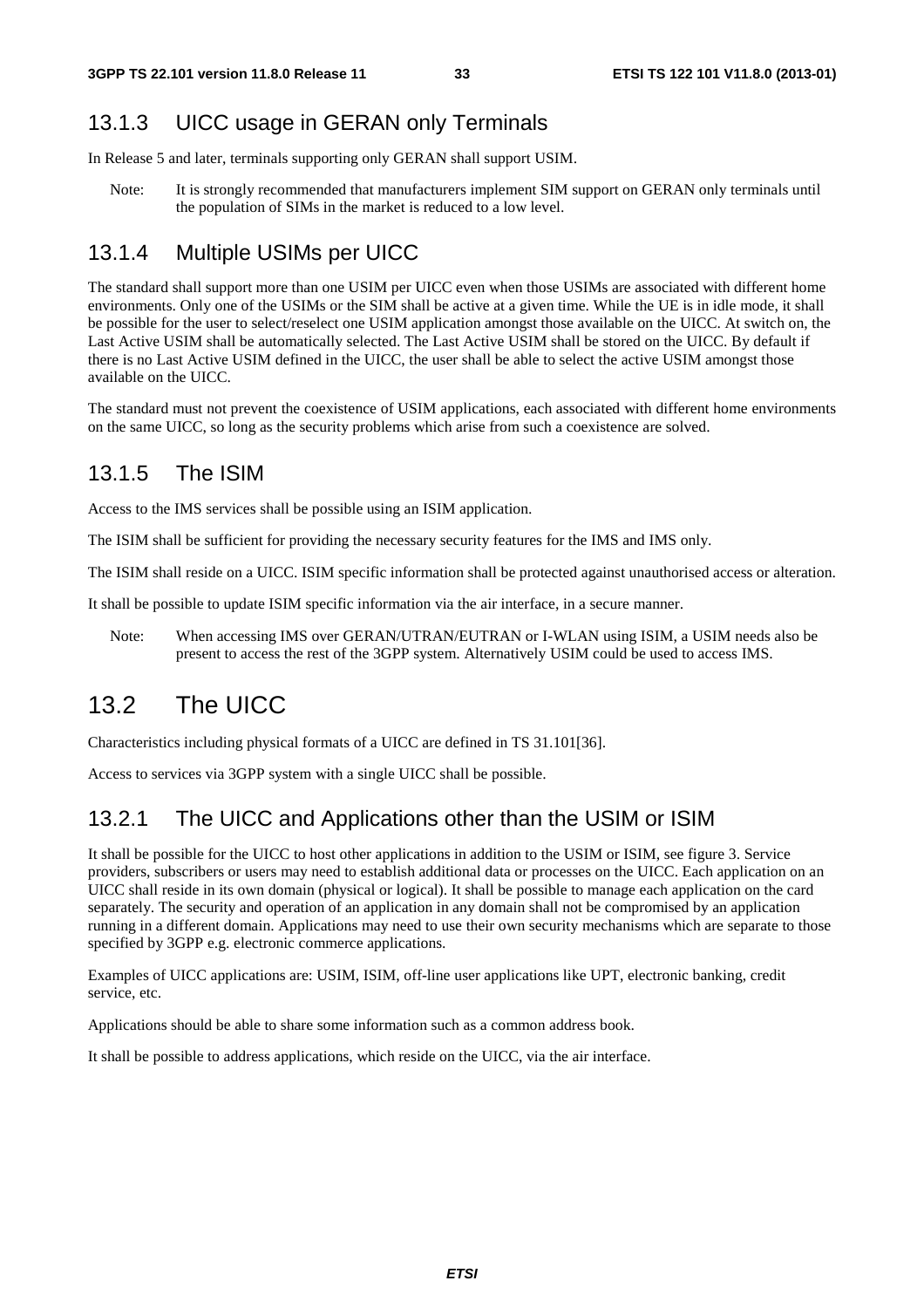

**Figure 3 Example of a Multifunction UICC** 

#### 13.2.1a UICC applications and IMS

UICC applications may make use of IMS functionalities controlled by ME.

Note: This is to allow a UICC application to interact with an Application Server (AS) through IMS. Examples of UICC applications include identity management, banking applications, etc.

#### 13.2.2 Fast Access and Retrieval of Data from UICC

An optional "high speed" interface may be provided between the UICC and the ME.

If provided, this interface shall allow fast access and retrieval of data to support functionalities requiring large amounts of data to be transfered to and from the UICC. Examples include:

- on-card web servers
- rapid access to data stored on the UICC, e.g. phone book, PLMN lists or user data

A UICC/ME interface supporting this "high speed" interface shall be backward compatible with the TS 102 221 interface specified in 3GPP TS 31.101 [36].

#### 13.3 Terminals and Multiple UICCs

A single terminal may support the use of multiple UICC (e.g with applications like USIM and/or banking, credit card,...). Only one UICC shall be active at a time to access a PLMN. In case the active UICC contains more than one USIM, the requirements of 13.1.4 shall apply.

If the UICC with the active USIM is removed from the mobile terminal during a call (except for emergency calls), the call shall be terminated immediately. If the UICC with an active ISIM is removed during an IMS session the IMS session shall be terminated.

# 14 Types of features of UEs

3GPP specifications should support a wide variety of user equipment, i.e. setting any limitations on terminals should be avoided as much as possible. For example user equipment like hand-portable phones, personal digital assistants and laptop computers can clearly be seen as likely terminals.

In order not to limit the possible types of user equipment they are not standardised. The UE types could be categorised by their service capabilities rather than by their physical characteristics. Typical examples are speech only UE, narrowband data UE, wideband data UE, data and speech UE, etc.

In order to enhance functionality split and modularity inside the user equipment the interfaces of UE should be identified. Interfaces like UICC-interface, PCMCIA-interface and other PC-interfaces, including software interfaces, should be covered by references to the applicable interface standards.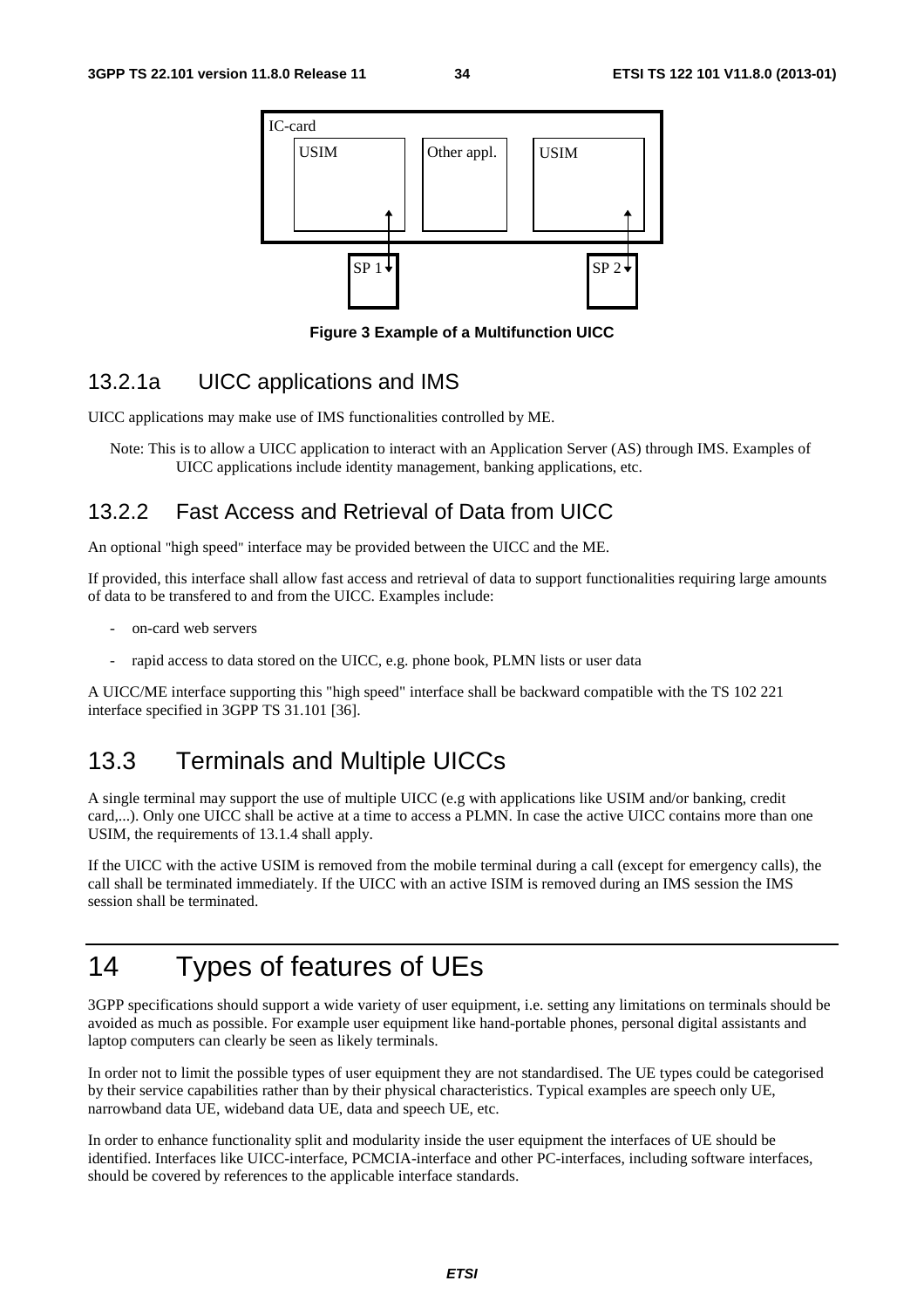UEs have to be capable of supporting a wide variety of teleservices, multimedia services and applications provided in PLMN environment. Limitations may exist on UEs capability to support all possible teleservices, multimedia services and information types (speech, narrowband data, wideband data, video, etc.) and therefore functionality to indicate capabilities of a UE shall be specified.

The basic mandatory UE requirements are:

- Support for USIM. Optional support of GSM phase 2, 2+, 3GPP Release 99 and Release 4 SIM cards [34]. Phase 1, 5V SIM cards shall not be supported. Support for the SIM/ISIM is optional for the UE, however, if it is supported, the mandatory requirements for SIM/ISIM shall be supported in the UE;
- Note 1: There is no Release 5 specification for the SIM, and therefore references to "SIM" apply to earlier releases.
- Note 2: It is strongly recommended that manufacturers implement SIM support on terminals supporting GERAN until the population of SIMs in the market is reduced to a low level.
- Home environment and serving network registration and deregistration;
- Location update;
- Originating or receiving a connection oriented or a connectionless service;
- An unalterable equipment identification; IMEI, see 3GPP TS 22.016 [12];
- Basic identification of the terminal capabilities related to services such as; the support for software downloading, application execution environment/interface, MExE terminal class, supported bearer services.
- Terminals capable for emergency calls shall support emergency call without a SIM/USIM/ISIM.
- Support for the execution of algorithms required for encryption, for CS and PS services. Support for non encrypted mode is required;
- Support for the method of handling automatic calling repeat attempt restrictions as specified in 3GPP TS 22.001 [4];
- At least one capability type shall be standardised for mobile terminals supporting the GERAN, UTRAN and E-UTRAN radio interfaces.
- Under emergency situations, it may be desirable for the operator to prevent UE users from making access attempts (including emergency call attempts) or responding to pages in specified areas of a network, see 3GPP TS 22.011 [11];
- Ciphering Indicator for terminals with a suitable display;
- The ciphering indicator feature allows the UE to detect that the 3GPP radio interface ciphering (user plane) is not switched on and to indicate this to the user. The ciphering indicator feature may be disabled by the home network operator setting data in the SIM/USIM. The default terminal behaviour shall be to take into account the operator setting data in the SIM/USIM. However, terminals with a user interface that can allow it, shall offer the possibility for the user to configure the terminal to ignore the operator setting data in the SIM/USIM. If this feature is not disabled by the SIM/USIM or if the terminal has been configured to ignore the operator setting data in the SIM/USIM, then whenever a user plane connection is in place, which is, or becomes un-enciphered, an indication shall be given to the user. In addition, if this feature is not disabled by the SIM/USIM or if the terminal has been configured to ignore the operator setting data in the SIM/USIM, then additional information may also be provided about the status of the ciphering. Ciphering itself is unaffected by this feature, and the user can choose how to proceed;
- Support for PLMN selection.
- Support for handling of interactions between toolkits concerning the access to UE MMI input/output capabilities;
- Whenever an application (e.g. a SAT/MExE/WAP application) requires the access to the UE MMI input/output capabilities (e.g. display, keyboard,… ), the UE shall grant this access subject to the capabilities of the UE. This shall not cause the termination of any other applications (e.g. WAP browser or MExE/SAT application) which were previously using these UE resources. The UE shall give the user the ability to accept or reject the new application. In the case that the application request is rejected, the access to the UE MMI input/output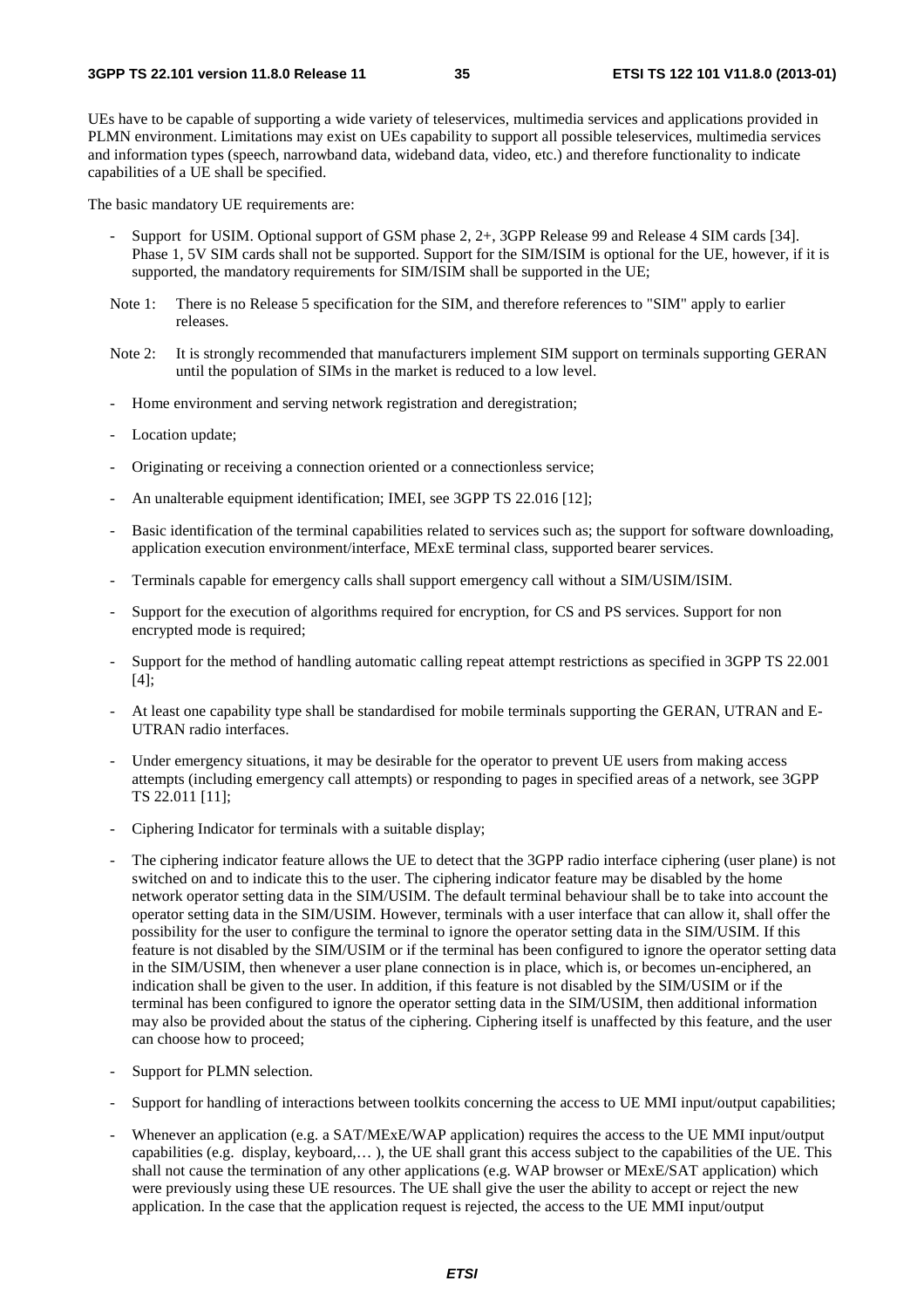capabilities is returned to the applications which were previously using these UE resources. If the user decides to continue with the new application, then when this new application is terminated, the access to the UE MMI input/output capabilities shall be returned to the UE to be re-allocated to applications (e.g. the preceding application which was interrupted). Subject to the capabilities of the UE, the user shall have the ability to switch the MMI input/output capabilities between applications.

Note: Rejecting a request to access the UE MMI input/output capabilities by an application does not necessarily mean that it is terminated, but only that the access to the UE MMI input/output capabilities are not granted to this application. Handling of rejection (termination, put on hold,…) is the responsibility of the application.

Annex A describes a number of features which may optionally be supported by the UE.

# 15 Relationship between subscription and service delivery

#### 15.1 Subscription

A subscription describes the commercial relationship between the subscriber and the service provider.



**Figure 4: Subscriber, subscription and services relationship** 

A subscription to a network operator may provide the user with access to one or more domains. A Subscription shall identify the set of services, within particular domains, to which the user has access (see figure 3); each subscription may specify a different set of services. These services may be provided by the CS CN Domain and/or a PS CN Domain and/or an IM CN subsystem. Subscriptions relate to services such as Basic Services (e.g. Teleservices, Bearer services), PS services and IM-Services (IP-based multimedia services), which are typically provided by network operators, and to value added services which typically are provided by network operators and/or other entities that provide services to a subscriber

The subscription identifies:

- the services and related services information that are made available to the subscriber by the service provider ;

In addition a subscription to a network operator may identify:

- the domains to which the user has been granted access by the network operator. In particular, the PS service profile and information on the allowed QoS parameter ranges shall be contained in the subscription.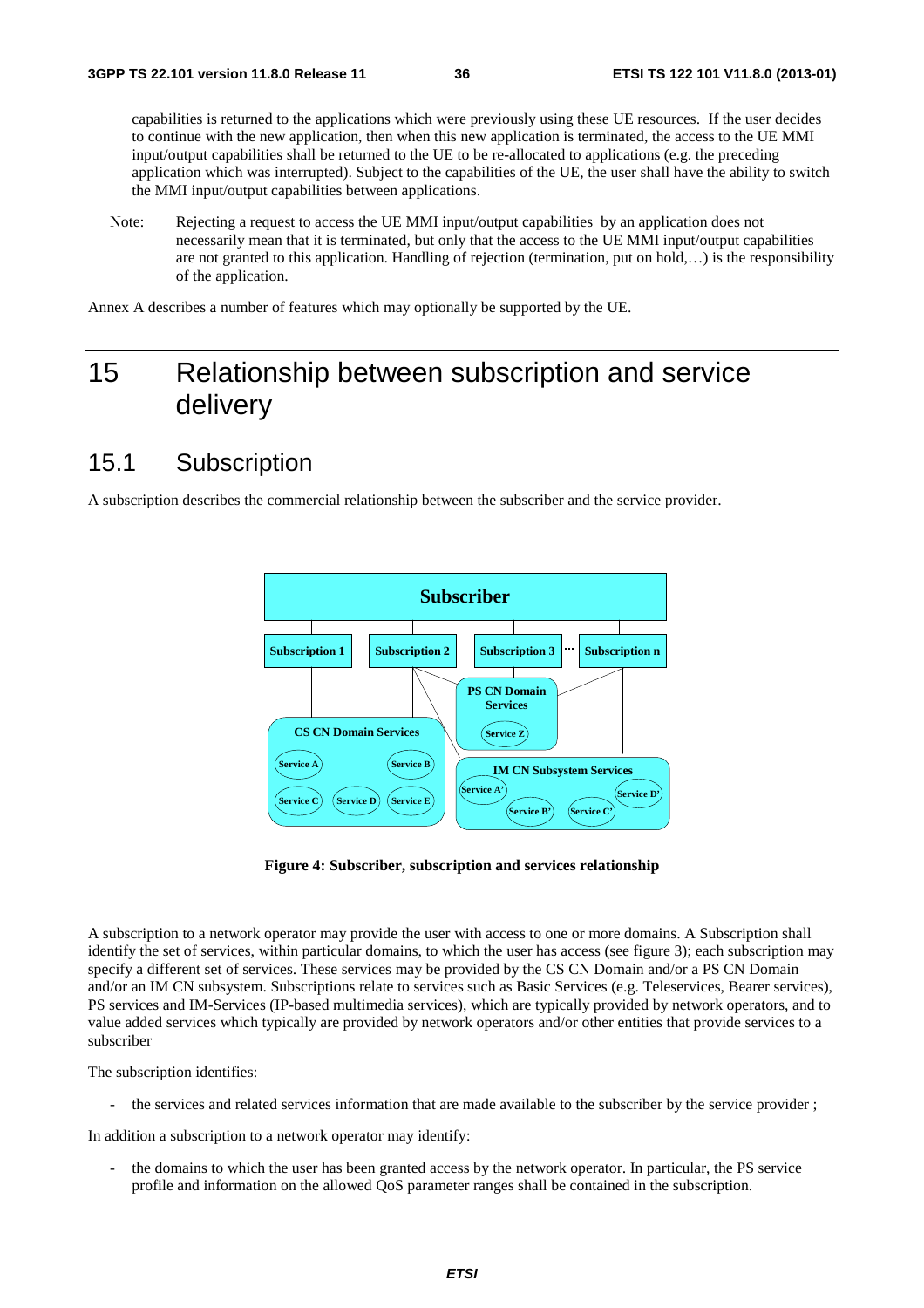- the identity of the subscriber within these domains. Note: The identity of a subscriber in the CS CN domain and PS CN domain (e.g. her IMSI) may potentially be different to her identity in the IM CN subsystem
- the radio access systems over which the subscriber may access their services e.g. UTRAN, GERAN, EUTRAN, I-WLAN.

## 15.2 Other concepts associated with services

#### **Provision of services:**

An action to make a service available to a subscriber. The provision may be:

- general: where the service is made available to all subscribers (subject to compatibility restrictions enforced) without prior arrangements being made with the service provider;
- pre-arranged: where the service is made available to an individual subscriber only after the necessary arrangements have been made with the service provider.

#### **Withdrawal:**

An action taken by the service provider to remove an available service from a subscriber's access. The withdrawal may be:

- general: where the service is removed from all subscribers provided with the service;
- specific: where the service is removed on an individual basis from subscribers provided with the service.
- NOTE: Access to the IM subsystem requires IP connectivity provided, for example, through provision of the PS CN domain.

## 15.3 Requirements concerning service delivery

In general it is a requirement to allow the use of independent services simultaneously (i.e. Basic, PS, IP multimedia and operator specific).

- 1. The network usage shall be based on the services identified within the subscription, the terminal capabilities and, where applicable, roaming agreements between operators.
- 2. The Home environment shall be able to decide on the service delivery in a roaming scenario. I.e. it shall control how services are delivered in line with the subscription.
- 3. If an offered or required service (e.g. voice) could be provided with different technologies within the serving network, the decision on service delivery shall be based on preferences identified in the user profile and serving network capabilities and conditions (e.g. load).
- 4. If the user profile does not allow an alternative service delivery method and the requested delivery method is not available in the serving network the service shall not be provided to the subscriber. This applies also to data bearer services with defined QoS parameters (or parameter ranges).

#### Examples:

- A terminating voice call for a subscriber with a dual/multi mode terminal (e.g.UTRAN/GERAN) could be delivered in a hybrid network as IM service or CS voice call (TS11). The delivery decision is based on the preferences of service delivery within the user profile and the network conditions. If there is no preference information of the Home environment available the decision is made only on the network conditions from the serving network.
- A terminating data service (e.g. PS with QoS for real time audio) where the network cannot provide the QoS at call setup. Both the originating and terminating application shall be informed about the possible QoS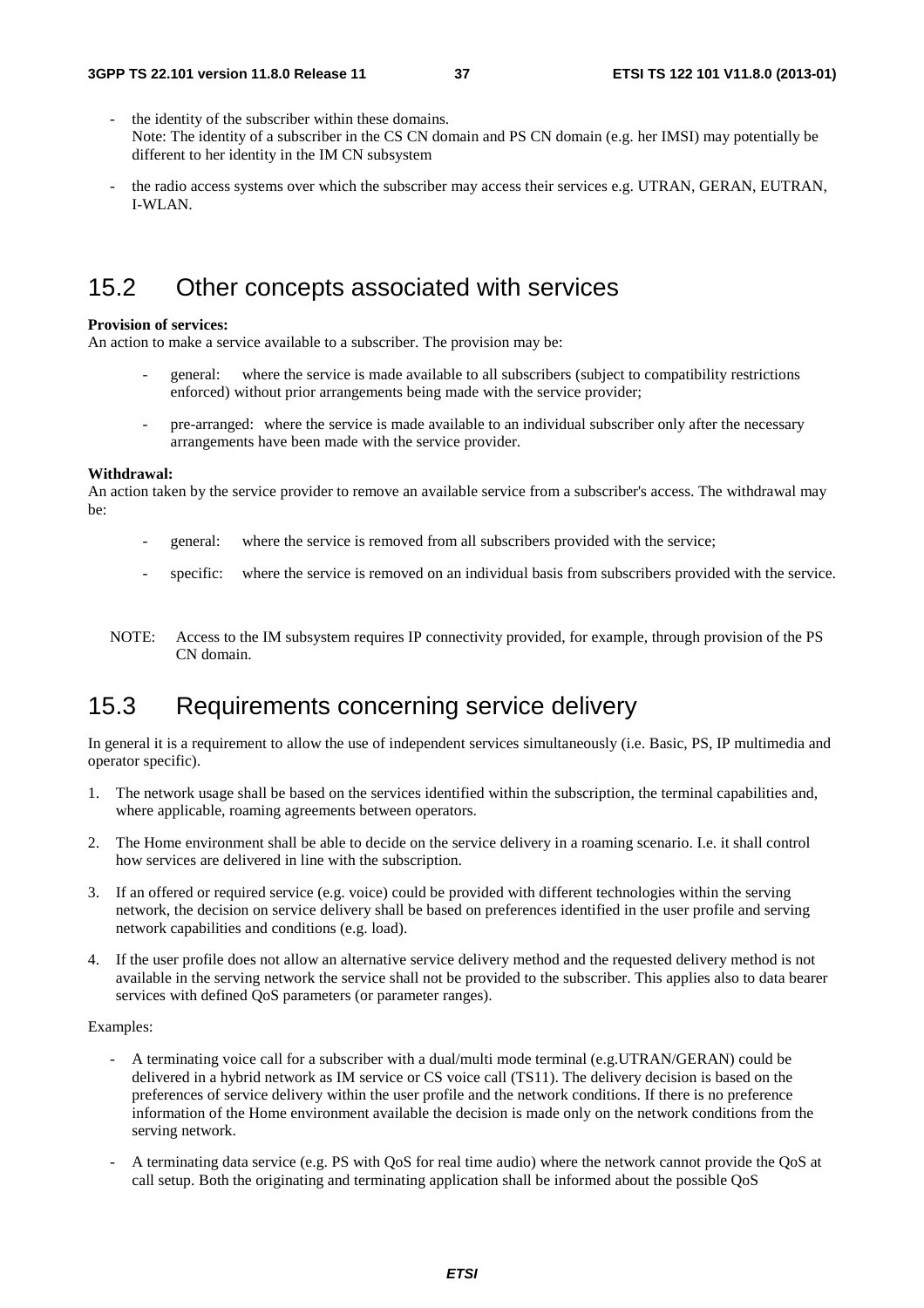configuration for that call. The further handling (setup continuation, termination) depends on the decisions of the applications.

#### 15.3.1 Mobile Originated Voice calls

When a ME capable of offering voice service both on CS and IMS is CS attached and IMS registered MO CS Voice calls (TS11) and MO IMS voice services shall be originated on the domain specified by the Home operator policy or users preferences. The Home Operator policy shall have precedence to user preferences.

#### 15.3.2 Mobile Terminated Voice calls

When a ME capable of offering voice service both on CS and IMS, MT CS Voice calls (TS11) and MT IMS voice services shall be delivered over the domain specified by the Home operator policy or users preferences. The Home Operator policy shall have precedence to user preferences. If the call delivery attempt fails in one domain, if specified by operator policy, it should be possible to attempt the delivery in the other domain or the call/communication forwarding supplementary services [41, 40] may be invoked if provisioned.

Note: The delivery decision will take into account aspects such as IMS registration and CS attachment status.

# 16 Charging principles

The cost of the call may cover the cost of sending, transporting, delivery and storage. The cost of call related signalling may also be included. Provision shall be made for charging based on time, destination, location, volume, bandwidth, access technology and quality. Charges may also be levied as a result of the use of value added services.

It shall be possible for information relating to chargeable events to be made available to the home environment at short notice. The requirements shall include:

- Immediately after a chargeable event is completed;
- At regular intervals of time, volume or charge during a chargeable event.
- Delivery of the location of the terminal to the home environment, e.g. cell identification;

Standardised mechanisms of transferring charging information are required to make these requirements possible.

It should be possible for multiple leg calls (e.g. forwarded, conference or roamed) to be charged to each party as if each leg was separately initiated. However, in certain types of call, the originating party may wish/be obliged to pay for other legs (e.g. SMS MO may also pay for the MT leg.).

It shall be possible to charge according to the location (e.g. cell, or zone) and access technology that are being used to access network services.

Provision shall be made for the chargeable party to be changed during the life of the call. There shall be a flexible billing mechanism which may include the use of stored value cards, credit cards or similar devices.

The chargeable party (normally the calling party) shall be provided with an indication of the charges to be levied (e.g. via the called number automatically or the Advice of Charge supplementary service) for the duration of the call (even though the user may change service environment)The user shall be able to make decisions about the acceptable level of accumulated charge dynamically or through their service profile.

If a user is to be charged for accepting a call then their consent should be obtained. This may be done dynamically or through their service profile.

Charging and accounting solutions shall support the shared network architecture so that end users can be appropriately charged for their usage of the shared network, and network sharing partners can be allocated their share of the costs of the shared network resources.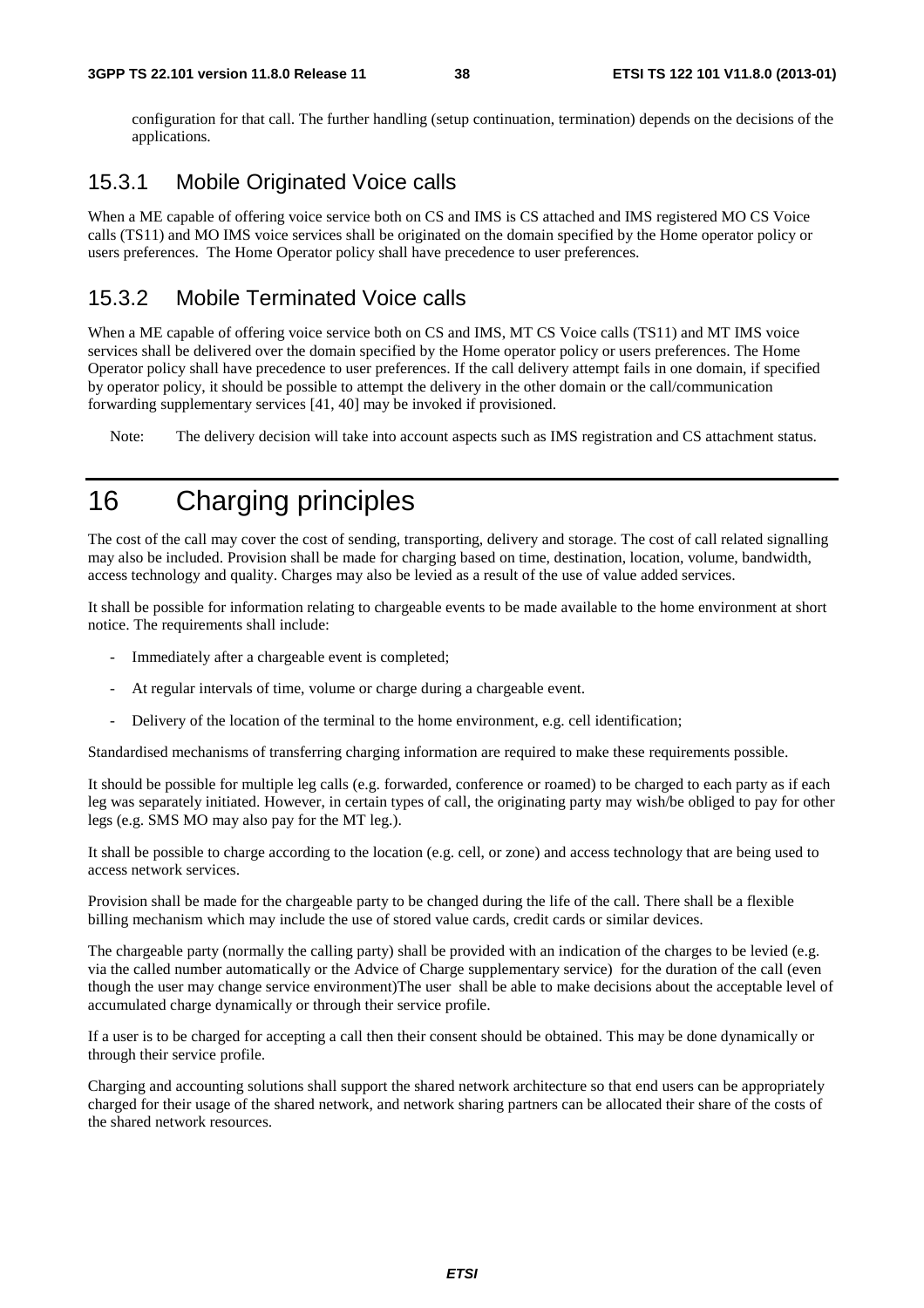# 17 Roaming

#### 17.1 Assumptions

In order to roam, the following applies:

- Mobile terminal can connect to the radio access network.
- Authentication (charging/billing network) must occur in order to get access to services (except for emergency calls).
- The services offered to a roaming subscriber may be restricted by the capabilities of the visited network, and the roaming agreement between the visited and the home environment.

## 17.2 Principle

Long term evolution of the IM CN subsystem shall not be restricted by the short/mid term inter-domain roaming requirements.

## 17.3 Requirements



**Figure 5: Roaming requirements** 

- The personalised services & capabilities available in a visited network are dependent upon the subscription options in the home environment. This does not preclude the visited network offering additional services, or access to content providers.
- Roaming from this release's home environment to CS (this release or earlier) visited network is required
- Roaming from this release's home environment to IM CN subsystem visited network is required
- Roaming from this release's home environment to PS (this release or earlier) visited network is required
- Roaming from previous releases' home environment (or earlier) to this release CS visited network is required
- Roaming from previous releases' home environment (or earlier) to this release PS visited network is required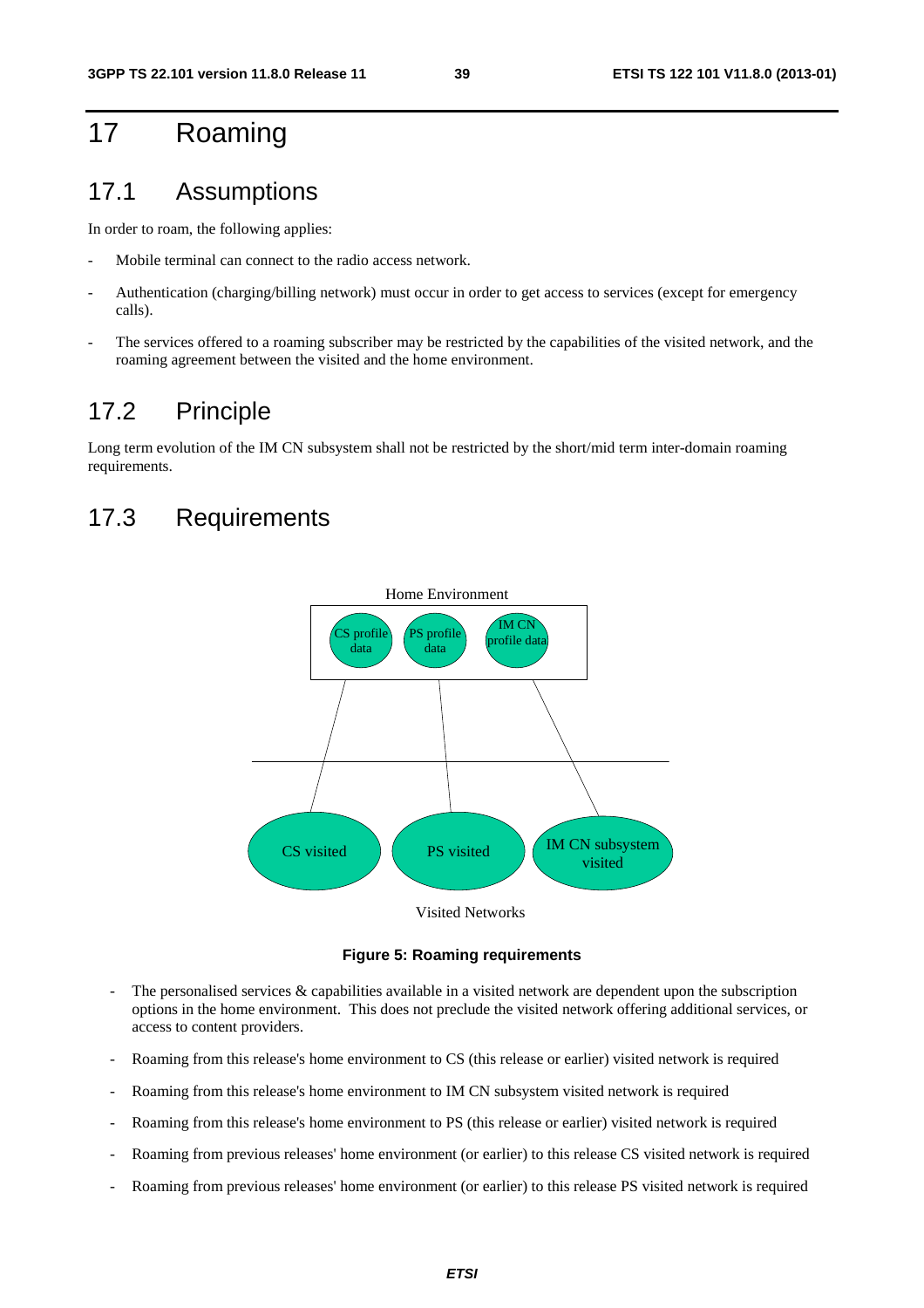Note: When an operator allows a subscriber to roam to different domains, the home environment needs to provide subscription data to the visited network . The mapping between service data of the different domains is not standardised; it is determined by the home environment and may be influenced by roaming agreements.

# 18 Handover Requirements

Any handover required to maintain an active service while a user is mobile within the coverage area of a given network, shall be seamless from the user"s perspective. However handovers that occur between different radio environments may result in a change of the quality of service experienced by the user.

It shall be possible for users to be handed over between different networks subject to appropriate roaming/commercial agreements.

For further information see 3GPP TS 22.129 [9].

# 19 Network Selection

Network selection procedures are defined in 3GPP TS 22.011 [11].

Other procedures may be offered by the UE.

# 20 Security

Security matters are considered in 3GPP TS 21.133 [15] and 3GPP TS 33.120 [16].

# 21 Voice Call Continuity

#### 21.1 General

The 3GPP system shall be able to provide continuity between CS voice services (Teleservice 11[14]) and the full duplex speech component of IMS multimedia telephony service [40] with no negative impact upon the user"s experience of the voice service. This functionality is known as voice call continuity. Voice call continuity shall be executed when continuation of a voice service is required based on operator policy across a change in the connection of the UE to the 3GPP system as the user moves from using the CS domain to using IMS and vice versa.

The user experience shall be unaffected by the transition from a CS voice service to a full duplex speech component of IMS multimedia telephony and vice versa, and the user shall experience no disruption in the voice service provided. The voice service is continued with the same ME.

It shall be possible to support Voice call continuity between IMS and the CS domain belonging to different operators; i.e., when the user"s IMS services are under the control of the home IMS and the user is roaming in the coverage of the visited CS network.

It shall be possible for an operator to enable or disable Voice call continuity for a given subscriber e.g. based on roaming conditions, terminal capabilities.

#### 21.2 Support of Supplementary Services

The voice call continuity user"s experience shall be such that, to the greatest degree possible, a consistency of service is provided regardless of the underlying communication infrastructure and technology. With regard to supplementary services, the general principle is that CS-based supplementary services only apply whilst a VCC subscriber is in the CS domain and equivalent services over IMS only apply whilst a VCC subscriber is in the IMS domain, although there are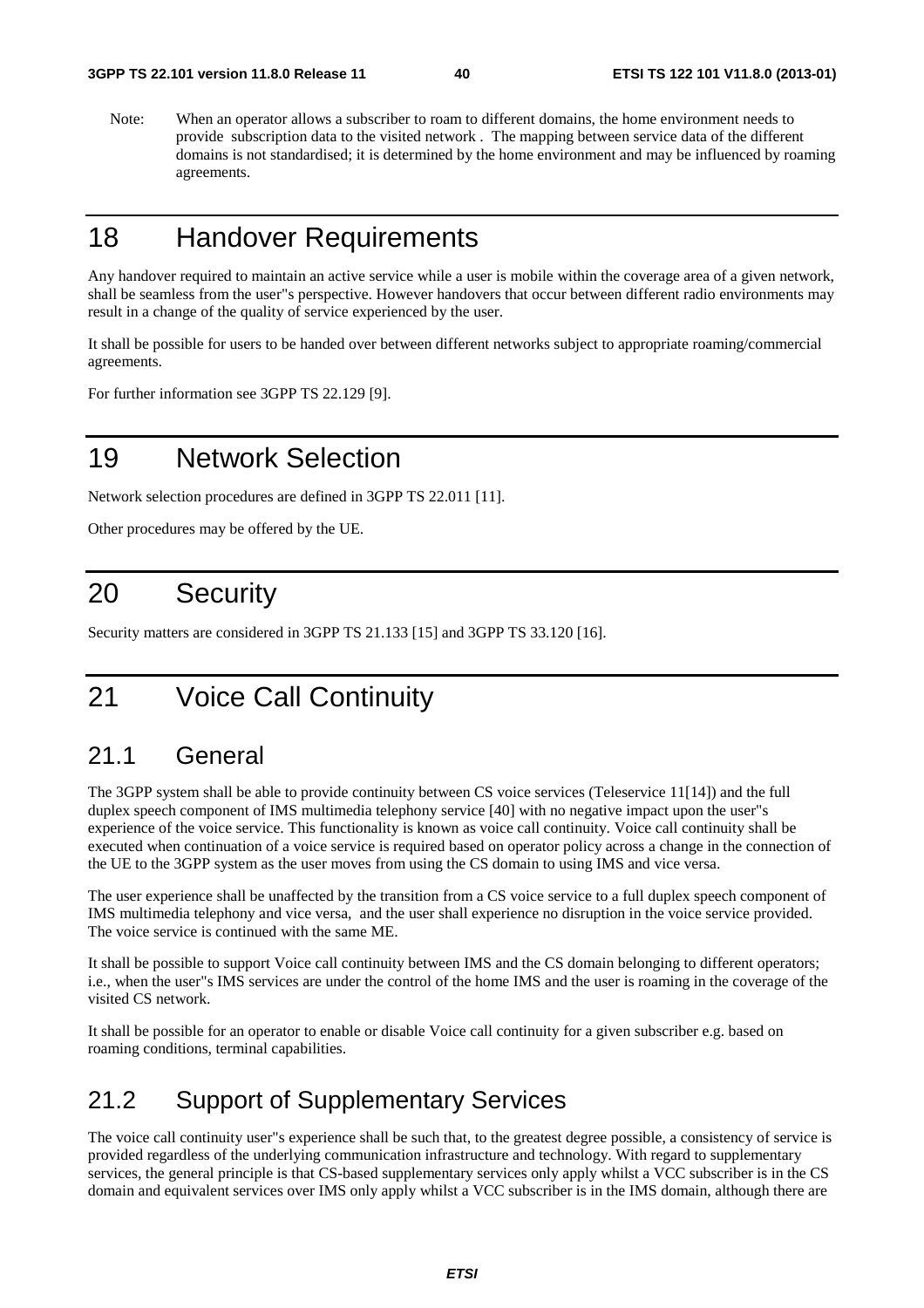exceptions listed below. It is not required to synchronise the supplementary service settings of the CS domain with the related service settings of the IMS (e.g. different forwarding numbers may apply over CS and over IMS).

The following supplementary services apply. The impact on the supplementary services in case the VCC is executed for the calling party, the called party, or both is described below.

#### 21.2.1 Line Identification Services

A user who has subscribed to the CLIP Supplementary Service and receives a call shall also receive the line identity or appropriate IMS information of the calling party.

The identity presentation is not changed for the duration of the call regardless of whether the call undergoes VCC.

If the CLIR Supplementary Service or IMS identity restriction is applicable to the call, then at call setup time the called user shall receive an indication that the identity is not available because of restriction.

The indication is not changed for the duration of the call regardless of whether the call undergoes VCC.

If COLP or a corresponding IMS service is applicable to a call the calling subscriber shall receive the connected line identity or appropriate IMS information at call setup time.

The identity presentation is not changed for the duration of the call regardless of whether the call undergoes VCC.

If the COLR Supplementary Service or IMS identity restriction is applicable to the call, then the calling user shall receive an indication at call setup time that the identity of the connected party is not available because of restriction.

The indication is not changed for the duration of the call regardless of whether the call undergoes VCC.

#### 21.2.2 All Call Forwardings

It shall be possible to perform VCC on a call which was forwarded due to call forwarding supplementary services in the CS or redirecting services in the IMS.

#### 21.2.3 Call Waiting

The functionality of call waiting supplementary service in the CS domain shall not be affected by the user"s ability to undergo VCC.

Note: Whether the user will continue to receive call waiting notifications in the case their call is continued in the IMS will depend on whether a call waiting service is available in the IMS.

## 21.2.4 Call Hold

It shall be possible to re-establish a call which has been put on hold before undergoing VCC, after the VCC has been performed.

#### 21.2.5 Multiparty

It shall be possible for any party in a multiparty call to undergo VCC and to stay in the call. It shall be possible to terminate the entire multiparty call when the served mobile subscriber releases even if she is connected via the IMS after undergoing VCC.

## 21.2.6 All Call Barrings

If a call were to undergo VCC and that would result in the call being barred in the target domain/system, it shall be up to the home operator policy whether the call continues in the target domain/system, the call terminates, or VCC is not executed for the call.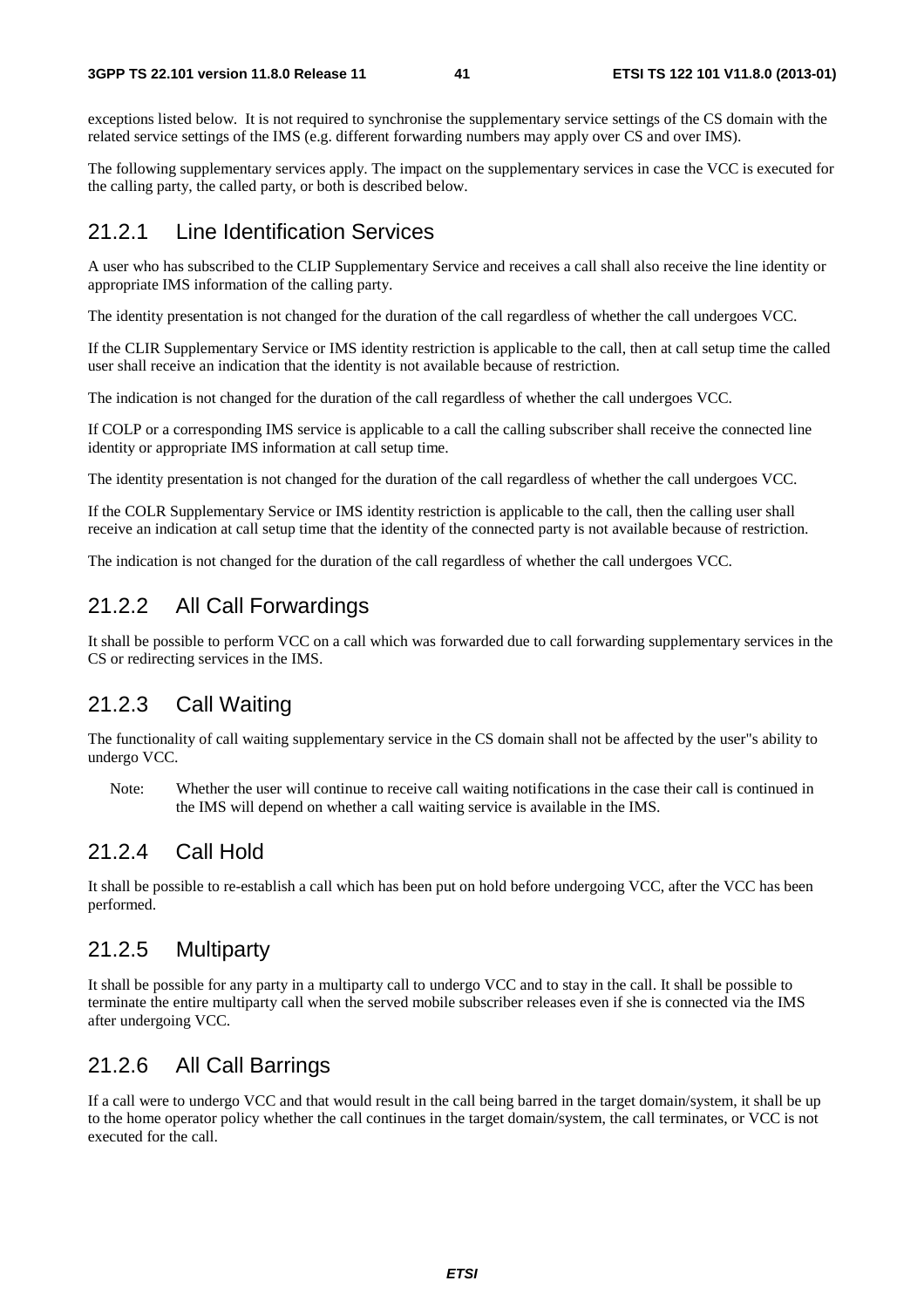#### 21.2.7 Void

#### 21.2.8 Void

#### 21.2.9 All other Supplementary Services

Other supplementary services are not discussed in this section as they do not apply to calls in progress (i.e. they apply to call set up only) or their support and/or the need for standardised implementation has not been identified as critical for VCC in this Release.

## 21.3 Quality of Service

Voice call continuity shall not adversely impact the quality of the voice service experienced by the user.

# 21.4 Security

Voice call continuity shall not adversely impact the security of the 3GPP system.

Security mechanisms of the 3GPP system shall be reused for voice call continuity.

## 21.5 Emergency calls

Voice call continuity for emergency calls shall be applicable to dual radio and single radio UEs.

Voice call continuity of emergency calls shall only be performed when all the following conditions are met:

- the source network is IMS:
- the target network supports emergency calls;
- the user is moving out of coverage;
- the source and target network belong to the same operator;
- the target network supports voice call continuity.

# 21.6 Charging

It shall be possible to indicate in the charging information that a VCC event has occurred (e.g., so that appropriate ratings can be applied for the CS and IMS parts of the continued voice call).

# 21.7 VCC Activation

It shall be possible to activate VCC based on operator policies, taking into account any of the following:

- Radio conditions e.g. radio quality thresholds and related hysteresis
- Coverage availability e.g: Always prefer I-WLAN, if certain SSID are available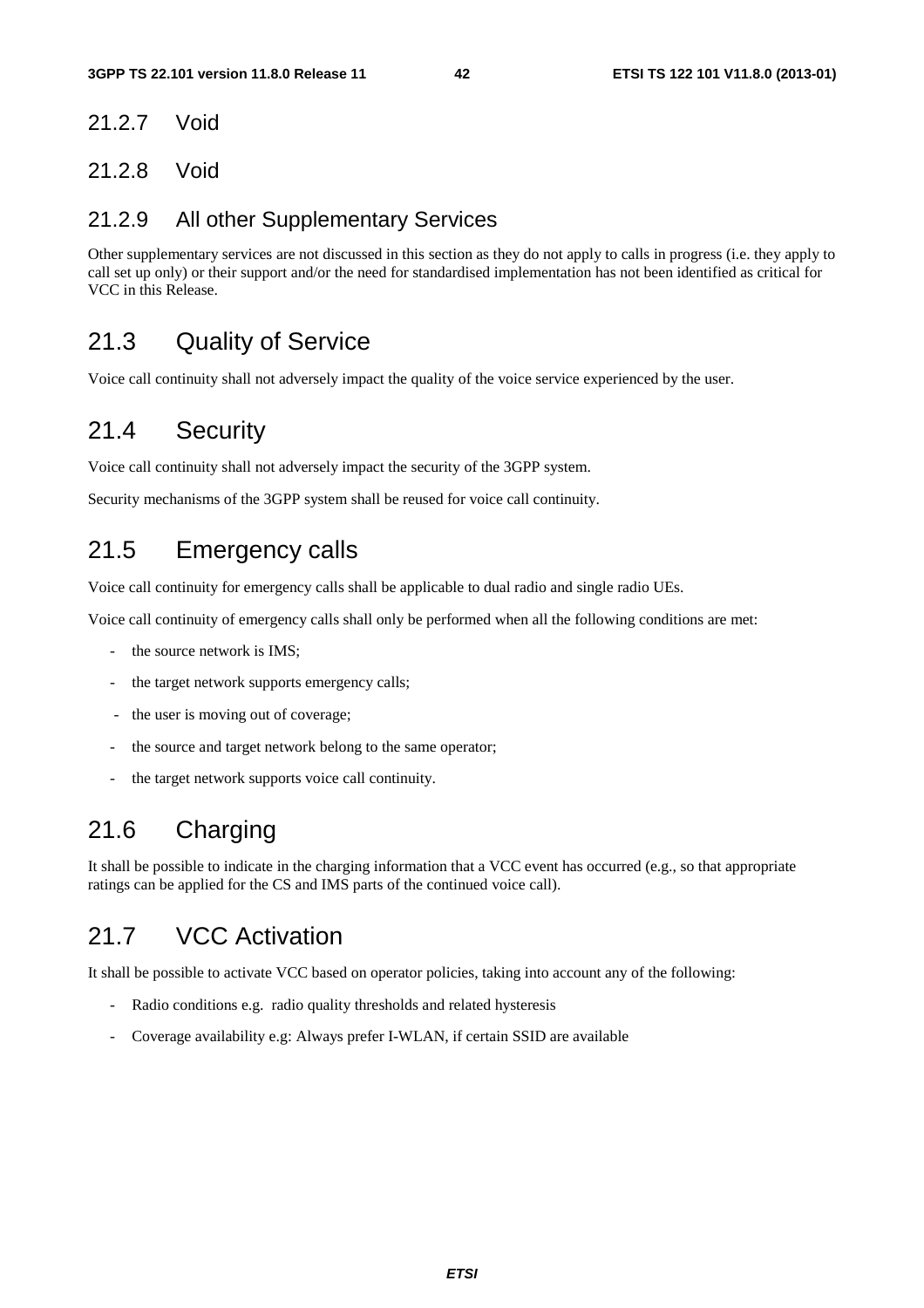# 22 IMS Centralized Services

#### 22.1 General

The ICS user shall receive both registered and unregistered services in a consistent manner when the user accesses IMS either via the CS or the PS domain (both of which can be supported by 3GPP access networks or non-3GPP access networks). Support of UEs enhanced with ICS capability as well as UEs without ICS capability shall be possible.

NOTE: The impacts to support non-3GPP CS domains to support of ICS are outside the scope of 3GPP.

#### 22.2 Service Consistency

Subscribers shall have a consistent user experience regardless of the domain used, subject to the constraints of the UE and access network.

#### 22.3 Service Continuity

ICS shall support service continuity between CS and PS domains (both of which can be supported by 3GPP access networks or non-3GPP access networks), subject to the constraints of the UE and access networks.

Note : The impacts to support non 3GPP CS domains are outside the scope of 3GPP.

The service continuity shall include:

- Basic services
- Non mid-call services
- Mid-call services

The support of service continuity for fax and data (CS) media components is not required.

#### 22.4 IMS Services

The set of IMS services supported by ICS shall include at least the following, subject to the constraints of the UE and access networks:

- IMS Multimedia Telephony services, including:
	- speech,
	- video,
	- fax,
	- data (CS),
	- Supplementary services defined within [40]; and
	- Multimedia priority service.

Note: Other IMS hosted services supported by an operator or 3rd party may be supported.

ICS shall not limit the ICS user"s capability to make emergency calls

#### 22.5 Roaming Support

An ICS user shall be able to receive full ICS support from the HPLMN while roaming in the VPLMN, subject to the constraints of the VPLMN (e.g. roaming agreements, operator policies).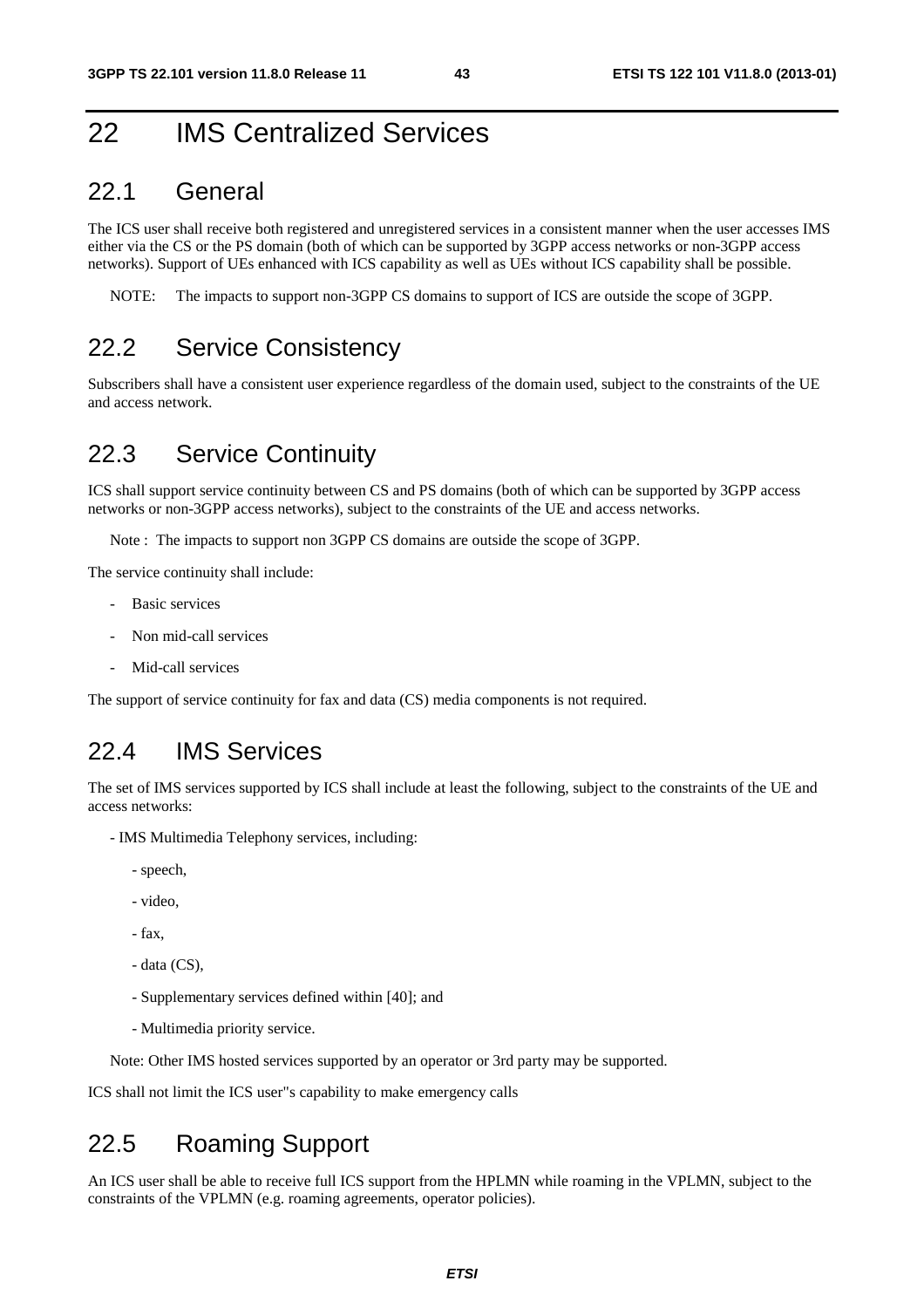The Home operator shall be able to control if the UE enhanced with ICS capability shall act without ICS capability while roaming.

# 23 CS IP interconnection requirements

#### 23.1 Introduction

CS IP interconnect represents the interconnection of MSC Server functionality between 2 CS networks over an underlying IP infrastructure.

#### 23.2 IP interconnect

The IP connection used for CS IP interconnect shall be generic such that it can support all combinations of core network interconnection. E.g. the IP interconnection shall be shared between the IMS interconnection and the CS IP interconnection.

It shall be possible to handle the inter-connection of all services over this generic IP interface. The handling of security and charging shall also be generic for all IP interconnect scenarios.

#### 23.3 MSC server interconnect

The following requirements apply at the interconnection point when two PLMNs are interconnected by means of IP transport technology for 2G and 3G CS services.

The system shall support the capability for CS service interoperability and interworking.

It shall be possible to apply operator defined policy at the interconnection point.

The system shall support the capability to control the session resources when two different network domains are connected that may have, for example, different IP addressing schemes.

The system shall support IP inter-connection between core networks either by direct connection or by using an intermediate carrier (e.g. GSMA IPX [43]).

The system shall support both bilateral interconnection between two carriers and multilateral interconnection (e.g GSMA IPX [43]) by means of intermediate carrier.

The system shall support either

- transparent relay of the IP signalling and traffic;
- service aware interconnection

The system shall support codec negotiation across one or multiple interconnects to minimise transcoding (and preferably eliminate it) to provide the highest quality service to the user.

# 24 Service Alignment & Migration

#### 24.1 Introduction

Services can be offered to the users via different service domains, e.g. certain teleservices and supplementary services via CS or Multimedia Telephony and supplementary services via IMS. Especially for the supplementary services given below a strong relationship exists from the user's point of view. Therefore means shall be provided to enable a consistent user experience when changing from one service domain to the other.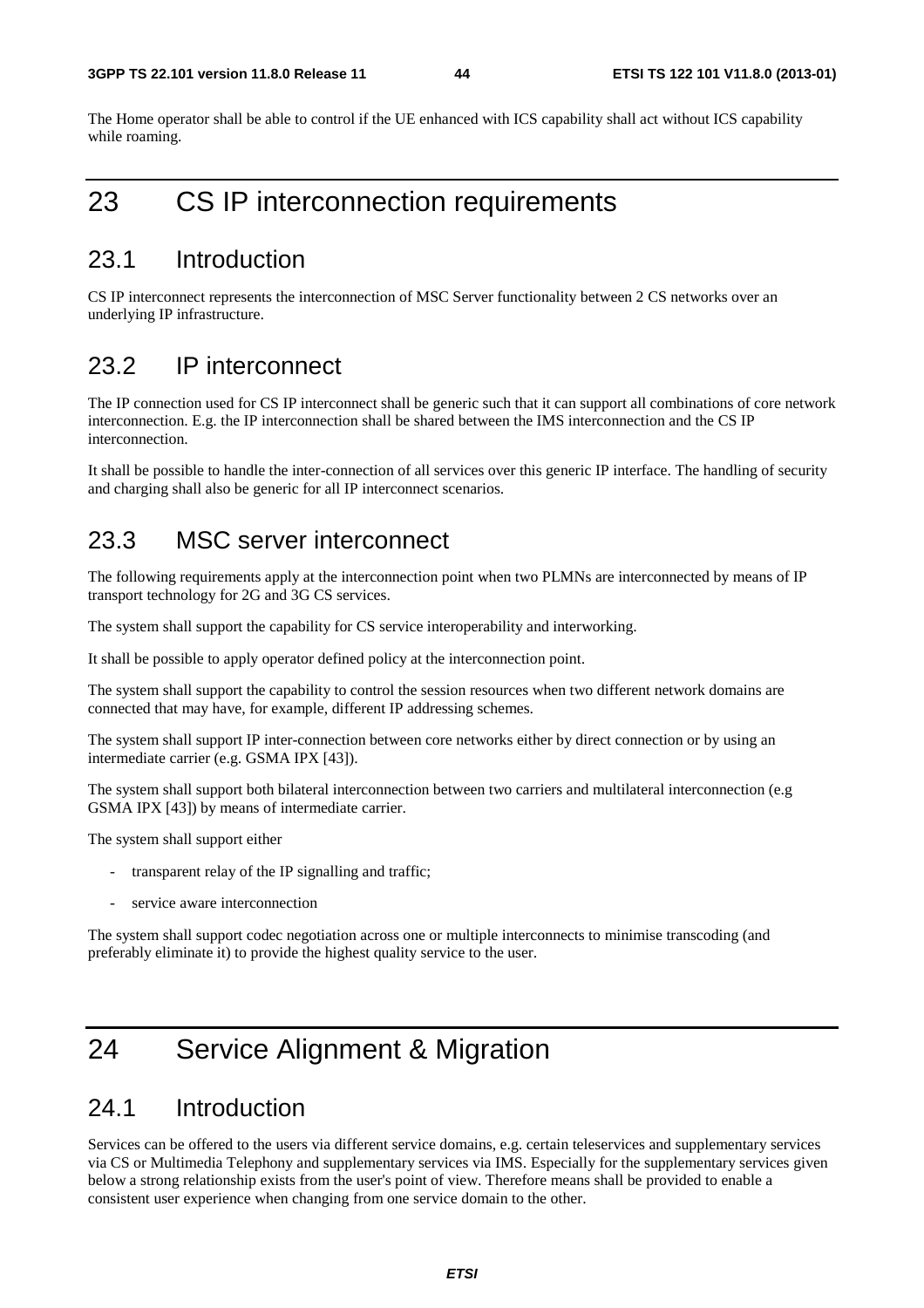The requirements in this clause are applicable during the migration to an ICS. The ability to synchronise the service settings will facilitate the migration from a CS to an IMS based network and will allow network operators maximum flexibility in their migration strategies.

#### 24.2 Alignment of supplementary services settings

Based on user preferences and if provisioned by the home operator the network shall automatically synchronise the parameter settings of the supplementary services listed in the following table:

| CS Voice (TS11)<br><b>Supplementary Services</b> | <b>Equivalent Multimedia</b><br><b>Telephony Services in</b><br><b>IMS domain</b> | <b>Service Behaviour Required</b>                                                                                                                                                                                                                                   |
|--------------------------------------------------|-----------------------------------------------------------------------------------|---------------------------------------------------------------------------------------------------------------------------------------------------------------------------------------------------------------------------------------------------------------------|
| <b>CLIP/CLIR</b>                                 | OIP/OIR                                                                           | Consistency of presentation                                                                                                                                                                                                                                         |
| CoLP/CoLR                                        | <b>TIP/TIR</b>                                                                    | Consistency of presentation                                                                                                                                                                                                                                         |
| <b>CNAP</b>                                      | OIP/OIR                                                                           | Consistency of presentation                                                                                                                                                                                                                                         |
| <b>Call Forwarding</b>                           | <b>CDIV</b>                                                                       | Call forwarding/CDIV shall work consistently no matter<br>which domain the user is in. The settings (e.g. forwarding<br>numbers) shall remain the same across domains for all the<br>parts of the service for which there is an equivalent.                         |
| Call Waiting                                     | <b>Communication Waiting</b>                                                      | The busy state of the user shall be available to both<br>domains so that this can be applied no matter from which<br>domain an incoming call/communication originates. The<br>activation status of Call Waiting and Communication<br>Waiting shall be synchronised. |
| Call Hold                                        | <b>Communication HOLD</b>                                                         | Any calls held in one domain shall remain held on moving<br>to a different domain. It shall be possible to re-establish a<br>call that was put on hold in another domain.                                                                                           |
| Multiparty                                       | <b>CONF</b>                                                                       | Any conference (multiparty) calls set up in one domain<br>shall remain in force if any user moves to another domain.                                                                                                                                                |
| <b>Closed User Group</b>                         | <b>Closed User Group</b>                                                          | Consistency required across domains                                                                                                                                                                                                                                 |
| <b>CCBS</b>                                      | <b>CCBS</b>                                                                       | Consistency required across domains                                                                                                                                                                                                                                 |
| Call Deflection                                  | Defined in CDIV                                                                   | Consistency required across domains                                                                                                                                                                                                                                 |
| <b>Explicit Call Transfer</b>                    | ECommT                                                                            | Consistency required across domains. The UE state (i.e. if<br>busy or not) shall be available in both domains to ensure<br>that this can be applied consistently.                                                                                                   |
| Call Barring                                     | <b>Communication Barring</b>                                                      | Call/ Communication Barring shall work consistently no<br>matter which domain the user is in. The settings (i.e.<br>barred numbers) shall remain the same across domains.                                                                                           |
| AoC                                              | AoC                                                                               | Consistent support across domains. If the user moves<br>from one domain to the other during the communication,<br>the AoC shall indicate the correct charge for the total<br>duration of the communication.                                                         |

The operator shall be able to provision the user with the possibility to define which of the above settings shall be synchronised automatically and which settings can exist independently of each other. E.g. a user might decide that the activation status of CLIP/OIP, CLIR/OIR, Call Waiting/Communication Waiting etc. is synchronised but that the call forwarding status and forwarded-to-number is different from the communication diversion settings and the diverted-toparty address.

If the synchronisation of supplementary services, which use the UE's busy state for invocation, is activated the busy state of the UE shall be available in both domains.

Note: The "user not reachable" or "user not logged in" conditions in the different domains are independent of each other. This means, e.g. not being registered in the IMS does not affect the invocation of CFNRc in the CS domain.

Synchronisation of settings means that the most recent changes which have been applied in one domain are propagated to the other domain.

There are certain circumstances under which the synchronisation will fail e.g. when a user inserts a SIP URI as diverted-to-party address in the IMS domain which has no Tel URI associated with it. In such a case there is no valid setting for the CS domain for this particular parameter and therefore the CS domain service setting shall remain unchanged. The user may receive a notification about the failure of the synchronisation procedure and its cause.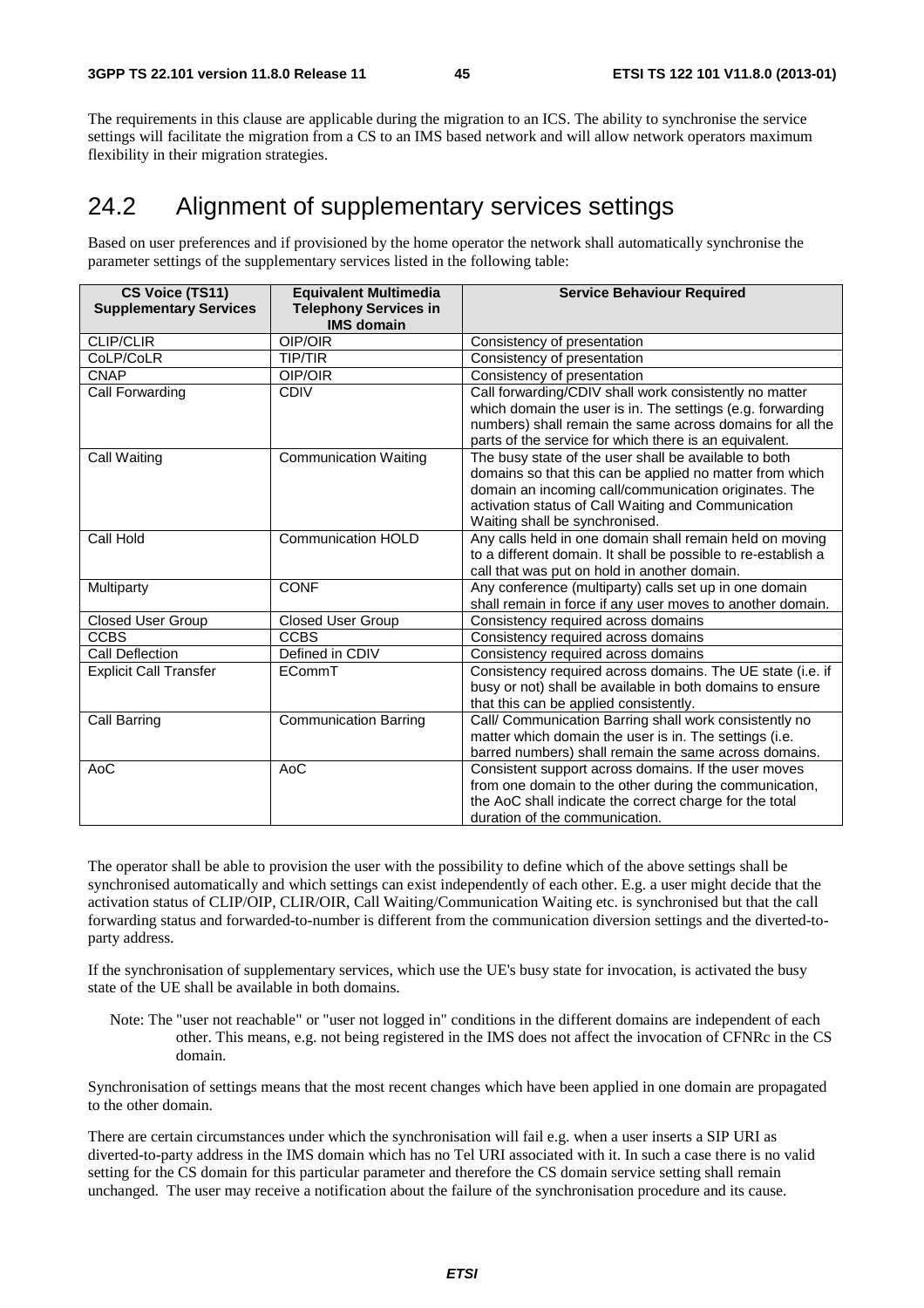# 25 System optimisation for communication with specific characteristics

#### 25.A Void

# 25.B Numbering Resource Efficiency

The following optional requirement is intended to provide better numbering resource efficiency for UEs that only require packet switched services.

- A network operator shall be able to provide PS only subscriptions with or without assigning an MSISDN.
- Remote triggering shall be supported with or without assigning an MSISDN.
- Remote UE configuration shall be supported without the use of an MSISDN.
- NOTE: Current remote UE configuration solutions (i.e. Device Management and Over-the-Air configuration) are mainly based on SMS, which assumes the use of MSISDNs.

## 25.C Network provided destination for uplink data

The Network Provided Destination for Uplink Data feature is intended for use when all data from a UE is to be directed to a network provided destination address.

- For uplink data communication, the network shall be able to direct all uplink PS data traffic to a network provided destination address.
- Note: This feature may be used, for example, when all data from an electricity meter is sent to a server maintained by the network operator.

## 25.D PS only subscriptions

The system shall support subscriptions that only allow packet based services and Mobile Terminated SMS.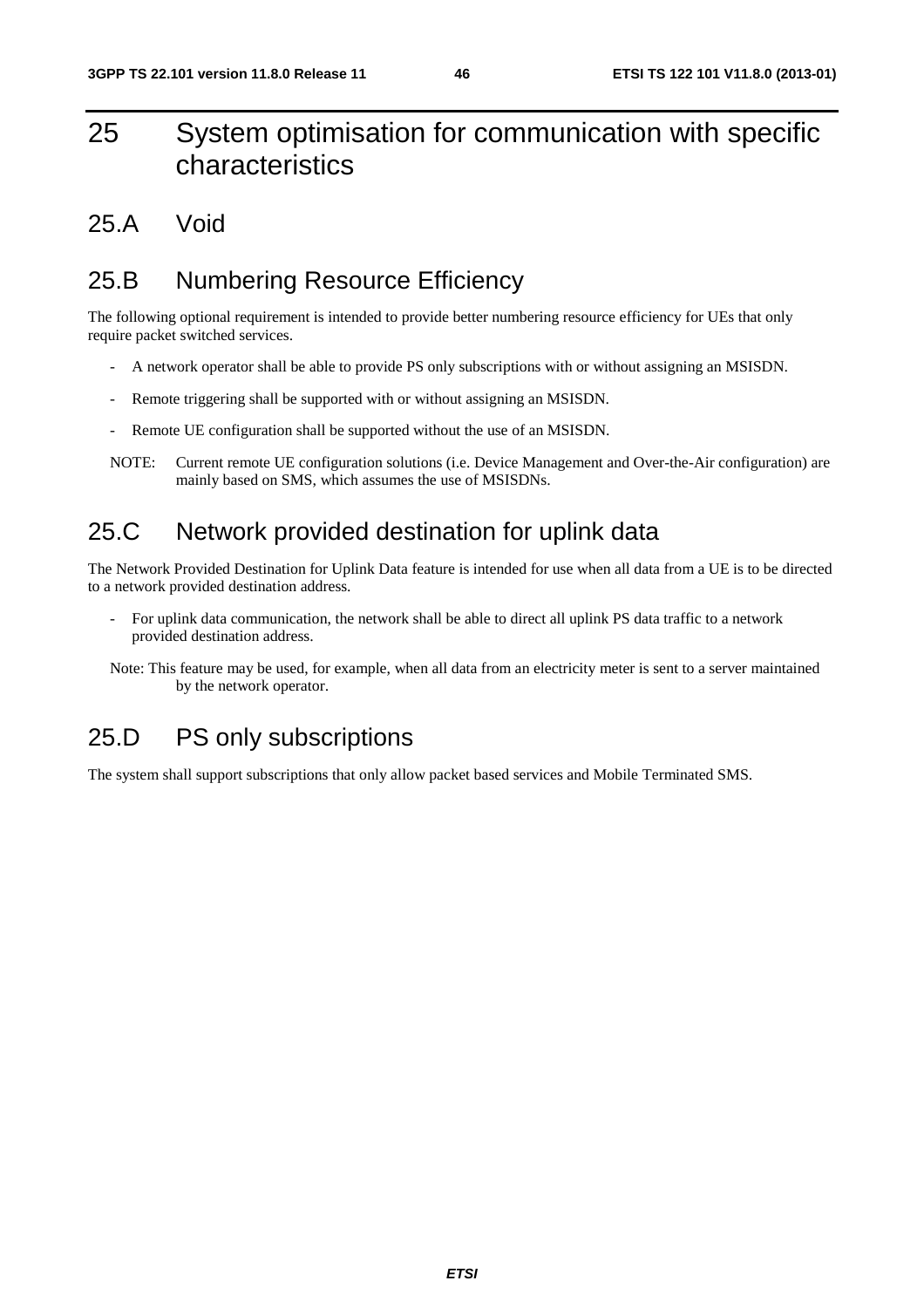# Annex A (normative): Description of optional user equipment features

# A.1 Display of called number

This feature enables the caller to check before call setup whether the selected number is correct.

# A.2 Indication of call progress signals

Indications shall be given such as tones, recorded messages or visual display based on signalling information returned from the PLMN. On data calls, this information may be signalled to the DTE.

Call progress indicators are described in 3GPP TS 22.001 [4].

# A.3 Country/PLMN indication

The country/PLMN indicator shows in which PLMN the UE is currently registered. This indicator is necessary so that the user knows when "roaming" is taking place and that the choice of PLMN is correct. Both the country and PLMN will be indicated. When more than one visited PLMN is available in a given area such information will be indicated.

The PLMN name is either:

- Stored in the ME and associated with the MCC+MNC combination received on the broadcast channel;
- NITZ (see 22.042 [17]) (in which case it overrides the name stored in the UE);
- stored in the USIM in text and /or graphic format and associated with the MCC+MNC combination, and optionally the LAI, received on the broadcast channel (in which case it overrides the name stored in the UE and – if present – the NITZ name).

It shall be possible to store on the USIM at least 10 PLMN Identifications (MCC+MNC combination and optionally the LAI) for which the same PLMN name shall be displayed.

The PLMN name stored in the USIM has the highest priority, followed by the PLMN name provided by NITZ. The PLMN name stored in the ME has the lowest priority.

If the PLMN name stored in the USIM is not available in text format and the UE is unable to display the graphic format, the PLMN name provided by NITZ has the highest priority, the PLMN name stored in the ME has the next priority.

## A.4 Service Provider Name indication

The service provider name is stored in the USIM in text and/or optionally graphic format. It shall be possible to associate at least 10 PLMN Identifications (MCC+MNC combination) with the same SP Name.

When registered on the HPLMN, or one of the PLMN Identifications used for Service Provider Name display:

- (i) The SP Name shall be displayed;
- (ii) Display of the PLMN Name is an operator"s option by setting the appropriate fields in the USIM (i.e. the Service Provider name shall be displayed either in parallel to the PLMN Name or instead of the PLMN Name).

When registered on neither the HPLMN, nor one of the PLMN Identifications used for Service Provider Name display:

- (i) The PLMN name shall be displayed;
- (ii) Display of the SP Name is an operator"s option by setting the appropriate fields in the USIM.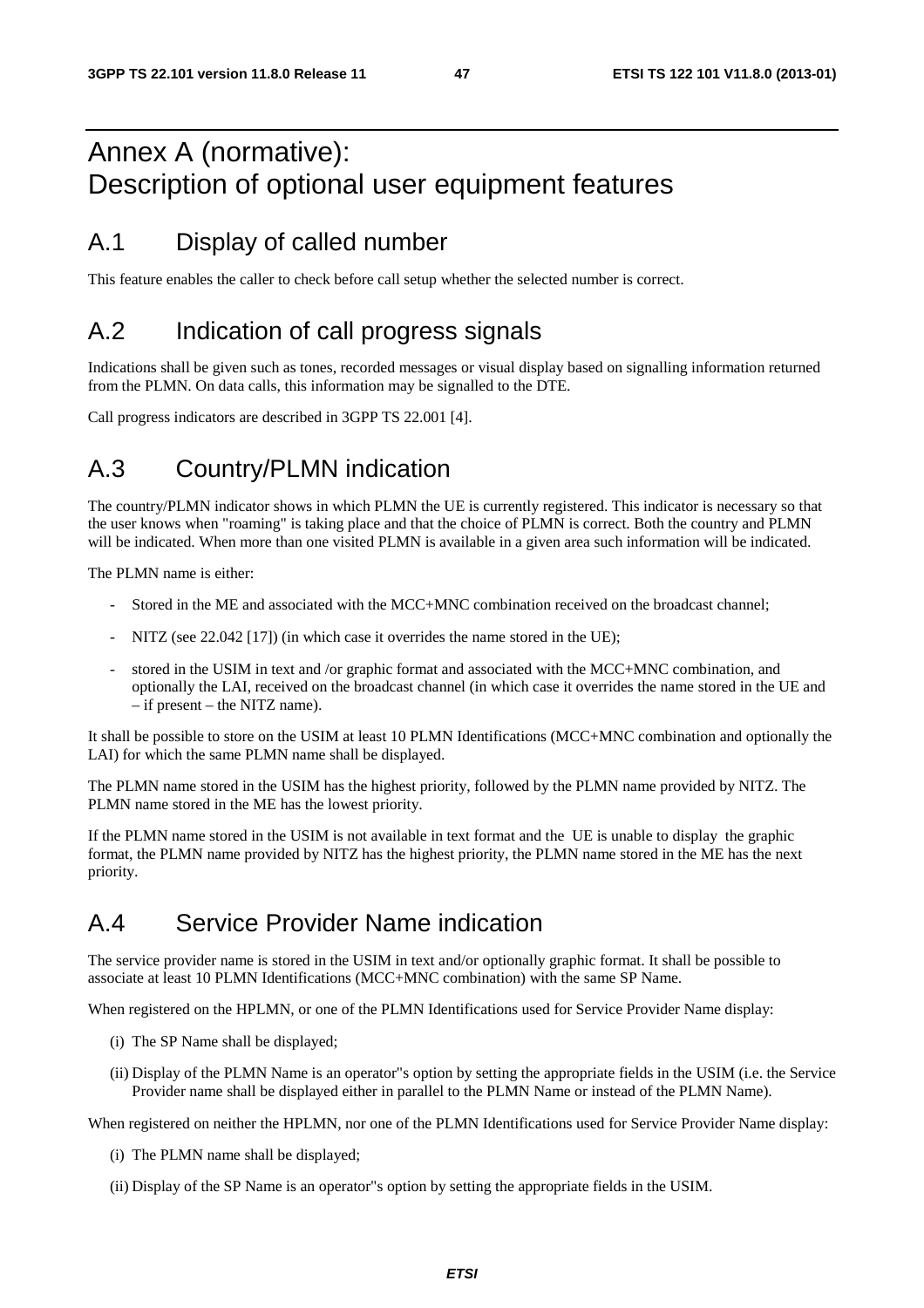If the UE is unable to display the full name of the Service Provider the name is cut from the tail end. The storage of Service Provider name and options, and choice of options, shall be under control of the network operator.

#### A.4a Core Network Operator Name indication

It shall be possible for the UE to display the name of the core network operator the user has selected.

## A.5 Keypad

A physical means of entering numbers, generally, though not necessarily, in accordance with the layout shown in figure A.1.

See also 3GPP TS 22.030 [6] (Man-Machine Interface).

Additional keys may provide the means to control the UE (e.g. to initiate and terminate calls).





## A.6 Short message indication and acknowledgement

This feature allows the delivery of short messages to a UE from a service centre. Such messages are submitted to the service centre by a telecommunications network user who can also request information of the status of the message by further interrogation of the service centre. The service centre then transmits the message to an active UE user.

The UE must therefore provide an indication to the user that a message has been received from the service centre and must also send an acknowledgement signal to the PLMN to show that this indication has been activated. The PLMN then returns this acknowledgement to the service centre.

The short message service teleservice is described in specification 3GPP TS 22.003 [14].

## A.7 Short message overflow indication

An indication shall be given to the user of the short message service when an incoming message cannot be received due to insufficient available memory.

#### A.8 International access function

Provision is made for a direct, standard method of gaining international access. For this purpose the UE may have a key whose primary or secondary function is marked "+". This is signalled over the air interface and would have the effect of generating the international access code in the network. It may be used directly when setting up a call, or entered into the memory for abbreviated dialling.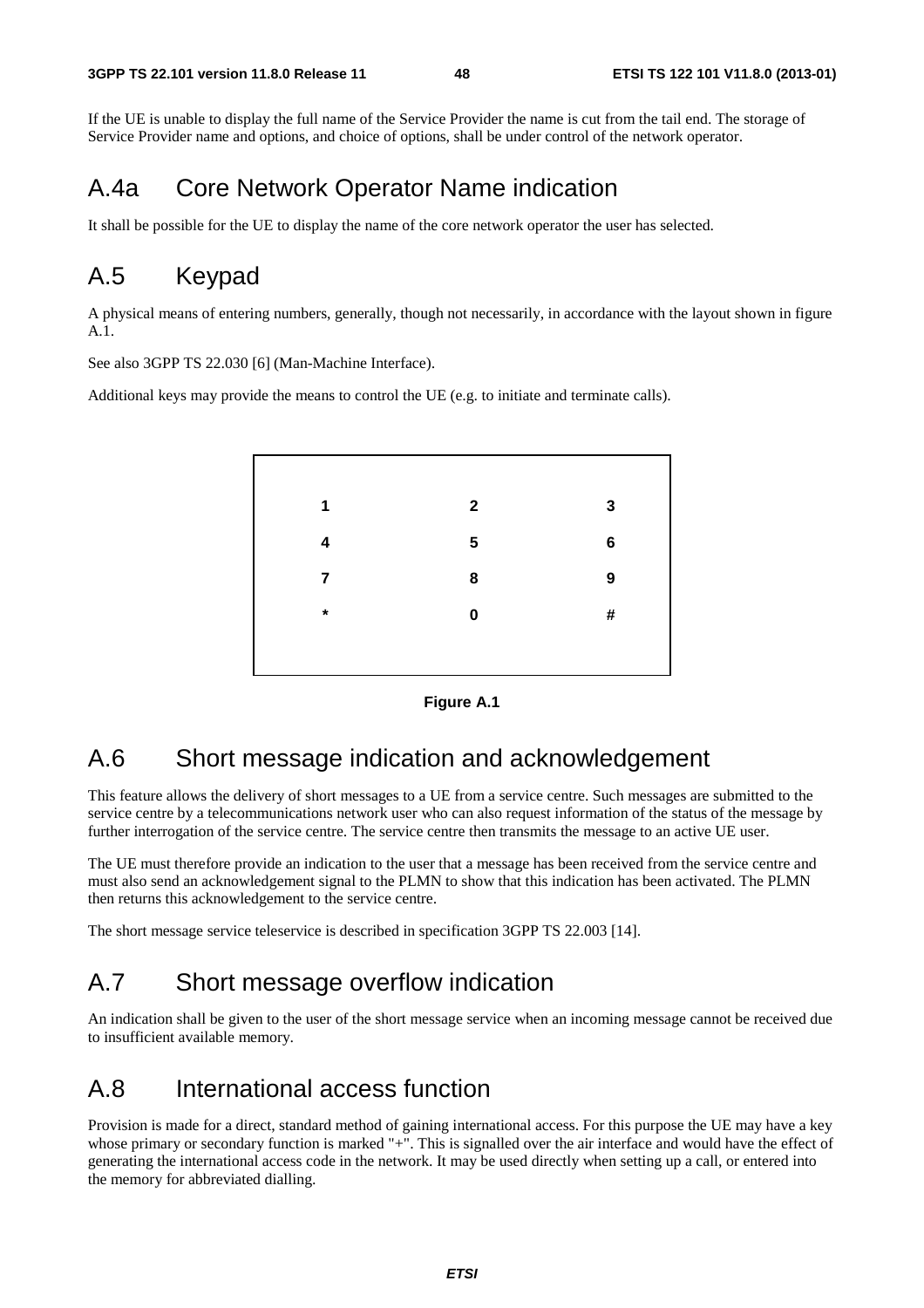This feature is of benefit since the international access code varies between CEPT countries, which might cause confusion to a user, and prevent the effective use of abbreviated dialling when roaming internationally. Users may still place international calls conventionally, using the appropriate international access code.

## A.9 Service Indicator (SI)

An indication is given to the user that there is adequate signal strength (as far as can be judged from the received signal) to allow a call to be made. Additionally the network should be capable of providing, and the UE may display, an indication of the serving cells' capabilities e.g. GPRS, HSDPA, HSUPA.

If indicated by the registered network, the UE in idle mode may display an indication of one of the radio access technologies provided to the UE in the network on which the UE is registered with the following priority order: E-UTRAN, UTRAN, GERAN.

Displaying the serving cell's capabilities and the access technology are mutually exclusive.

## A.10 Dual Tone Multi Frequency (DTMF)

The UE shall be capable of initiating DTMF in accordance with specifications 3GPP TS 22.003 [14]. Optionally, the UE may provide a suppress function which allows the user to switch off the DTMF function.

## A.11 On/Off switch

The UE may be provided with a means of switching its power supply on and off. Switch-off shall be "soft", so that on activation, the UE completes the following housekeeping functions: termination of a current call, detach (where applicable) and storing required data in the SIM/USIM before actually switching off. As far as possible, this procedure should also apply on power failure (e.g. remote switch-off or low battery).

## A.12 Sub-Address

This feature allows the mobile to append and/or receive a sub-address to a Directory Number, for use in call set-up, and in those supplementary services that use a Directory Number.

## A.13 Short Message Service Cell Broadcast

The Short Message Service Cell Broadcast enables the mobile equipment to receive short messages from a message handling system.

The short message service cell broadcast teleservice is described in specification 3GPP TS 22.003 [14]

## A.14 Short Message Service Cell Broadcast DRX

This feature enables a mobile equipment to save on battery utilization, by allowing the mobile equipment to not listen during the broadcast of messages the subscriber is not interested in.

## A.15 Support of the extended Short message cell broadcast channel

This feature allows a mobile equipment by supporting of the extended Short message cell broadcast channel to enhance the capacity of the service. The support of the extended channel has low priority, i.e. the UE can interrupt the reading of this channel if idle mode procedures have to be executed.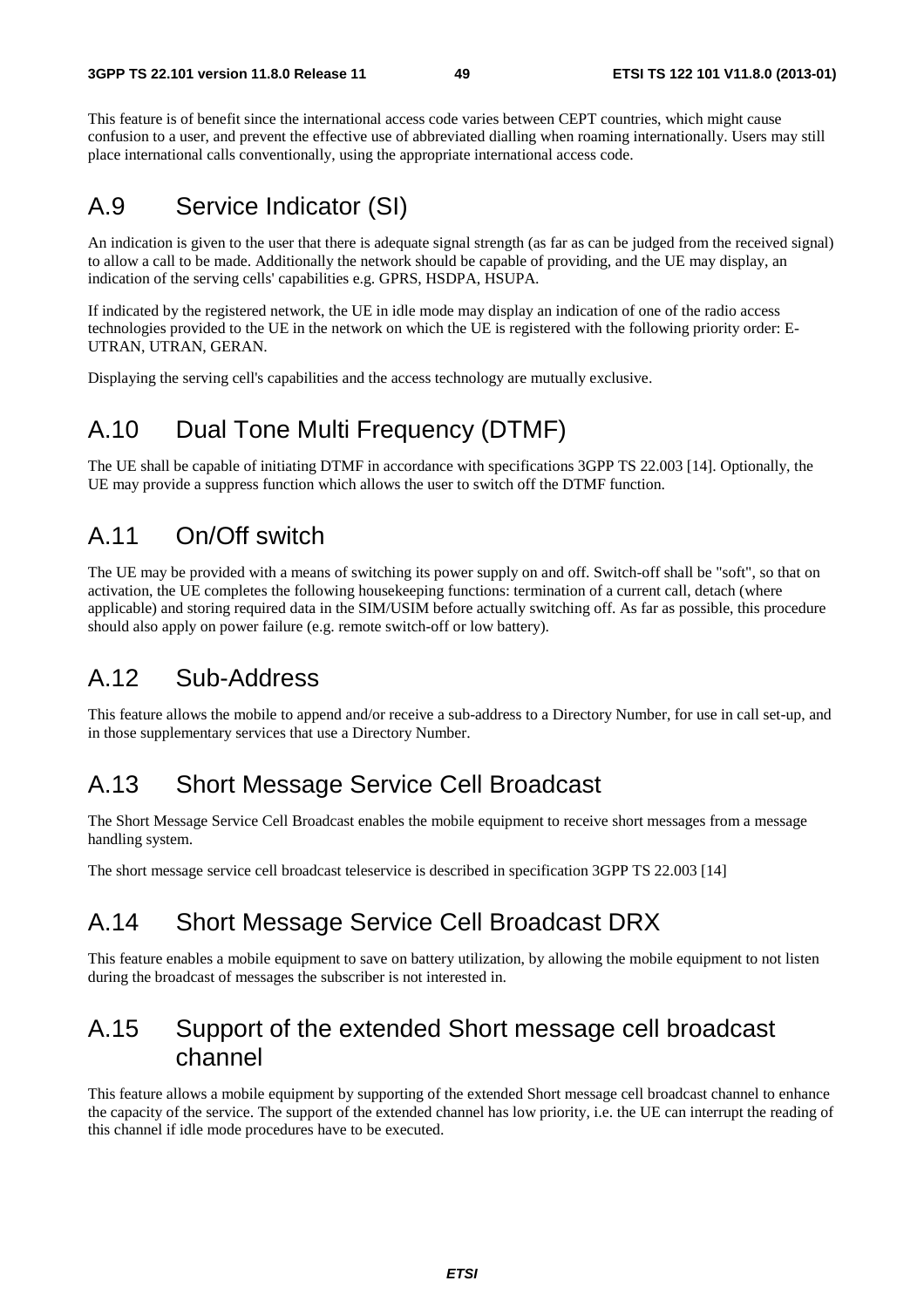## A.16 Network Identity and Timezone

The feature provides the means for serving PLMNs to transfer current identity, universal time and the local timezone to mobile equipments, and for the mobile equipments to store and use this information. This enhances roaming by permitting accurate indication of PLMN identities that are either newer than the ME or have changed their name since the ME was sold. Additionally time and timezone information can be utilized by MEs as desired.

The network name time and timezone information will normally be transferred from the network to the ME:

- 1) Upon registering on the network.
- 2) When the UE geographically relocates to a different Local Time Zone.
- 3) When the network changes its Local Time Zone, e.g. between summer and winter time.
- 4) When the network changes its identity.
- 5) At any time during a signalling connection with mobile equipment.

Further details of this feature are described in 3GPP TS 22.042 [15].

# A.17 Network's indication of alerting in the UE

This feature provides the means for serving PLMNs to transfer to a UE an indication that may be used by the UE to alert the user in a specific manner in the following cases:

- mobile terminating call
- network initiated USSD
- network initiated Mobile Originated (MO) connection, if the ME supports the "network initiated MO connection " feature.

Eight different indications are defined, whether the mobile terminating traffic is a call or USSD or related to the network initiated MO connection procedure. These indications are sent by the network and received by the UE:

- Three of these indications are used as levels, reflecting some kind of urgency: level 0 indicates that the UE shall not alert the user for USSD and remain silent in the case of call, level 2 shall be considered by the UE as more important than level 1 for the purpose of alerting the user.
- The five other indications are used as categories, identifying different types of terminating traffic. The UE shall inform the user in a specific manner for each of these five categories. Nevertheless, the possible forms of the alert (different ringing tones, displayed text, graphical symbols...) is still up to the mobile manufacturer (some forms of alerts can be simultaneously used, e.g. ringing tones and text on the display).

The management of the feature by the UE requires for the handling of categories that :

- the SIM/USIM stores for each category an informative text (maximum 25 characters per category) describing the type of terminating traffic associated with the category. This information could be used by the UE when alerting the user (display on the screen). It is necessary for the network operator to be able to change the meaning of each category.
- The user has the ability to set up his/her own association between the type of terminating traffic (identified by each category) and the different types of alert provided by the UE. To help the user in this choice, the UE uses the informative text associated with each category (as stored in the SIM/USIM). The UE should keep this association when switched off.

Default settings should also be defined in the ME for the following cases :

when the UE receives a call, USSD or a request for a network initiated MO connection with no alerting indication,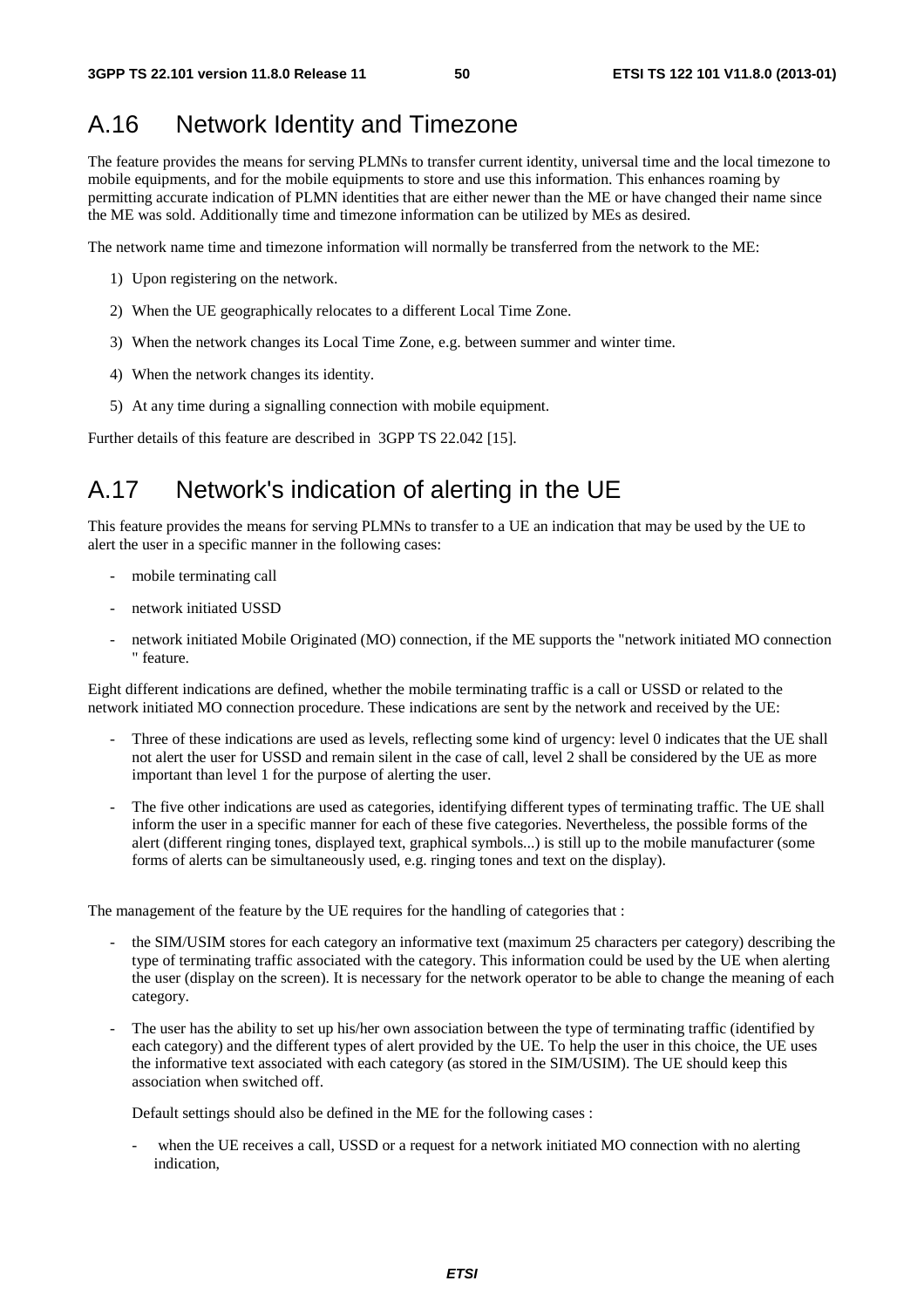when the UE receives a call, USSD or a request for a network initiated MO connection with a category of alerting not defined in the SIM/USIM.

 These default settings should be separated per type of mobile terminated traffic received (call, USSD or request for a network initiated MO connection).

A UE supporting the feature shall act according to the following points in case of mobile terminating traffic :

- when a mobile terminating traffic is received without any indication (level or category), the ME shall act as if it was not supporting the feature, i.e. use a default alert (e.g. associated with this type of mobile terminating traffic).
- if a level is indicated, the UE shall use an alert enabling the user to differentiate between the three levels.
- if a category is indicated, then :
	- if the SIM/USIM used in the UE does not store any information on that feature, the UE shall ignore the category received with any mobile terminating traffic and act as if it was not supporting the feature, i.e. use a default alert (e.g. associated with this type of mobile terminating traffic).
	- if the category is not defined in the SIM/USIM, the UE shall act as if it was not supporting the feature, i.e. use a default alert (e.g. associated with this type of mobile terminating traffic).
	- if the category is defined in the SIM/USIM, the UE shall use the alert associated with this category. In addition, it would be very useful for the user to be notified of the informative text associated with this category (e.g on the display).

Some interactions between this feature and other services related to alerting are described below :

- the call waiting service has priority on this feature, i.e. the call waiting tone will be played and not the alert derived by this feature. If possible, two different indications should be given to the user (e.g. the call waiting tone and a text on the display indicating call waiting, and in addition a text relative to the type of the new call received).
- the presentation of the calling line identity takes priority on this feature, if it is not possible to display this information and another information related to this feature.
- In case of interaction between this feature and UE specific features to alert the user (e.g. whole silent mode), the user should still be able to differentiate between the different levels or different types of terminating traffic, even if the alert itself may be changed.

#### A.18 Network initiated Mobile Originated (MO) connection

The "Network Initiated Mobile Originated connection" feature allows the network to ask the mobile equipment to establish a mobile originated connection. The serving PLMN provides the mobile equipment with the necessary information which is used by the mobile equipment to establish the connection.

Currently only the network initiated mobile originated call feature is specified. It is mandatory for a UE supporting CCBS and is used in the case of a CCBS recall.

## A.19 Abbreviated dialling

The directory number or part of it is stored in the mobile equipment together with the abbreviated address. After retrieval the directory number may appear on the display.

Abbreviated dialling numbers stored in the UE or USIM may contain wild characters.

If wild characters are used to indicate missing digits, each wild character shall be replaced for network access or supplementary service operation, by a single digit entered at the keypad. The completed directory number is transmitted on the radio path.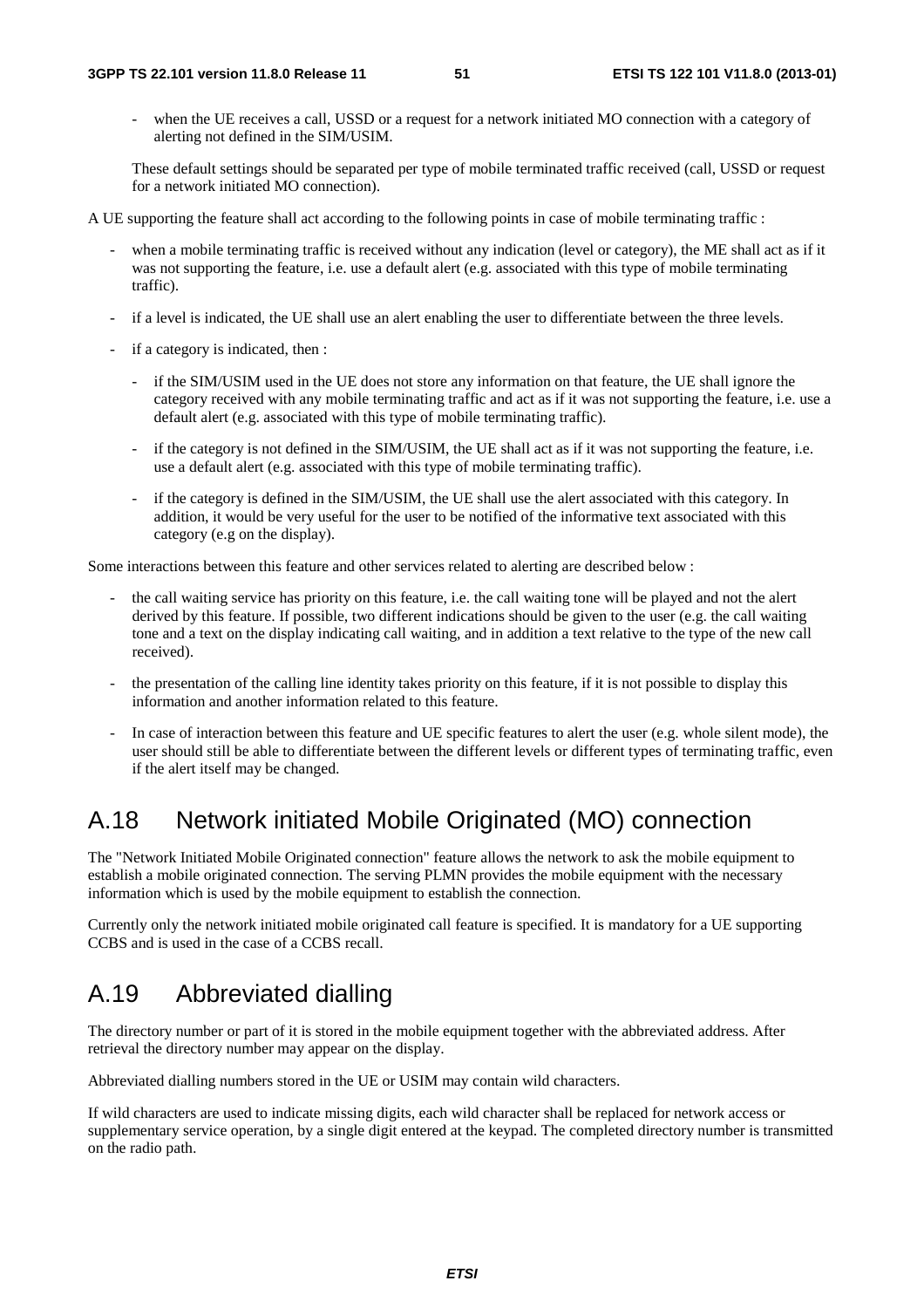# A.20 Barring of Dialled Numbers

This feature provides a mechanism so that by the use of an electronic lock it is possible to place a bar on calling any numbers belonging to a pre-programmed list of numbers in the SIM/USIM.

Barred Dialling Numbers stored in the /USIM may contain wild characters.

Under control of PIN2, "Barred Dialling Mode" may be enabled or disabled. The selected mode is stored in the SIM/USIM.

Under PIN2 control, it shall be possible to add, modify or delete a particular "Barred Dialling Number" (BDN) and to allocate or modify its associated comparison method(s). This BDN may have the function of an abbreviated dialling number / supplementary service control (ADN/SSC), overflow and/or sub-address.

When BDN is inactive, no special controls are specified, and the barred dialling numbers may be read (though not modified or deleted, except under PIN2 control) as if they were normal abbreviated dialling numbers. Access to keyboard and normal abbreviated dialling numbers (including sub-address) is also permitted.

When Barring of Dialled Numbers is active:

- Considering a number dialled by the user, if it exists a BDN for which there is a successful comparison (see below) between that BDN and the dialled number, then the ME shall prevent the call attempt to that number. If there is no BDN to fulfil those conditions, the call attempt is allowed by the ME.

With each BDN is associated one (or a combination of) comparison method(s) used between that BDN and the number dialled by the user. At least three different comparison methods are possible:

- The comparison is made from the first digit of that BDN, from the first digit of the dialled number and for a number of digits corresponding to the length of the BDN.
- The comparison is made from the first digit of that BDN, from any digit of the dialled number and for a number of digits corresponding to the length of the BDN.
- The comparison is made backwards from the last digit of that BDN, from the last digit of the dialled number and for a number of digits corresponding to the length of the BDN.
- If a BDN stored in the SIM/USIM contains one or more wild characters in any position, each wild character shall be replaced by any single digit when the comparison between that BDN and the dialled number is performed.
- If a BDN contains a sub-address, and the same number without any sub-address or with that sub-address is dialled, the ME shall prevent the call attempt to that number.
- Numbers specified as "barred" may only be modified under PIN2 control.
- If the ME does not support barring of dialled numbers, the UE with a BDN enabled USIM shall not allow the making of calls and the UE with BDN enabled SIM shall not allow the making or receiving of calls. However, this feature does not affect the ability to make emergency calls.

If "Fixed Number Dialling" and "Barring of Dialled Numbers" are simultaneously active, the dialled number shall be checked against the two features before the ME allows the call attempt. In that case, a dialled number will only be allowed by the ME if it is in the FDN list and if the comparison between that number and any number from the BDN list is not successful.

The UE may support other selective barrings, e.g. applying to individual services (e.g. telephony, data transmission) or individual call types (e.g. long distance, international calls).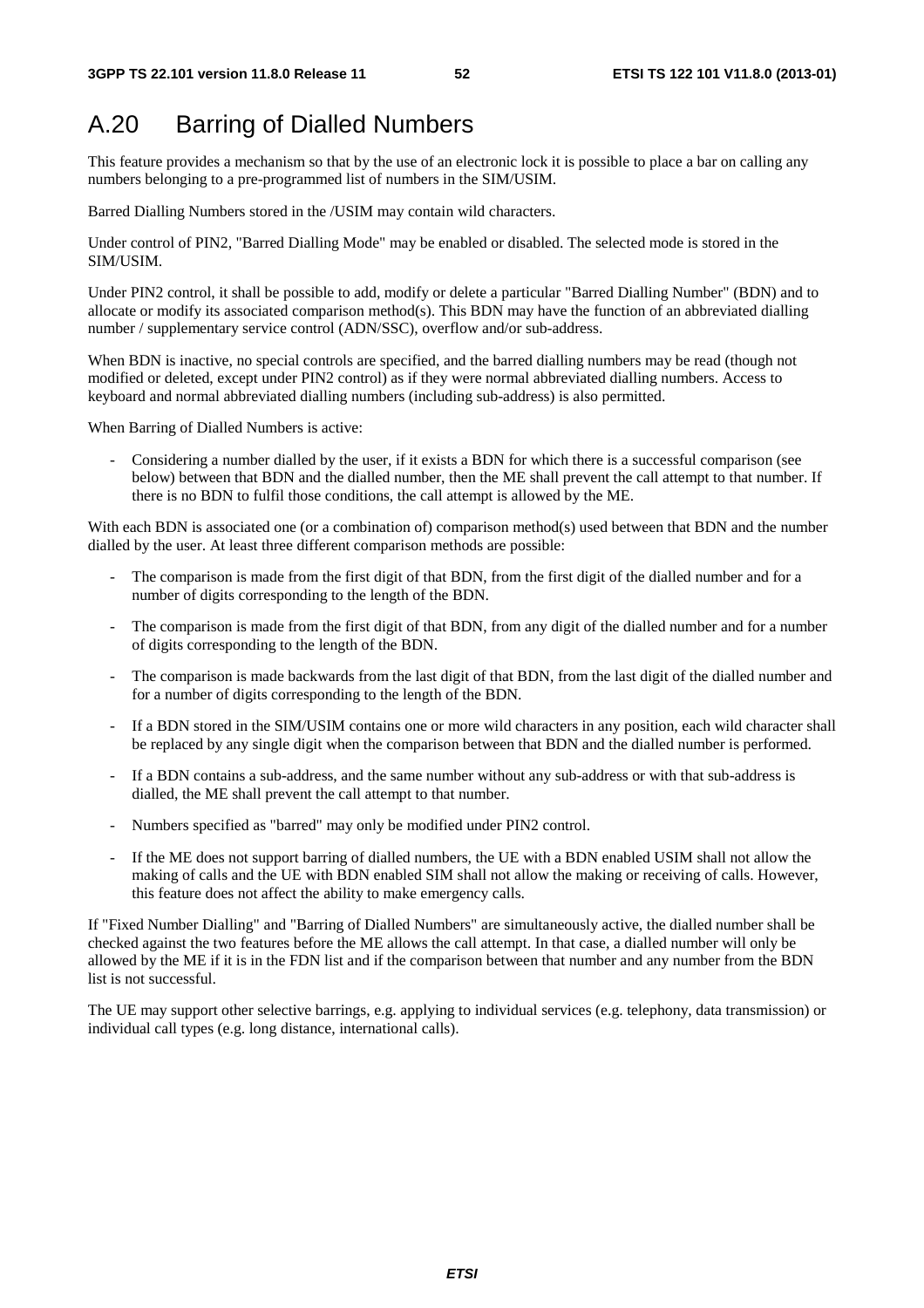## A.21 DTMF control digits separator

Provision has been made to enter DTMF digits with a telephone number, and upon the called party answering the UE shall send the DTMF digits automatically to the network after a delay of 3 seconds ( $\pm$  20 %). The digits shall be sent according to the procedures and timing specified in 3GPP TS 24.008 [13].

The first occurrence of the "DTMF Control Digits Separator" shall be used by the ME to distinguish between the addressing digits (i.e. the phone number) and the DTMF digits. Upon subsequent occurrences of the separator, the UE shall pause again for 3 seconds ( $\pm$  20 %) before sending any further DTMF digits.

To enable the separator to be stored in the address field of an Abbreviated Dialling Number record in the SIM/USIM, the separator shall be coded as defined in 3GPP TS 31.102 [19]. The telephone number shall always precede the DTMF digits when stored in the SIM/USIM.

The way in which the separator is entered and display in the UE, is left to the individual manufacturer's MMI.

MEs which do not support this feature and encounter this separator in an ADN record of the SIM/USIM will treat the character as "corrupt data" and act accordingly.

#### A.22 Selection of directory number in messages

The Short Message Service (SMS), Cell Broadcast Service (CBS), Multimedia Message Service (MMS), Network Initiated USSD or Network Response to Mobile Originated USSD message strings may be used to convey a Directory Number, which the user may wish to call.

## A.23 Last Numbers Dialled (LND)

The Last "N" Numbers dialled may be stored in the SIM/USIM and/or the ME. "N" may take the value up to 10 in the SIM/USIM. It may be any value in the ME. The method of presentation of these to the user for setting up a call is the responsibility of the UE but if these numbers are stored in both the SIM/USIM and the UE, those from the SIM/USIM shall take precedence.

## A.24 Service Dialling Numbers

The Service Dialling Numbers feature allows for the storage of numbers related to services offered by the network operator/service provider in the SIM/USIM (e.g. customer care). The user can use these telephone numbers to make outgoing calls, but the access for updating of the numbers shall be under the control of the operator.

NOTE: No MMI is envisaged to be specified for these numbers and it is left to mobile manufacturer implementations.

A specific example of Service Dialling Numbers is the storage of mailbox dialling numbers on the SIM/USIM for access to mailboxes associated with Voicemail, Fax, Electronic Mail and Other messages.

## A.25 Fixed number dialling

This feature provides a mechanism so that by the use of an electronic lock it is possible to place a bar on calling any numbers other than those pre-programmed in the SIM/USIM.

Under control of PIN 2, "Fixed Dialling Mode" may be enabled or disabled. The mode selected is stored in the SIM/USIM.

Fixed Dialling Numbers (FDNs) are stored in the SIM/USIM in the Fixed Dialling Number field. FDN entries are composed of a destination address/Supplementary Service Control. Destination addresses may have the format relevant to the bearer services/teleservices defined in [21] and [14]. FDN entries may take the function of an Abbreviated Dialling Number/Supplementary Service Control (ADN/SSC), Overflow and/or sub-address. Fixed Dialling Numbers stored in the SIM/USIM may contain wild card characters.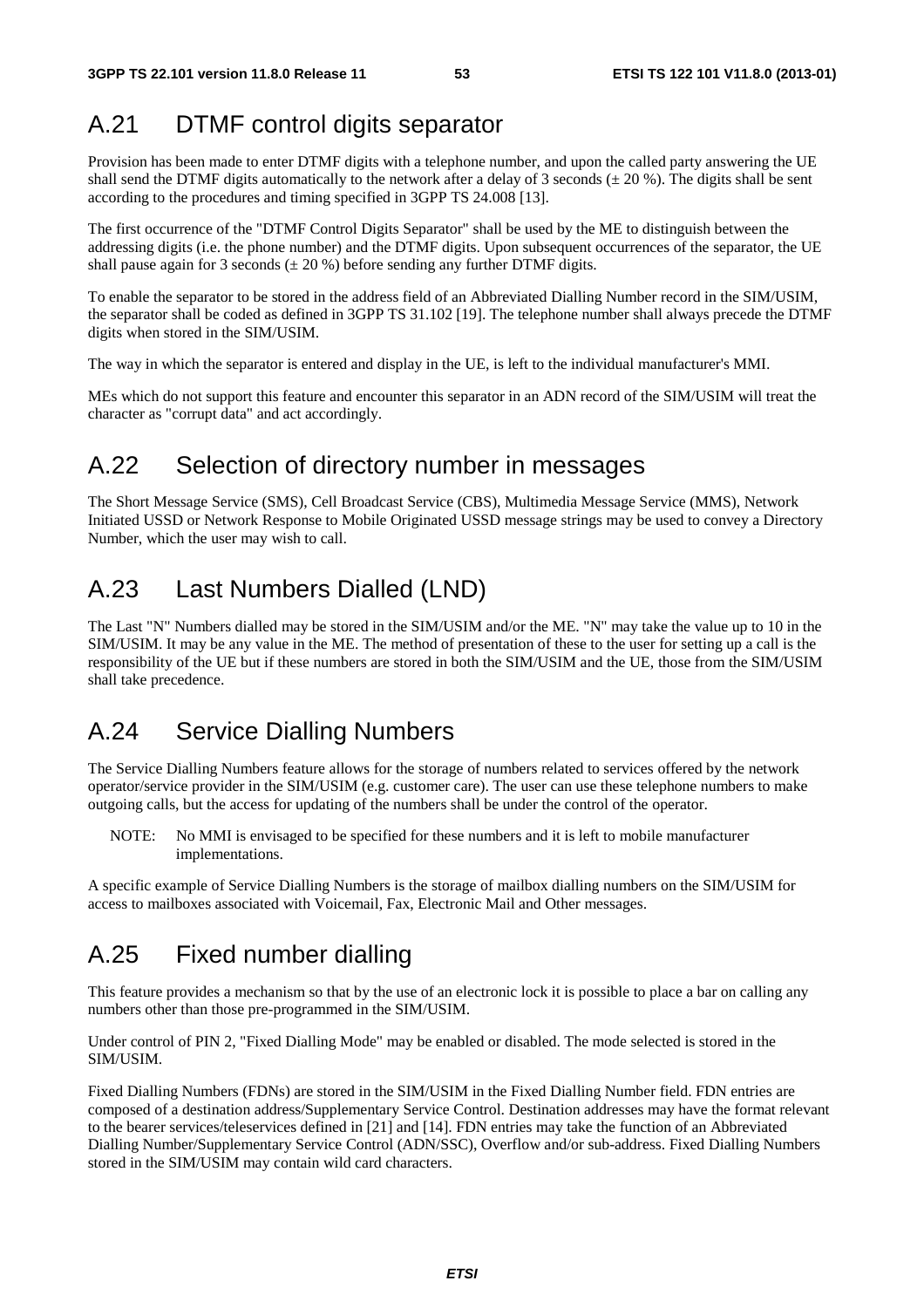The Fixed Dialling feature is optional, however when Fixed Dialling Mode is enabled, an ME supporting the feature shall;

- Prevent the establishment of bearer services/teleservices to destination addresses which are not in FDN entries on a per bearer service/teleservice basis. The list of bearer services/teleservices excluded from the FDN check shall be stored in the SIM/USIM. Those bearer services/teleservices are characterised by their service code as described in [23]. For instance if the SMS teleservices is indicated in this list, SMS can be sent to any destination. By default, the ME shall prevent the establishment of any bearer service/teleservice to destination addresses which are not in FDN entries.
- Only allow modification, addition or deletion of Fixed Number Dialling entries under control of PIN2.
- Allow the establishment of bearer services/teleservice to destination addresses stored in FDN entries. For SMS, the Service Center address and the end-destination address shall be checked.
- Support the reading and substitution of wildcards in any position of an FDN entry, via the ME MMI.
- Allow the user to replace each wildcard of an FDN entry by a single digit, on a per call basis without using PIN2. The digit replacing the wildcard may be used for network access or supplementary service operation.
- Only allow Supplementary Service (SS) Control (in Dedicated or Idle mode) if the SS control string is stored as an FDN entry.
- Allow the extension of an FDN entry by adding digits to the Fixed Dialling number on a per call basis.
- Allow the emergency numbers (see Section 8.4) to be called, even if it is not an FDN entry.
- Allow normal access to ADN fields (i.e. allow ADN entries to be modified, added or deleted) and the keyboard.
- Allow use of ADNs subject to the FDN filter.

When FDN is disabled, an ME supporting FDN shall;

- Allow FDN entries to be read as though they were normal ADN entries.
- Only allow modification, addition or deletion of Fixed Number Dialling entries under control of PIN2.
- Allow normal access to ADN fields and the keyboard.

If the ME does not support FDN, the UE shall not allow the making of calls when Fixed Dialling is enabled in the USIM, and the UE shall not allow the making or receiving of calls when Fixed Dialling is enabled in the SIM. However, emergency calls (112 and other user defined emergency numbers) shall still be possible.

NOTE: Wildcards are stored on the SIM/USIM. The wildcard coding is given in 3GPP TS 31.102 [19].

## A.26 Message Waiting Indication

A short message may be used to provide and indication to the user about the status and number of types of messages waiting on systems connected to the PLMN. The ME shall present this indication as an icon on the screen, or other MMI indication, and store the indication status on the SIM/USIM to allow the status to be retained through power off/on, SIM/USIM movement between UEs etc.

The ME shall be able to accept and acknowledge these message waiting status short messages irrespective of the memory available in the SIM/USIM.

## A.27 Requirements for the transfer of eCall Minimum Set of Data (MSD)

With the exception of the following specific requirements, considered necessary for the satisfactory operation of the eCall service, all existing TS12 emergency call requirements shall apply.

An eCall shall consist of a TS12 emergency call supplemented by a minimum set of emergency related data (MSD). The MSD e.g. vehicle identity, location information and other parameters, is defined by CEN [46].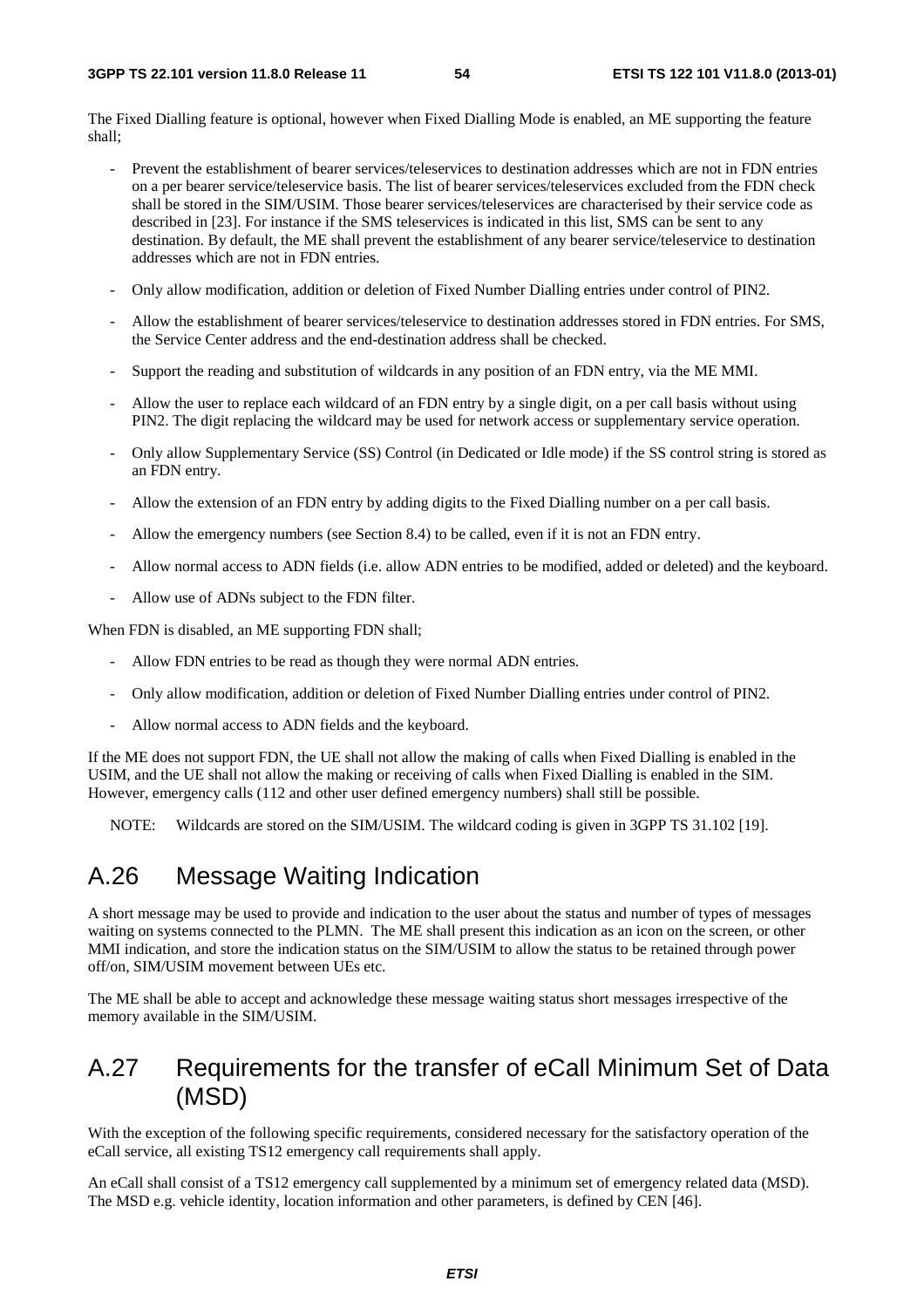- An eCall may be initiated automatically, for example due to a vehicle collision, or manually by the vehicle occupants;
- An IVS, or other UE designed to support eCall functionality, shall include in the emergency call set-up an indication that the present call is either a Manually Initiated eCall (MIeC) or an Automatically Initiated eCall (AIeC).
- The Minimum Set of Data (MSD) sent by the In vehicle System (IVS) to the network shall not exceed 140 bytes;
- The MSD should typically be made available to the PSAP within 4 seconds measured from the time when end to end connection with the PSAP is established;
- Should the MSD component not be included in an eCall, or is corrupted or lost for any reason, then this shall not affect the associated TS12 emergency call speech functionality.
- A call progress indication shall be provided to the user whilst the MSD transmission is in progress.
- To reduce the time taken to establish an eCall an IVS whilst in eCall only mode, may receive network availability information whilst not registered on a PLMN.
- PLMNs should make use of eCall indicators, received in the emergency call set-up, to differentiate eCalls from other TS12 emergency calls.
- The MIeC and AIeC should be used by the serving network to filter and route eCalls to dedicated, eCall equipped, PSAPs.
- Where the eCall indicators are not supported by the serving network, the time needed for the PSAP eCall modem to differentiate between eCalls and other TS12 calls, before routing the call to an operator, shall not exceed 2 seconds from when the IVS receives notification that the PSAP has answered the call.
- The PSAP shall be given an indication that the incoming call is an eCall.

Throughout the duration of the emergency call and following receipt of the MSD by the PSAP

- It shall be possible for the PSAP to send a confirmation to the IVS that the MSD has been acted upon.
- It shall be possible for the PSAP to request the IVS to re-send its most recent MSD.
- It shall be possible for the PSAP to instruct the IVS to terminate the eCall.

## A.28 Requirements for "In Case of Emergency" (ICE) information

The In Case of Emergency (ICE) information are used to enable first responders, such as paramedics, fire-fighters, and police officers, to contact a victim"s emergency contact(s) in order to identify the victim and obtain important medical information or other information required during an emergency.

A UE shall have the capability to store one or more 'ICE information' on the UICC. The 'ICE information' shall list the type of information which is to be configured by the mobile operator as described in the table below.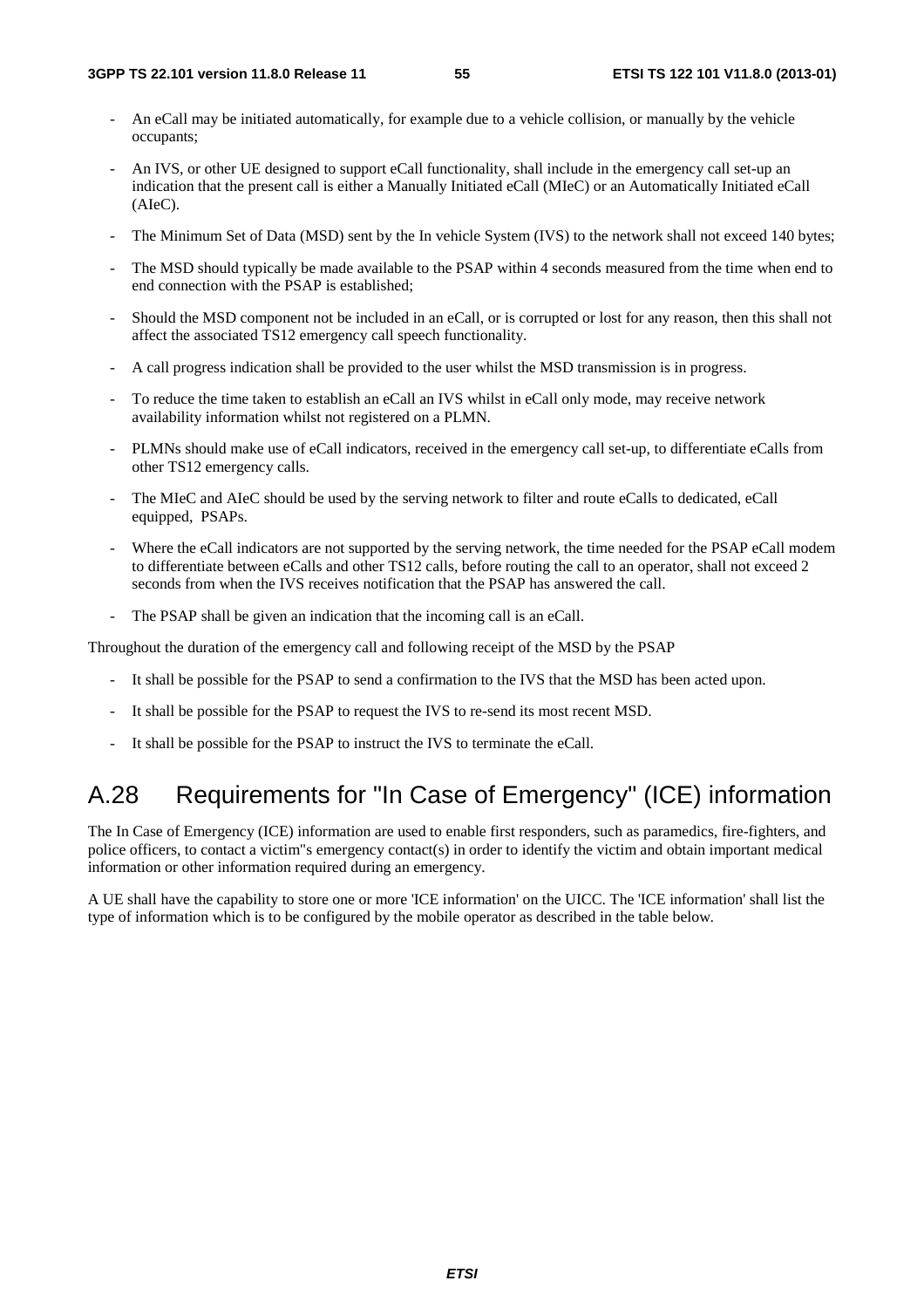**Table A.28.1: "ICE information" description** 

|                    | <b>ICE</b><br>information<br>type format                                                                                                                                                                                                                                                                                                                                    | <b>ICE</b><br>information<br>type value                                                  | <b>ICE</b> information<br>value 1                                                                                                                                                                                                                                                                                                                                                                                                                                                                                                                                                                                                                                                                                                  | <b>ICE</b><br>information<br>value 2                                                           | <b>ICE</b><br>information<br>value n                                                    |  |
|--------------------|-----------------------------------------------------------------------------------------------------------------------------------------------------------------------------------------------------------------------------------------------------------------------------------------------------------------------------------------------------------------------------|------------------------------------------------------------------------------------------|------------------------------------------------------------------------------------------------------------------------------------------------------------------------------------------------------------------------------------------------------------------------------------------------------------------------------------------------------------------------------------------------------------------------------------------------------------------------------------------------------------------------------------------------------------------------------------------------------------------------------------------------------------------------------------------------------------------------------------|------------------------------------------------------------------------------------------------|-----------------------------------------------------------------------------------------|--|
| <b>Description</b> | <b>Two formats</b><br>shall be<br>defined in this<br>release:<br>1- Phone<br>number format.<br>For the phone<br>number format<br>it shall be<br>possible to<br>store a name<br>and a phone<br>number.<br>2- Free format.<br>It shall be<br>possible for<br>the mobile<br>operator to<br>provision zero,<br>one or several<br>instances of a<br>given format<br>on the UICC. | It shall be<br>possible to<br>store this<br>information in<br>text or graphic<br>format. | It shall be<br>possible to<br>have at least<br>one ICE<br>information<br>value field. If<br>more than one<br>information<br>value fields are<br>required it shall<br>be indicated by<br>the ICE<br>information<br>type format.<br>It shall be<br>possible for the<br>subscriber to<br>add, modify,<br>view, or delete<br>any ICE<br>information<br>value.<br>For the free<br>format ICE<br>information<br>type format, it<br>shall be<br>possible to<br>store<br>information in<br>text or graphic<br>format.<br>For pre-defined<br><b>ICE</b> information<br>type formats<br>the ME should<br>adapt the input<br>mode to the<br>type of the ICE<br>information<br>value (e.g.<br>numerical<br>mode for<br>phone number<br>input). | <b>Present only if</b><br>explicitly<br>indicated by<br>the ICE<br>information<br>type format. | Present only if<br>explicitly<br>indicated by<br>the ICE<br>information<br>type format. |  |

The following table provides an example of ICE information stored on the UICC: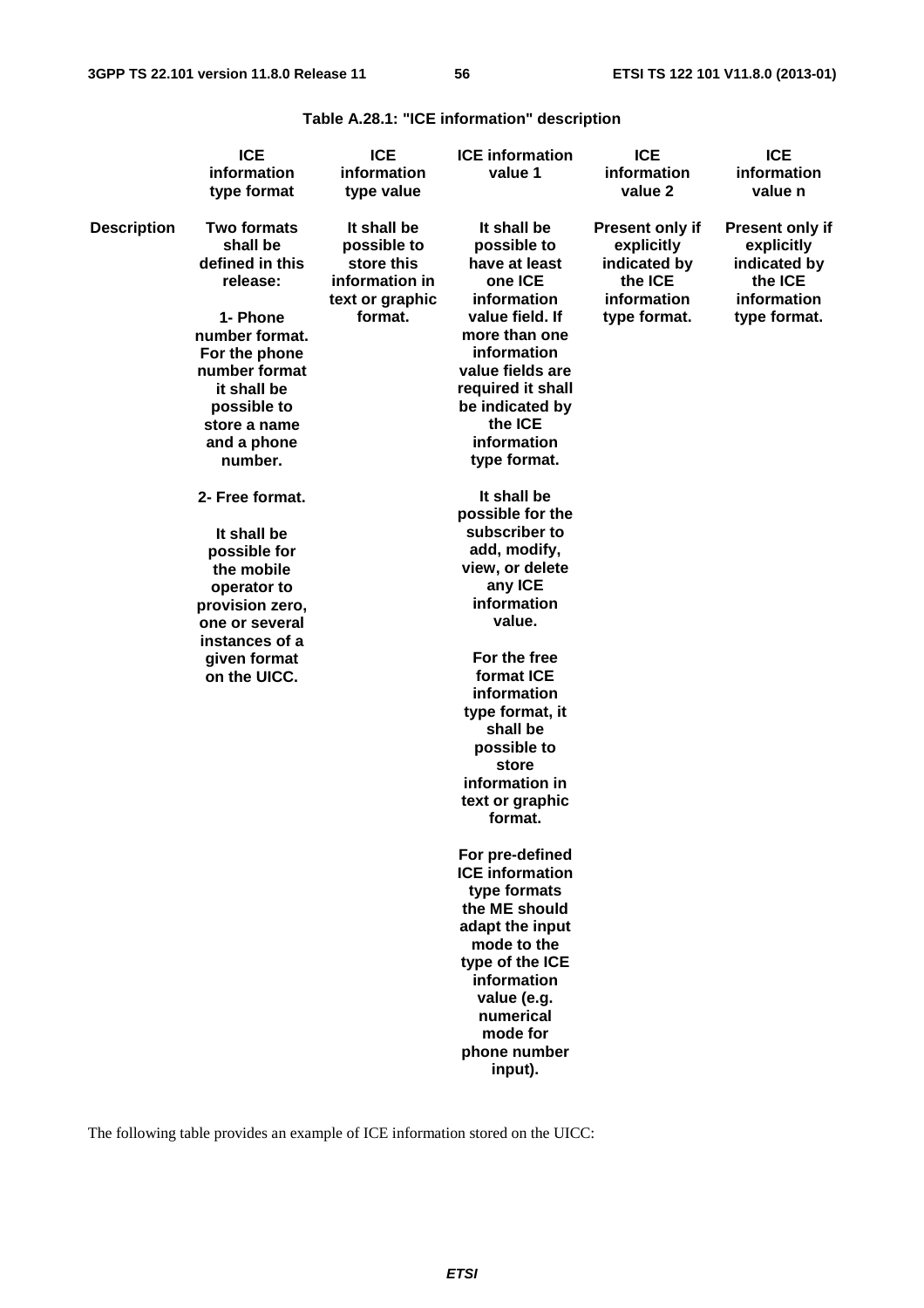| ICE information type | ICE information type value        | ICE information value 1                             | ICE information value 2 |
|----------------------|-----------------------------------|-----------------------------------------------------|-------------------------|
| <b>Phone Number</b>  | "Contact in case of<br>emergency" | My Wife                                             | $+3364566$              |
| <b>Phone Number</b>  | "Contact in case of<br>emergency" | <b>Family Smith</b>                                 | $+3364565$              |
| <b>Phone Number</b>  | "Contact in case of<br>emergency" | My Family doctor: Dr.<br>Jones                      | $+33643234$             |
| Free Format          | "Medical Information"             | My blood type is $A+$ , I am<br>allergic to etc.    | N/A                     |
| Free Format          | "Home Postal Address"             | 15 rue de la Paix, Paris,<br>France                 | N/A                     |
| <b>Free Format</b>   | 'Language'                        | French                                              | N/A                     |
| Free Format          | "Travel Information"              | London, from $3rd$ July. to<br>$29^{th}$ July, 2008 | N/A                     |

|  |  |  | Table A.28.2: 'ICE information' example |  |
|--|--|--|-----------------------------------------|--|
|--|--|--|-----------------------------------------|--|

Provision is made for direct and unambiguous read access from the UE to ICE information stored on the UICC.

The subscriber may choose not to enter any ICE information.

The default configuration for this information shall be that they are accessible even when the security features on either the UE or UICC have been enabled (e.g. the keypad is locked). It shall be possible for the subscriber to change this default setting to prevent accessibility to the ICE information (i.e. a user configurable setting in the UICC indicates whether the ICE information on the UICC shall be displayed or not, if the ICE access procedure described in TS 22.030 [6] is invoked).

The unlocking of ICE information shall not allow access to other secure information on the UICC or UE. The ICE information value should not be accessible to ME or UICC applications.

The ICE access procedure is described in TS 22.030 [6].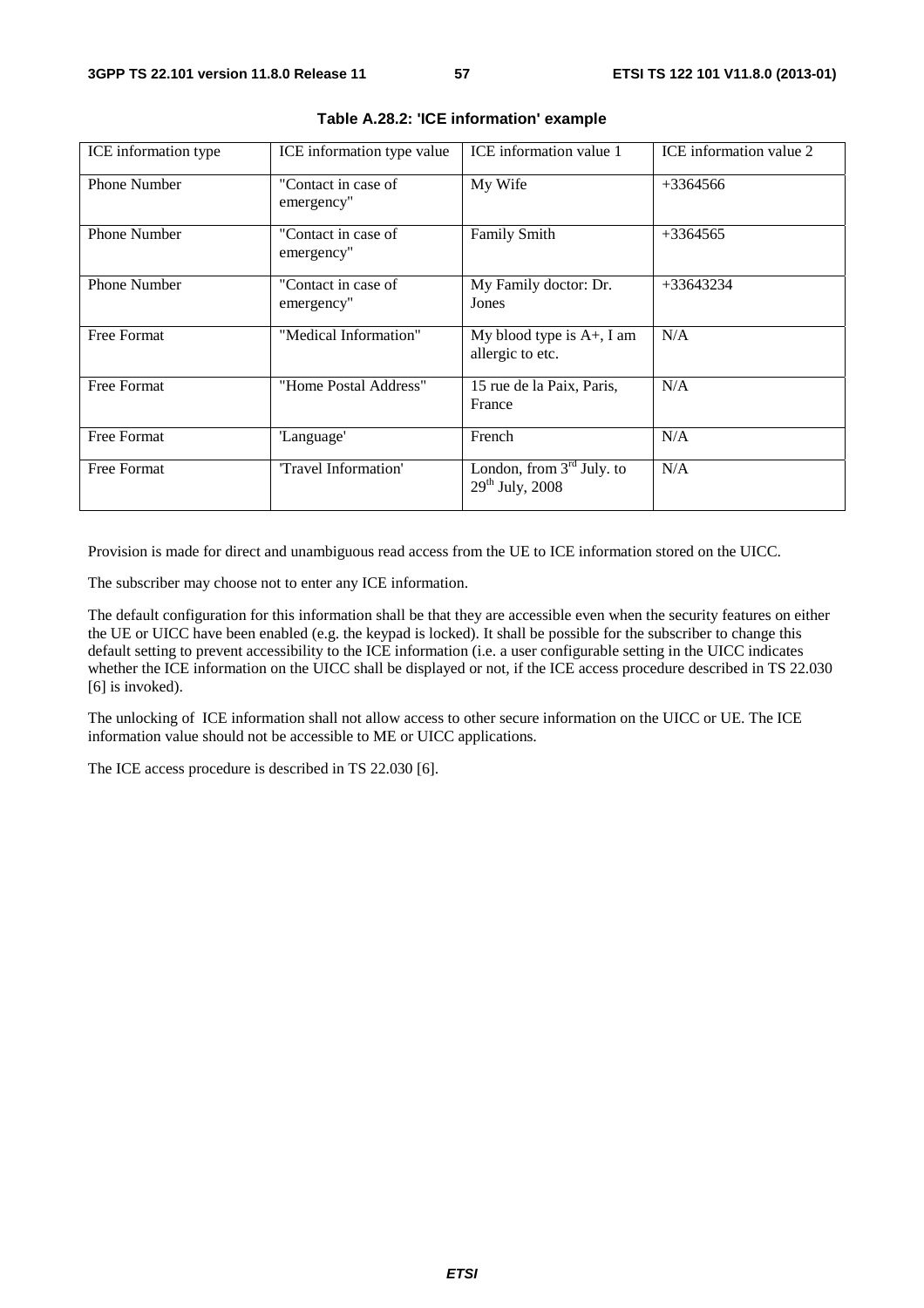# Annex B (informative): Additional number use case

Company X is customer of operator Z and has a subscription for voice and data with 10 SIM cards. The company also decides to subscribe to the private numbering plan feature of operator Z. A certain corporate phone number is assigned to company X, e.g. +43 676 88888 xx (with xx being the extensions of the users), and they can freely choose the extensions for up to 100 SIM cards.

Initially company X take the existing 10 SIM cards (with the existing MSISDNs) and integrate them into the private numbering plan by assigning the extensions 11 to 20 to these cards via a web portal. This is not a permanent assignment, the extensions can be changed easily any time, old SIMs can be deleted from the private numbering plan and new ones can be integrated whenever necessary. Special privileges or restrictions can be chosen on a per SIM basis via the portal and special tariffs apply.

The CEO of company X calls a customer. The customer's phone displays the corporate number + extension of the CEO as CLI. After a while the customer decides to call back the CEO and uses the corporate number + extension as MSISDN. Later they also exchange some short messages, again the corporate number + extension of the CEO is used as sender's MSISDN.

For all these calls and short messages operator  $Z$  is able to collect charging records containing the corporate number + extension.

The CEO also uses her smart phone to establish PS connections to browse the internet and to access the intranet via the operator's gateway. The corporate number + extension is used for authentication and authorisation in the company's intranet and its web applications. Charging for PS connections by operator Z is also based on this number.

In general the users in company X are not aware of their 'real' underlying MSISDNs in the system, they only see the corporate number + their extension and there is no need for them to know the underlying MSISDN.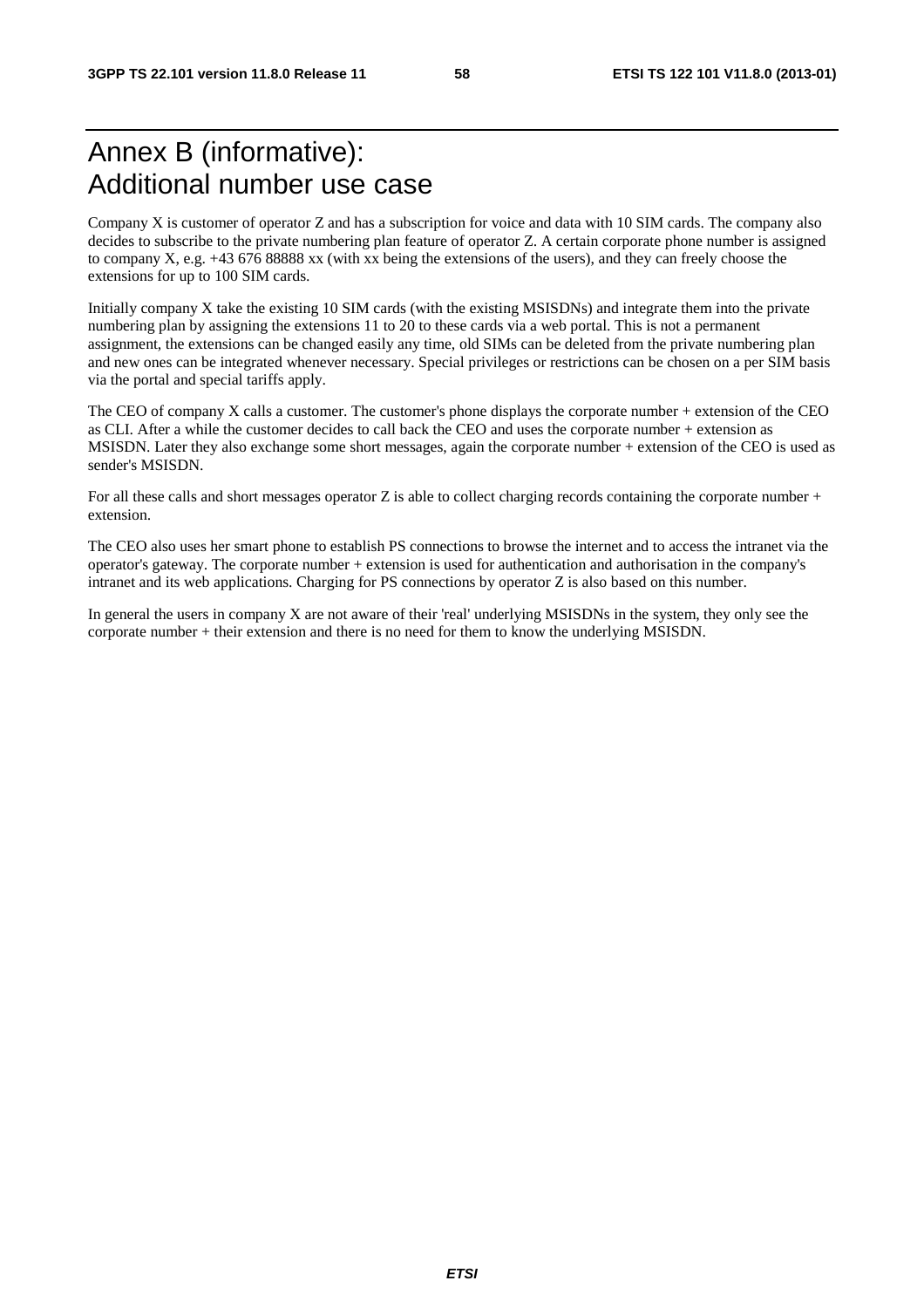# Annex C (informative): Change history

r

| <b>Change history</b>  |                                           |                    |                                          |                       |                                                                                                                                                                             |  |  |  |  |  |
|------------------------|-------------------------------------------|--------------------|------------------------------------------|-----------------------|-----------------------------------------------------------------------------------------------------------------------------------------------------------------------------|--|--|--|--|--|
| SMG No.                | TDoc. No.                                 | CR. No.            | <b>Section</b><br>affected               | <b>New</b><br>version | Subject/Comments                                                                                                                                                            |  |  |  |  |  |
| <b>SMG#22</b>          | 302/97                                    | 001                | 4.6 (Role<br>Model)                      | 3.1.0                 | SMG3 queried the separation of network<br>operator into core and access, which, on<br>examination, SMG1 find unhelpful                                                      |  |  |  |  |  |
| <b>SMG#22</b>          | 319/97<br>(SMG1)<br><b>WPC</b><br>125/97) | 002                |                                          | $\overline{3.1.0}$    | Editorial Changes: FLMPTS was replaced by<br>IMT 2000, 2 new references given, additional<br>clarifications.                                                                |  |  |  |  |  |
| <b>SMG#22</b>          | 320/97                                    | 003                | 8.5, 9.3,<br>9.5, 17                     | 3.1.0                 | Changes on Emergency Calls, User<br>identification, Multiple profiles and additional<br>handover requirements.                                                              |  |  |  |  |  |
| After<br><b>SMG#23</b> | SMG1<br>433u/97<br>965/97                 | 004                |                                          | Draft<br>3.2.0        | Based on Approved Changes at SMG#22<br>Distributed at SMG1 in Dresden Nov 3-7, 97<br>to be Approved at SMG#24                                                               |  |  |  |  |  |
| <b>SMG#24</b>          | 966/97                                    | 005                | Sections<br>8, 9, 11                     | 3.2.1                 | Restructuring of sections 8,9 and 11 to gather<br>all requirements relating to multiple<br>subscriptions into one section and to improve<br>the clarity.                    |  |  |  |  |  |
| <b>SMG#24</b>          | 967/97                                    | 006                | Section<br>8.1                           | 3.2.1                 | To improve the accuracy of text on numbering<br>principles and minor editorial change to<br>section 8.1                                                                     |  |  |  |  |  |
| <b>SMG#27</b>          | 98-0551                                   | 007                | Section<br>4.6 and<br>misc.              | 3.3.0                 | Removal of commercial role model from the<br>specification in order to improve clarity                                                                                      |  |  |  |  |  |
| $SMG\#27$              | 98-0552<br>(Not<br>Approved)              | 008                | New Section<br>18<br>(Not Applied)       | 3.3.0                 | To include requirements for network selection in service<br>principles: NOT APPROVED > NOT APPLIED                                                                          |  |  |  |  |  |
| Pre-<br><b>SMG#28</b>  | (SMG1 Tdoc<br>98-0893)<br>99-040          | 008 r4<br>Rejected | <b>New</b><br>Section 18<br>Applied      | [Draft<br>3.4.0]      | Added Network Selection section - Agreed by<br>correspondence - Jan 13, 1999 - Prepared with<br>CRs applied with revision marks                                             |  |  |  |  |  |
| <b>SMG#27</b>          | 98-0553                                   | 009                | Section 4.3                              | 3.3.0                 | To remove unnecessary reference to IN and B-<br><b>ISDN</b>                                                                                                                 |  |  |  |  |  |
| <b>SMG#27</b>          | 98-0682                                   | 010                | Section 11                               | 3.3.0                 | To improve the clarity of service requirements<br>for multiple user profiles                                                                                                |  |  |  |  |  |
| Pre-<br><b>SMG#28</b>  | (SMG1<br>Tdoc<br>98-0869)<br>99-040       | 011                | Sections 1.<br>2, 3, 4, 9, 10,<br>12, 17 | Draft 3.4.0           | Clean up for UMTS phase 1<br>Agreed at SMG1 Rome                                                                                                                            |  |  |  |  |  |
| Pre-<br><b>SMG#28</b>  | (SMG1)<br>Tdoc<br>98-852)<br>99-040       | 012                | Sections<br>3,8,9,11,14,1<br>5           | Draft 3.4.0           | Changes in IC card and terminal service requirements<br>Agreed at SMG1 Rome                                                                                                 |  |  |  |  |  |
| Pre-<br><b>SMG#28</b>  | (SMG1)<br>Tdoc<br>98-0894)<br>99-040      | 013r1              | Section<br>3.2<br>& 4.3                  | Draft<br>3.4.0        | Clarification of general requirements for efficient use of<br>radio resources<br>Agreed by correspondence - Jan 13, 1999 - Prepared<br>with CRs applied with revision marks |  |  |  |  |  |
| <b>NOTE</b>            |                                           |                    |                                          | Draft 3.4.0           | SMG1 agreed only                                                                                                                                                            |  |  |  |  |  |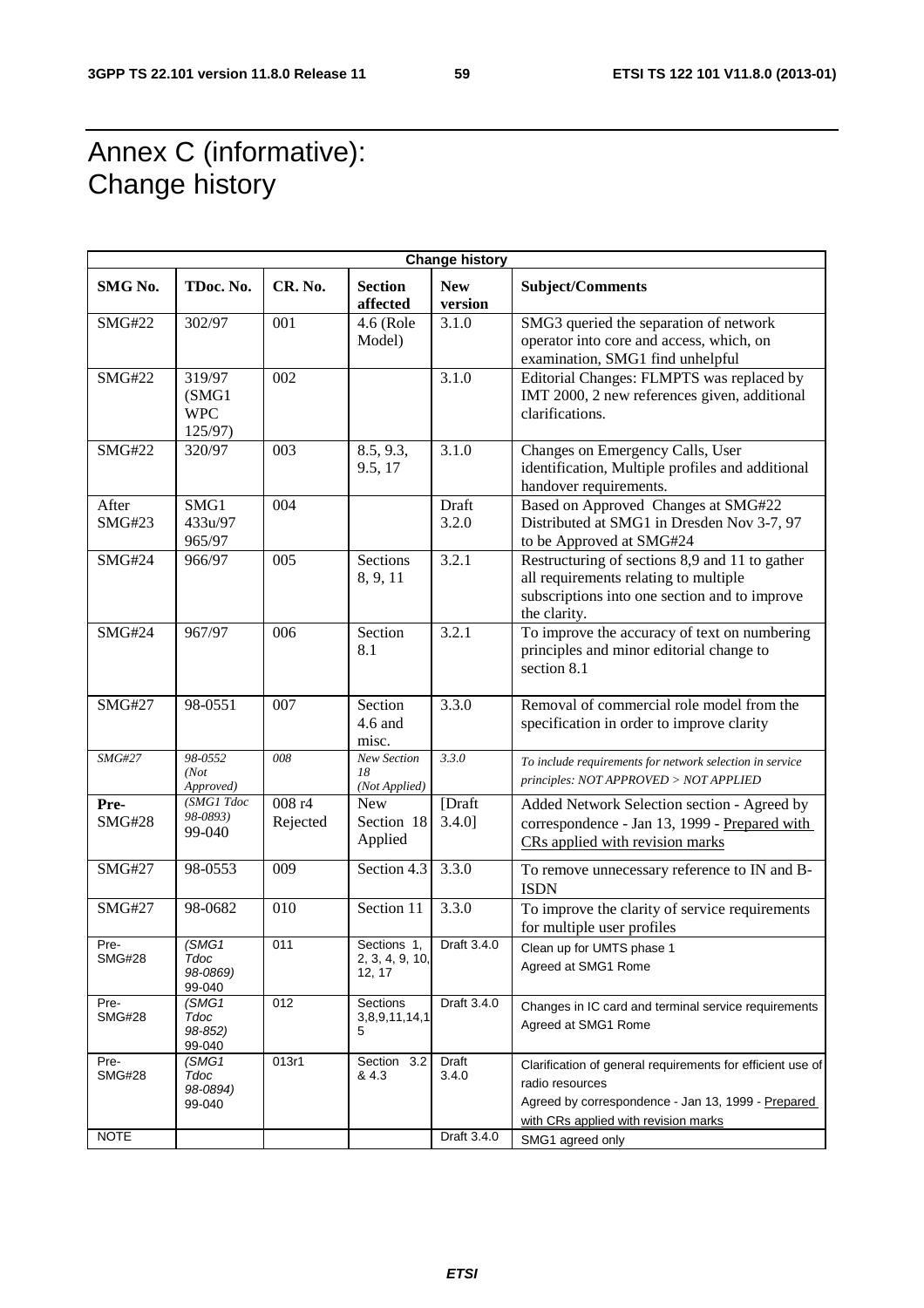| <b>Change history</b> |           |                 |                            |                       |                                                                                                                                                                                      |  |  |  |
|-----------------------|-----------|-----------------|----------------------------|-----------------------|--------------------------------------------------------------------------------------------------------------------------------------------------------------------------------------|--|--|--|
| SMG No.               | TDoc. No. | CR. No.         | <b>Section</b><br>affected | <b>New</b><br>version | <b>Subject/Comments</b>                                                                                                                                                              |  |  |  |
| pre-<br><b>SMG#28</b> | 99-040    | 015<br>Rejected | 17                         | Draft 3.4.0           | According to the outcome of the SMG 1 ad-hoc<br>meeting on handover issues it is proposed that inter-<br>operator handover is not required for UMTS phase<br>1. (rejected by smg#28) |  |  |  |
| <b>SMG#28</b>         | 99-305    | 008r5           | Revised<br>Section 18      | 3.4.0                 | Network Selection presented at SMG#28 in<br>2201 008r4 was further revised and Approved at<br>SMG#28.                                                                                |  |  |  |
| <b>NOTE</b>           |           |                 |                            | 3.4.0                 | Removal of Section 12 on UPT with CR 011 causes a<br>skip section from Section 11 to 13.                                                                                             |  |  |  |

|                | <b>Change history</b> |                     |             |                  |     |                |                         |                                                                                                                                                                                    |       |            |    |
|----------------|-----------------------|---------------------|-------------|------------------|-----|----------------|-------------------------|------------------------------------------------------------------------------------------------------------------------------------------------------------------------------------|-------|------------|----|
| <b>TSG SA#</b> | <b>SA Doc.</b>        | SA1 Doc             | <b>Spec</b> | CR               | Rev | Rel            |                         | <b>Cat Subject/Comment</b>                                                                                                                                                         | Old   | <b>New</b> | WI |
| $SP-03$        | SP-99104              | S1-99202            | 22.101      | A016             |     | R99            | В                       | Control of supplementary<br>services (GSM 02.04), may use<br>MMI procedures specified in<br>GSM 02.30 and existing GSM<br>MMI related MS features (GSM<br>02.07) may also be used. | 3.4.0 |            |    |
| Post-<br>SA#3  |                       |                     | 22.101      |                  |     | R99            |                         | Updated Logo,                                                                                                                                                                      | 3.5.0 | 3.5.1      |    |
| $SP-04$        | SP-99229              | S1-99387            | 22.101      | $\overline{021}$ |     | R99            | B                       | MultiNumbering: It will be<br>possible for multiple MSISDNs<br>to be associated with a single<br>subscription.                                                                     | 3.5.0 | 3.6.0      |    |
| SP-04          | SP-99226              | S1-99395            | 22.101      | 020              | 7   | <b>R99</b>     | B                       | Emergency: To route the call to<br>the appropriate emergency<br>service if more than one<br>emergency number is supported<br>in a country.                                         | 3.5.0 | 3.6.0      |    |
| SP-05          | SP-99439              | S1-99737            | 22.101      | 025              |     | R99            | B                       | Support of SAT by USIM                                                                                                                                                             | 3.6.0 | 3.7.0      |    |
| $S P - 05$     | SP-99439              | S1-99816            | 22.101      | 024              |     | R99            | в                       | Clarification on the usage on 2G<br>SIM and 3G USIM                                                                                                                                | 3.6.0 | 3.7.0      |    |
| SP-05          | SP-99435              | S1-99851            | 22.101      | 022              |     | R99            | C                       | <b>Clarification of Emergency Call</b><br>requirements                                                                                                                             | 3.6.0 | 3.7.0      |    |
| SP-06          | SP-99524              | S1-991031           | 22.101      | 029              |     | R99            | B                       | <b>Emergency Call</b>                                                                                                                                                              | 3.7.0 | 3.8.0      |    |
| $SP-06$        | SP-99527              | S1-991038           | 22.101      | 028              |     | R99            | $\overline{\text{c}}$   | <b>FDN</b>                                                                                                                                                                         | 3.7.0 | 3.8.0      |    |
| SP-06          | SP-99519              | S1-991026           | 22.101      | 026              |     | R99            | D                       | Mainly editorial update for<br>GSM/3GPP use.                                                                                                                                       | 3.7.0 | 3.8.0      |    |
| SP-07          |                       | SP-000060 S1-000112 | 22.101      | 030              |     | R99            | Α                       | Support of encryption in GPRS<br>mobile stations                                                                                                                                   | 3.8.0 | 3.9.0      |    |
| SP-07          | SP-000070 S1-000137   |                     | 22.101      | 031              |     | R99            | F                       | <b>Fixed Dialing Number (FDN)</b>                                                                                                                                                  | 3.8.0 | 3.9.0      |    |
| SP-08          |                       | SP-000210 S1-000271 | 22.101      | 033              |     | R99            | D                       | Network selection procedures<br>removed from section 16,<br>reference to 22.011 added                                                                                              | 3.9.0 | 3.10.0     |    |
| SP-08          |                       | SP-000200 S1-000350 | 22.101      | 035              |     | R99            | B                       | <b>Emergency Calls and numbers</b><br>used                                                                                                                                         | 3.9.0 | 3.10.0     |    |
| SP-08          |                       | SP-000201 S1-000362 | 22.101      | 038              |     | R99            | F                       | CS multimedia support                                                                                                                                                              | 3.9.0 | 3.10.0     |    |
| <b>SP-08</b>   |                       | SP-000202 S1-000326 | 22.101      | 039              |     | R99            | F                       | <b>Clarification for USIM</b><br>Application selection                                                                                                                             | 3.9.0 | 3.10.0     |    |
| SP-08          |                       | SP-000210 S1-000270 | 22.101      | 034              |     | <b>R00</b>     | D                       | Network selection procedures<br>removed from section 16,<br>reference to 22.011 added                                                                                              | 3.9.0 | 4.0.0      |    |
| SP-08          | SP-000200 S1-000351   |                     | 22.101      | 036              |     | <b>R00</b>     | B                       | Emergency Calls and numbers<br>used                                                                                                                                                | 3.9.0 | 4.0.0      |    |
| SP-08          |                       | SP-000213 S1-000352 | 22.101      | 037              |     | <b>R00</b>     | B                       | <b>Emergency Call enhancements</b>                                                                                                                                                 | 3.9.0 | 4.0.0      |    |
| $SP-09$        |                       | SP-000383 S1-000603 | 22.101      | 040              |     | R <sub>4</sub> | B                       | Multimedia messaging                                                                                                                                                               | 4.0.0 | 4.1.0      |    |
| $SP-09$        |                       | SP-000383 S1-000605 | 22.101      | 041              |     | R4             | C                       | Service Management<br>requirements                                                                                                                                                 | 4.0.0 | 4.1.0      |    |
| SP-09          |                       | SP-000430 S1-000700 | 22.101      | 042              | 1   | R <sub>4</sub> | F                       | General corrections and<br>clarifications to 22.101 for<br>Release 2000                                                                                                            | 4.0.0 | 4.1.0      |    |
| SP-09          |                       | SP-000383 S1-000598 | 22.101      | 046              |     | R <sub>4</sub> | D                       | Editorial changes to 22.101 for<br>Release 2000                                                                                                                                    | 4.0.0 | 4.1.0      |    |
| SP-09          |                       | SP-000430 S1-000698 | 22.101      | 047              | 1   | R <sub>4</sub> | С                       | <b>Numbering Principles</b>                                                                                                                                                        | 4.0.0 | 4.1.0      |    |
| SP-09          |                       | SP-000383 S1-000620 | 22.101      | 048              |     | R4             | $\overline{\mathsf{C}}$ | Service evolution                                                                                                                                                                  | 4.0.0 | 4.1.0      |    |
| <b>SP-09</b>   |                       | SP-000391 S1-000573 | 22.101      | 049              |     | R4             | D                       | <b>Emergency Call</b>                                                                                                                                                              | 4.0.0 | 4.1.0      |    |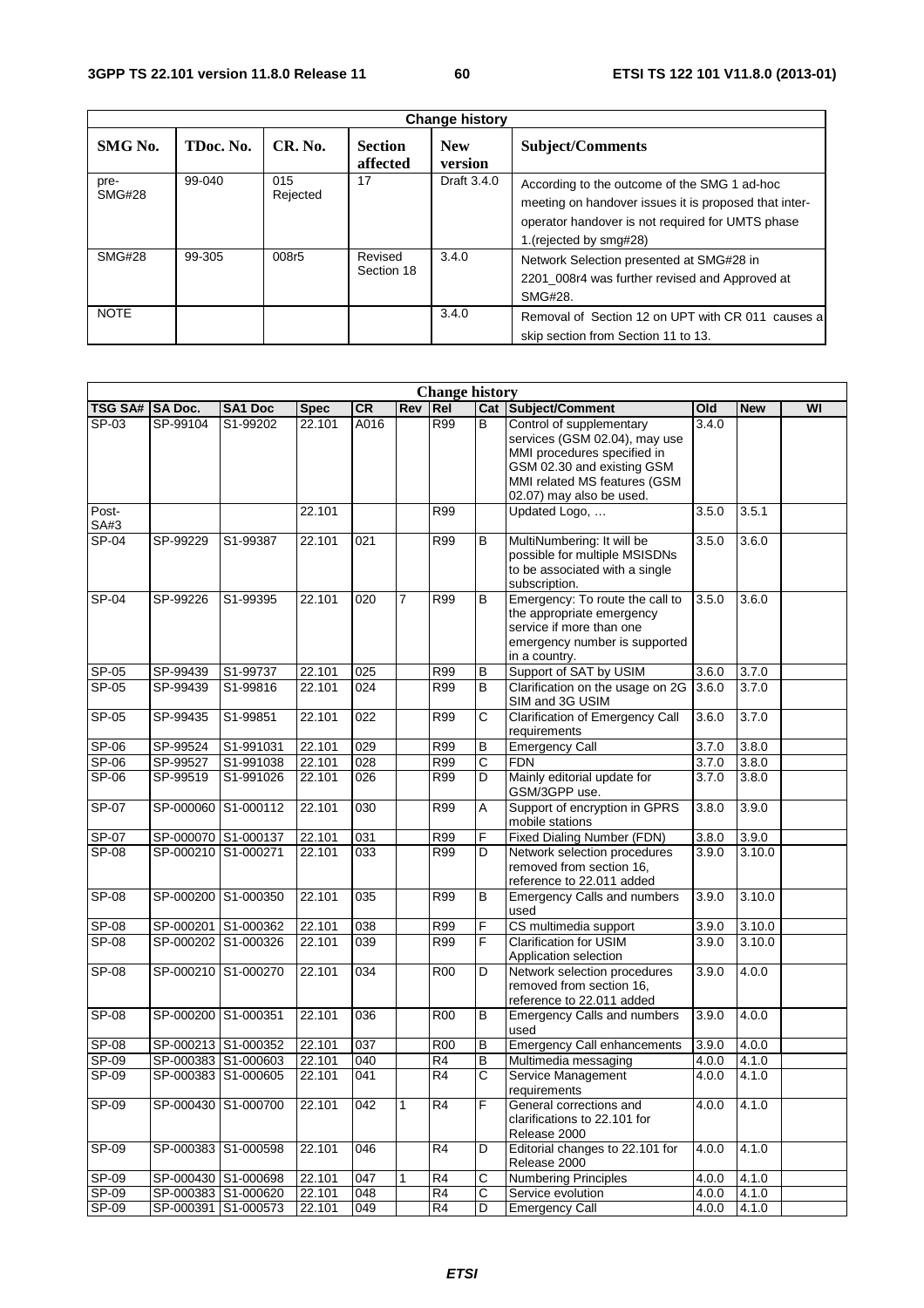| $SP-09$<br>$SP-09$ | SP-000405 S1-000649 | SP-000383 S1-000625 | 22.101<br>22.101 | 050<br>043       |   | R4<br>$\overline{R5}$ | B<br>F                | <b>Text Conversation</b><br><b>Classification of services</b>                                                                                                  | 4.0.0<br>4.0.0 | 4.1.0<br>5.0.0 |                            |
|--------------------|---------------------|---------------------|------------------|------------------|---|-----------------------|-----------------------|----------------------------------------------------------------------------------------------------------------------------------------------------------------|----------------|----------------|----------------------------|
| $SP-09$            | SP-000383 S1-000622 |                     | 22.101           | 044              |   | R5                    | B                     | IP multimedia services                                                                                                                                         | 4.0.0          | 5.0.0          |                            |
| SP-09              | SP-000383 S1-000621 |                     | 22.101           | 045              |   | $\overline{R5}$       | B                     | IP multimedia session for                                                                                                                                      | 4.0.0          | 5.0.0          |                            |
| $SP-09$            | SP-000430 S1-000699 |                     | 22.101           | $\overline{051}$ |   | R5                    | C                     | IM Number portability                                                                                                                                          | 4.0.0          | 5.0.0          |                            |
| $SP-09$            | SP-000430 S1-000701 |                     | 22.101           | 052              |   | $\overline{R5}$       | F                     | Introduction of IM CN                                                                                                                                          | 4.0.0          | 5.0.0          |                            |
| $SP-09$            | SP-000383 S1-000704 |                     | 22.101           | 053              |   | R5                    | F                     | Subscription                                                                                                                                                   | 4.0.0          | 5.0.0          |                            |
| $SP-09$            | SP-000383 S1-000705 |                     | 22.101           | 054              |   | R <sub>5</sub>        | F                     | Roaming                                                                                                                                                        | 4.0.0          | 5.0.0          |                            |
| $SP-10$            |                     | SP-000533 S1-000799 | 22.101           | 059              |   | $Rel-5$               | A                     | Deleting Encrypted USIM-ME                                                                                                                                     | 5.0.0          | 5.1.0          | TEI4                       |
|                    |                     |                     |                  |                  |   |                       |                       | interface                                                                                                                                                      |                |                |                            |
| $SP-11$            |                     | SP-010053 S1-010072 | 22.101           | $\overline{063}$ |   | Rel-5                 | Α                     | Handling of interactions between<br>applications requiring the access<br>to UE resources                                                                       | 5.1.0          | 5.2.0          | Service<br>Clean up<br>R99 |
| $SP-11$            | SP-010054 S1-010208 |                     | 22.101           | 065              |   | Rel-5                 | Α                     | PLMN name indication                                                                                                                                           | 5.1.0          | 5.2.0          | TEI4                       |
| SP-11              | SP-010055 S1-010179 |                     | 22.101           | 067              |   | Rel-5                 | A                     | CR to 22.101 on Introduction of<br><b>CPHS</b> features                                                                                                        | 5.1.0          | 5.2.0          | UICC1-<br><b>CPHS</b>      |
| $SP-11$            | SP-010056 S1-010210 |                     | 22.101           | 069              |   | Rel-5                 | A                     | Display of service provider name 5.1.0<br>in the UE                                                                                                            |                | 5.2.0          | TEI4                       |
| $SP-11$            | SP-010057 S1-010250 |                     | 22.101           | $\overline{070}$ |   | Rel-5                 | C                     | CR to 22.101 on Clarifications<br>on IMS emergency call support                                                                                                | 5.1.0          | 5.2.0          | EMC1-PS                    |
| $SP-12$            | SP-010262 S1-010505 |                     | 22.101           | $\overline{072}$ |   | Rel-5                 | A                     | Replacement of references to<br>23.121 for R4 onwards                                                                                                          | 5.2.0          | 5.3.0          | TEI4                       |
| $SP-12$            |                     | SP-010258 S1-010574 | 22.101           | $\overline{073}$ |   | Rel-5                 | $\overline{\text{c}}$ | Subscription and Provisioning                                                                                                                                  | 5.2.0          | 5.3.0          | TEI <sub>5</sub>           |
| SP-12              | SP-010255 S1-010577 |                     | 22.101           | 075              |   | Rel-5                 | Α                     | Addition of a Streaming<br>paragraph                                                                                                                           | 5.2.0          | 5.3.0          | <b>PSTREA</b><br>М         |
| $SP-12$            | SP-010263 S1-010351 |                     | 22.101           | $\overline{077}$ |   | $Rel-5$               | A                     | CS Multimedia fallback to<br>speech                                                                                                                            | 5.2.0          | 5.3.0          | TEI4                       |
| $SP-12$            |                     | SP-010253 S1-010595 | 22.101           | 080              |   | $Rel-5$               | A                     | <b>Clarification of PLMN Name</b><br>Indication and Service Provider<br>Name Indication feature.                                                               | 5.2.0          | 5.3.0          | <b>SPANME</b>              |
| SP-13              | SP-010441           | S1-010832           | 22.101           | 084              |   | Rel-5                 | Α                     | Addition of a statement on<br>parameter storage on the<br>SIM/USIM.                                                                                            | 5.3.0          | 5.4.0          | TEI4                       |
| $SP-13$            | SP-010436 S1-010889 |                     | 22.101           | 086              | 1 | Rel-5                 | F                     | Definition of Home Environment                                                                                                                                 | 5.3.0          | 5.4.0          | VHE <sub>1</sub>           |
| $SP-15$            | SP-020052 S1-020609 |                     | 22.101           | $\overline{087}$ |   | Rel-5                 | B                     | CR 22.101 Rel.5 B Service<br>change and fallback for UDI/RDI<br>multimedia calls                                                                               | 5.4.0          | 5.5.0          | <b>SCUDIF</b>              |
| SP-15              | SP-020049 S1-020510 |                     | 22.101           | 088              |   | Rel-5                 | $\mathsf C$           | CR to 22.101on IMS access                                                                                                                                      | 5.4.0          | 5.5.0          | 43000                      |
| SP-15              | SP-020051           | S1-020613           | 22.101           | 089              |   | $Rel-5$               | C                     | CR to 22.101 on on USIM<br>support in Rel-5 GSM only<br>terminals                                                                                              | 5.4.0          | 5.5.0          | UICC1                      |
| $SP-15$            |                     | SP-020050 S1-020658 | 22.101           | 090              |   | Rel-5                 | C                     | CR to 22.101 on Access to IMS<br>services using ISIM<br>Note: special dispensation was<br>given by SA #15 to allow some<br>leeway on the section<br>numbering. | 5.4.0          | 5.5.0          | <b>TEI/ISIM</b>            |
| SP-15              |                     | SP-020045 S1-020457 | 22.101           | 092              |   | $Rel-5$               | Α                     | Editorial CR to correct terms and 5.4.0<br>references                                                                                                          |                | 5.5.0          | <b>CORRECT</b>             |
| $SP-15$            | SP-020126           |                     | 22.101           | 093              |   | Rel-5                 | F                     | Correction of references to<br>obsolete SIP RFC 2543 IETF<br>specification                                                                                     | 5.4.0          | 5.5.0          | IMS-CCR                    |
| SP-16              | SP-020381           |                     | 22.101           | 095              | 1 | Rel-5                 | F                     | CR to 22.101 v5.5.0 on REL5<br>clean up                                                                                                                        | 5.5.0          | 5.6.0          | <b>IMS</b>                 |
| SP-16              |                     | SP-020255 S1-020848 | 22.101           | 096              |   | Rel-6                 | D                     | CR to 22.101 v5.5.0 on Editorial<br>for REL6                                                                                                                   | 5.5.0          | 6.0.0          | <b>IMS</b>                 |
| $SP-17$            |                     | SP-020557 S1-021849 | 22.101           | 103              |   | Rel-6                 | F                     | Clarification of SIM support in<br>Rel-6                                                                                                                       | 6.0.0          | 6.1.0          | TEI4                       |
| SP-17              | SP-020557 S1-021755 |                     | 22.101           | 104              |   | Rel-6                 | B                     | CR to 22.101 Removal of<br>implementation details for<br>directory number in SMS and<br>other services                                                         | 6.0.0          | 6.1.0          | TEI6                       |
| SP-17              | SP-020557 S1-021775 |                     | 22.101           | 105              |   | Rel-6                 | F                     | CR to 22.101 Rel-6 Clean up of<br>IMS Rel 6 to re-instate<br>requirements                                                                                      | 6.0.0          | 6.1.0          | <b>IMS</b>                 |
| SP-18              |                     | SP-020658 S1-022064 | 22.101           | 107              |   | Rel-6                 | В                     | CR to 22.101 on IMS number<br>portability rev of 1909                                                                                                          | 6.1.0          | 6.2.0          | <b>IMS</b>                 |
| SP-18              |                     | SP-020658 S1-022119 | 22.101           | 108              |   | Rel-6                 | B                     | CR to 22.101 Rel 6 on<br>Emergency calls                                                                                                                       | 6.1.0          | 6.2.0          | EMC1                       |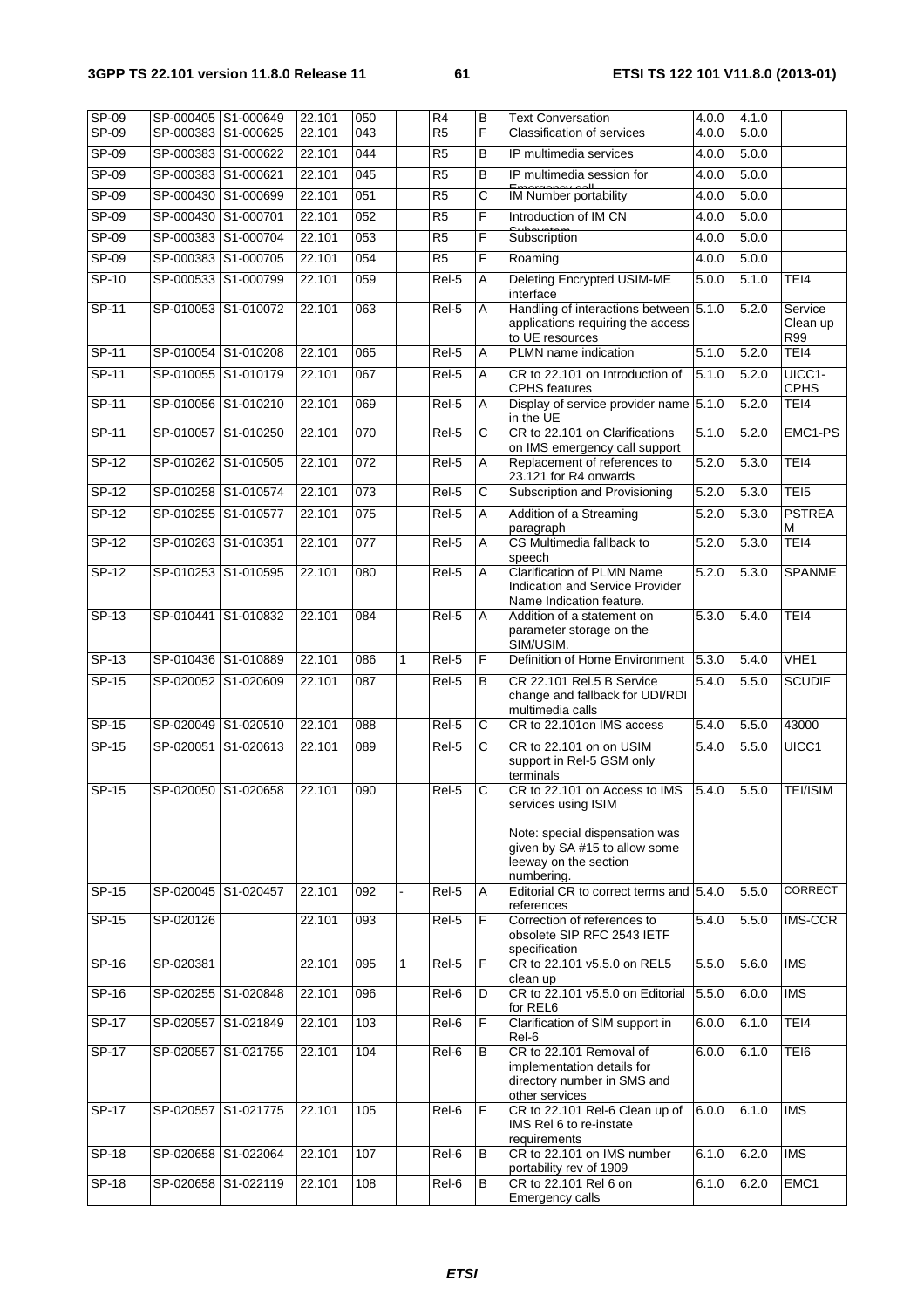| $SP-18$      |                     | SP-020666 S1-022263 | 22.101 | 109              |    | Rel-6   | $\overline{B}$        | CR to 22,101 on WLAN                                                                                      | 6.1.0 | 6.2.0 | <b>WLAN</b>               |
|--------------|---------------------|---------------------|--------|------------------|----|---------|-----------------------|-----------------------------------------------------------------------------------------------------------|-------|-------|---------------------------|
| $SP-18$      |                     | SP-020651 S1-022340 | 22.101 | $\overline{113}$ |    | Rel-6   | A                     | interworking<br>CR to 22.101 on Support of SIM                                                            | 6.1.0 | 6.2.0 | TEI <sub>5</sub>          |
| SP-19        |                     | SP-030022 S1-030215 | 22.101 | 114              |    | Rel-6   | B                     | and USIM in REL-6<br>Simultaneous connection to<br>3GPP systems and I-WLANs                               | 6.2.0 | 6.3.0 | <b>WLAN-CR</b>            |
| $SP-19$      | SP-030035 S1-030269 |                     | 22.101 | 115              |    | Rel-6   | В                     | <b>Requirements for Network</b><br>Sharing in Rel-6                                                       | 6.2.0 | 6.3.0 | NTShar-<br>CR             |
| SP-19        | SP-030148 S1-030257 |                     | 22.101 | 117              | L. | Rel-6   | A                     | CR to 22.101 Rel 6 on SIM<br>support                                                                      | 6.2.0 | 6.3.0 | TEI <sub>5</sub>          |
| $SP-20$      | SP-030351           |                     | 22.101 | 125              | 1  | Rel-6   | Α                     | <b>Alignment of Subscriber</b><br>Identification requirements to<br>current implementation                | 6.3.0 | 6.4.0 | TEI <sub>5</sub>          |
| $SP-21$      | SP-030457 S1-030911 |                     | 22.101 | 128              |    | Rel-6   | Α                     | Clarification on USIM-based<br>access to IMS                                                              | 6.4.0 | 6.5.0 | <b>IMS</b>                |
| $SP-21$      | SP-030492 S1-031049 |                     | 22.101 | 132              |    | Rel-6   | $\overline{\text{c}}$ | Cleanup and modifications on<br>identification of emergency<br>numbers in 22.101 Rel-6                    | 6.4.0 | 6.5.0 | EMC1                      |
| $SP-21$      | SP-030534 S1-031061 |                     | 22.101 | 134              | 1  | Rel-6   | Α                     | Support of Release 4 SIM in<br>Release 6                                                                  | 6.4.0 | 6.5.0 | TEI <sub>5</sub>          |
| $SP-22$      |                     | SP-030700 S1-031339 | 22.101 | 135              |    | Rel-6   | B                     | <b>Automatic Device Detection</b>                                                                         | 6.5.0 | 6.6.0 | <b>TEI</b>                |
| <b>SP-22</b> |                     | SP-030700 S1-031342 | 22.101 | 136              |    | $Rel-6$ | $\overline{\text{c}}$ | <b>Correction of Core Network</b><br>emergency call requirements                                          | 6.5.0 | 6.6.0 | EMC1                      |
| $SP-22$      |                     | SP-030687 S1-031344 | 22.101 | 137              |    | Rel-6   | С                     | Clarification of emergency call<br>requirements                                                           | 6.5.0 | 6.6.0 | EMC1                      |
| $SP-22$      | SP-030790           |                     | 22.101 | 141              |    | Rel-6   | A                     | Removal of unnecessary<br>numbers from the ME default<br>emergency number list (Rel-6)                    | 6.5.0 | 6.6.0 | EMC1                      |
| $SP-23$      |                     | SP-040084 S1-040198 | 22.101 | 145              |    | Rel-6   | Α                     | Alignment to TS 31.102 on<br>FDN/BDN unsupported terminal<br>procedure.                                   | 6.6.0 | 6.7.0 | <b>TEI</b>                |
| $SP-23$      | SP-040091           | S1-040215           | 22.101 | 146              |    | Rel-6   | В                     | Improvements to Circuit<br>Switched Video and Voice<br>Service procedures                                 | 6.6.0 | 6.7.0 | CS-VVS                    |
| SP-23        |                     | SP-040101 S1-040258 | 22.101 | 150              |    | Rel-6   | D                     | Extraction of redundant WLAN<br>information - now in WLAN<br>TS22.234                                     | 6.6.0 | 6.7.0 | <b>WLAN</b>               |
| SP-23        |                     | SP-040101 S1-040262 | 22.101 | 151              |    | Rel-6   | D                     | Extraction of redundant WLAN<br>related simultaneous connection<br>information [ now in WLAN<br>TS22.234] | 6.6.0 | 6.7.0 | <b>WLAN</b>               |
| $SP-24$      |                     | SP-040288 S1-040427 | 22.101 | 152              |    | Rel-6   | F                     | Correction of UICC related text.                                                                          | 6.7.0 | 6.8.0 | TEI                       |
| <b>SP-24</b> | SP-040292 S1-040537 |                     | 22.101 | 154              |    | Rel-6   | F                     | <b>Editorial Correction of R5</b><br>reference                                                            | 6.7.0 | 6.8.0 | IMS2                      |
| $SP-24$      | SP-040301           | S1-040513           | 22.101 | 153              |    | Rel-7   | $\overline{B}$        | Termination of location privacy<br>override for emergency calls                                           | 6.7.0 | 7.0.0 | LCS2;<br>EMC <sub>1</sub> |
| <b>SP-27</b> |                     | SP-050058 S1-050161 | 22.101 | 158              |    | Rel-7   | <b>IA</b>             | Clean-up in Core Network<br><b>Operator Name Indication</b><br>section (22.101)                           | 7.0.0 | 7.1.0 | NTShar                    |
| $SP-27$      |                     | SP-050059 S1-050252 | 22.101 | 160              |    | Rel-7   | Α                     | Removal of Reference to TS<br>22.121                                                                      | 7.0.0 | 7.1.0 | TEI7                      |
| <b>SP-28</b> |                     | SP-050216 S1-050519 | 22.101 | 163              |    | Rel-7   | Α                     | Clarification on optionality of<br>Service Provider Name<br>indication                                    | 7.1.0 | 7.2.0 | TEI-6                     |
| $SP-28$      | SP-050225 S1-050581 |                     | 22.101 | 164              |    | Rel-7   | В                     | Voice call continuity<br>requirements                                                                     | 7.1.0 | 7.2.0 | <b>VCC</b>                |
| $SP-29$      |                     | SP-050522 S1-050793 | 22.101 | 0165             |    | Rel-7   | F                     | Correction of emergency<br>number example                                                                 | 7.2.0 | 7.3.0 | TEI7                      |
| SP-29        |                     | SP-050522 S1-050873 | 22.101 | 0166             |    | Rel-7   | F                     | Requirements on the type of<br>emergency                                                                  | 7.2.0 | 7.3.0 | TEI7                      |
| $SP-29$      |                     | SP-050522 S1-050796 | 22.101 | 0167             |    | Rel-7   | $\overline{C}$        | Modification to chapter 4.2 on<br>service capabilities                                                    | 7.2.0 | 7.3.0 | TEI7                      |
| $SP-29$      |                     | SP-050518 S1-050896 | 22.101 | 0168             |    | $Rel-7$ | F                     | Refinement of general<br>description of VCC                                                               | 7.2.0 | 7.3.0 | <b>VCC</b>                |
| $SP-29$      |                     | SP-050518 S1-050897 | 22.101 | 0169             |    | Rel-7   | C                     | Charging requirements for voice<br>call continuity                                                        | 7.2.0 | 7.3.0 | <b>VCC</b>                |
| SP-29        |                     | SP-050518 S1-050936 | 22.101 | 0171             | 1  | Rel-7   | C                     | <b>Clarification of VCC Triggers</b>                                                                      | 7.2.0 | 7.3.0 | <b>VCC</b>                |
| $SP-29$      |                     | SP-050522 S1-050906 | 22.101 | 0172             |    | Rel-7   | F                     | Clarification on the identification<br>of emergency numbers                                               | 7.2.0 | 7.3.0 | EMC1                      |
| $SP-29$      |                     | SP-050522 S1-050883 | 22.101 | 0173             |    | Rel-7   | В                     | Provisioning parameters stored<br>on USIM                                                                 | 7.2.0 | 7.3.0 | TEI7                      |
| $SP-29$      |                     | SP-050518 S1-050934 | 22.101 | 0174             |    | Rel-7   | $\overline{C}$        | <b>Supplementary Service</b><br>Requirements for VCC                                                      | 7.2.0 | 7.3.0 | <b>VCC</b>                |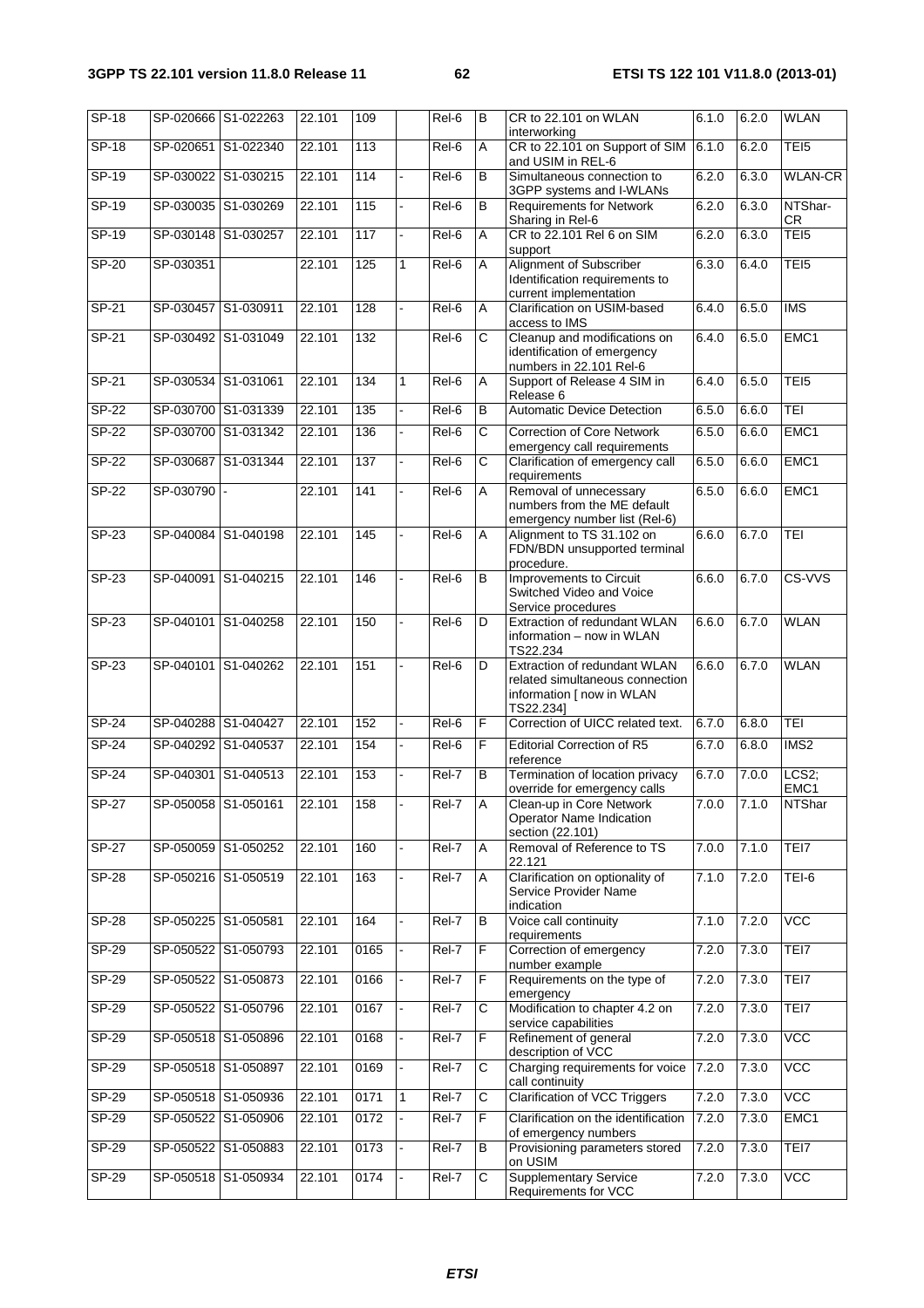| $SP-30$      |                     | SP-050750 S1-051145 | 22.101 | 0176 |                | Rel-7   | F              | Correcting reference to OMA<br>DM and Client provisioning<br>specifications                                                   | 7.3.0 | 7.4.0 | TEI7             |
|--------------|---------------------|---------------------|--------|------|----------------|---------|----------------|-------------------------------------------------------------------------------------------------------------------------------|-------|-------|------------------|
| $SP-30$      |                     | SP-050746 S1-051209 | 22.101 | 0177 |                | Rel-7   | F              | Clarification of supplementary<br>servces requirements for VCC                                                                | 7.3.0 | 7.4.0 | <b>VCC</b>       |
| $SP-30$      |                     | SP-050746 S1-051220 | 22.101 | 0178 |                | Rel-7   | F              | <b>Clarification of VCC Triggers</b>                                                                                          | 7.3.0 | 7.4.0 | VCC              |
| SP-30        |                     | SP-050737 S1-051236 | 22.101 | 0179 |                | $ReI-7$ | Α              | Introduction of Cell capability<br>indicator                                                                                  | 7.3.0 | 7.4.0 | TEI6             |
| $SP-30$      | SP-050805           |                     | 22.101 | 0180 | $\mathbf{1}$   | Rel-7   | B              | Emergency sip uri to be stored<br>in MT                                                                                       | 7.3.0 | 7.4.0 | EMC1             |
| $SP-31$      | SP-060207           |                     | 22.101 | 0182 | $\mathbf{1}$   | Rel-8   | F              | Inclusion of AIPN within the<br>3GPP service principles<br>specification                                                      | 7.4.0 | 8.0.0 | <b>AIPN</b>      |
| $SP-32$      | SP-060448           |                     | 22.101 | 0186 | $\mathbf{1}$   | Rel-8   | F              | Corrections to align the Rel-8<br>and (latest) Rel-7 versions of TS<br>22.101                                                 | 8.0.0 | 8.1.0 | TEI8             |
| $SP-32$      | SP-060316 S1-060561 |                     | 22.101 | 0187 |                | Rel-8   | B              | <b>VCC Additional flexibility</b>                                                                                             | 8.0.0 | 8.1.0 | VCC              |
| SP-32        | SP-060315 S1-060621 |                     | 22.101 | 0191 |                | Rel-8   | Α              | Clarification of IMS voice service                                                                                            | 8.0.0 | 8.1.0 | VCC              |
| SP-32        | SP-060435           |                     | 22.101 | 0192 | $\mathbf{1}$   | $Rel-8$ | В              | QoS Parameters Provisioning                                                                                                   | 8.0.0 | 8.1.0 | TEI8             |
| $SP-32$      | SP-060449           |                     | 22.101 | 0193 | $\overline{2}$ | Rel-8   | B              | High Speed Interface between<br>the Terminal and the UICC                                                                     | 8.0.0 | 8.1.0 | TEI8             |
| $SP-32$      |                     | SP-060320 S1-060626 | 22.101 | 0194 |                | Rel-8   | F              | Clarification on handling of<br>emergency number                                                                              | 8.0.0 | 8.1.0 | $TEI-8$          |
| SP-33        |                     | SP-060470 S1-060939 | 22.101 | 0197 |                | Rel-8   | A              | Clarification on Domain<br>Selection for MO and MT<br>Operations                                                              | 8.1.0 | 8.2.0 | TEI8             |
| $SP-33$      |                     | SP-060468 S1-060950 | 22.101 | 0199 |                | Rel-8   | Α              | Emergency calls and ISIM                                                                                                      | 8.1.0 | 8.2.0 | EMC1             |
| SP-33        |                     | SP-060472 S1-060964 | 22.101 | 0200 |                | Rel-8   | В              | Requirements for the<br>determination of cell capability<br>usage - when requested by CN                                      | 8.1.0 | 8.2.0 | TEI8             |
| $SP-34$      | SP-060777 S1-061321 |                     | 22.101 | 0195 | 3              | Rel-8   | C              | Requirements for the addition of<br>a data component to TS12<br>emergency calls and eCall MSD<br>(data) transfer requirements | 8.2.0 | 8.3.0 | <b>TEMCD</b>     |
| $SP-34$      |                     | SP-060773 S1-061406 | 22.101 | 0201 |                | Rel-8   | В              | Serving Environment / Mobile<br>Virtual Network Identification                                                                | 8.2.0 | 8.3.0 | TEI8             |
| SP-34        |                     | SP-060765 S1-061347 | 22.101 | 0204 |                | $Rel-8$ | Α              | Removal of IMS emergency call<br>identifier                                                                                   | 8.2.0 | 8.3.0 | EMC1             |
| $SP-35$      |                     | SP-070130 S1-070190 | 22.101 | 0205 | $\mathbf{1}$   | $Rel-8$ | D              | Addition of Evolved 3GPP<br>System description and<br>corrections to references                                               | 8.3.0 | 8.4.0 | SAE-R            |
| $SP-35$      |                     | SP-070134 S1-070299 | 22.101 | 0207 | 1              | Rel-8   | В              | <b>Registration in Densely-</b><br>populated area                                                                             | 8.3.0 | 8.4.0 | <b>RED</b>       |
| SP-36        |                     | SP-070355 S1-070673 | 22.101 | 0211 | $\mathbf{1}$   | $Rel-8$ | С              | Graphic format of PLMN name                                                                                                   | 8.4.0 | 8.5.0 | TEI8             |
| $SP-36$      |                     | SP-070354 S1-070802 | 22.101 | 0214 | $\mathbf{1}$   | Rel-8   | $\overline{A}$ | Alignment of SPDI definition<br>between TS22.101 and<br>TS31.102                                                              | 8.4.0 | 8.5.0 | TE <sub>15</sub> |
| $SP-36$      |                     | SP-070472 S1-070790 | 22.101 | 0215 | $\overline{2}$ | Rel-8   | F              | Correction of the backward<br>compatibility requirement for the<br>HSP interface                                              | 8.4.0 | 8.5.0 | <b>TEI-8</b>     |
| $SP-37$      |                     | SP-070661 S1-071314 | 22.101 | 218  | $\sqrt{2}$     | Rel-8   | B              | ICS Requirements - General                                                                                                    | 8.5.0 | 8.6.0 | <b>ICS-RA</b>    |
| $SP-37$      |                     | SP-070661 S1-071315 | 22.101 | 221  | $\sqrt{2}$     | Rel-8   | В              | ICS Requirements - Service<br>Consistency                                                                                     | 8.5.0 | 8.6.0 | ICS-RA           |
| $SP-37$      |                     | SP-070661 S1-071316 | 22.101 | 222  | $\sqrt{2}$     | Rel-8   | В              | ICS Requirements - Service<br>Continuity                                                                                      | 8.5.0 | 8.6.0 | <b>ICS-RA</b>    |
| $SP-37$      |                     | SP-070661 S1-071317 | 22.101 | 225  | $\overline{2}$ | Rel-8   | В              | <b>ICS Requirements - IMS</b><br>Services                                                                                     | 8.5.0 | 8.6.0 | ICS-RA           |
| $SP-37$      |                     | SP-070662 S1-070995 | 22.101 | 216  | $\mathbf{1}$   | Rel-8   | С              | Clarification on graphic format of<br>PLMN name                                                                               | 8.5.0 | 8.6.0 | TEI8             |
| $SP-37$      | SP-070676           |                     | 22.101 | 217  | $\overline{4}$ | Rel-8   | В              | Requirements for eCall                                                                                                        | 8.5.0 | 8.6.0 | EData            |
| $SP-38$      |                     | SP-070850 S1-071712 | 22.101 | 0232 | $\mathbf{1}$   | Rel-8   | B              | ICS - Clarification of Service<br>Continuity                                                                                  | 8.6.0 | 8.7.0 | <b>ICSRA</b>     |
| $SP-38$      |                     | SP-070850 S1-071713 | 22.101 | 0233 | $\mathbf{1}$   | Rel-8   | В              | ICS - Service Continuity<br>Requirements                                                                                      | 8.6.0 | 8.7.0 | <b>ICSRA</b>     |
| $SP-38$      |                     | SP-070850 S1-071714 | 22.101 | 0234 | 1              | Rel-8   | В              | <b>ICS - Roaming Support</b>                                                                                                  | 8.6.0 | 8.7.0 | <b>ICSRA</b>     |
| <b>SP-38</b> |                     | SP-070850 S1-071715 | 22.101 | 0235 | $\mathbf{1}$   | Rel-8   | B              | Clarify UE requirements for ICS                                                                                               | 8.6.0 | 8.7.0 | <b>ICS-RA</b>    |
| $SP-38$      |                     | SP-070861 S1-071932 | 22.101 | 0229 | $\sqrt{2}$     | Rel-8   | B              | Requirements for Emergency<br>Call-Back                                                                                       | 8.6.0 | 8.7.0 | TEI8             |
| $SP-38$      |                     | SP-070862 S1-071927 | 22.101 | 0241 | $\sqrt{2}$     | Rel-8   | В              | <b>CS IP Interconnection</b><br>requirement                                                                                   | 8.6.0 | 8.7.0 | <b>IPINTERC</b>  |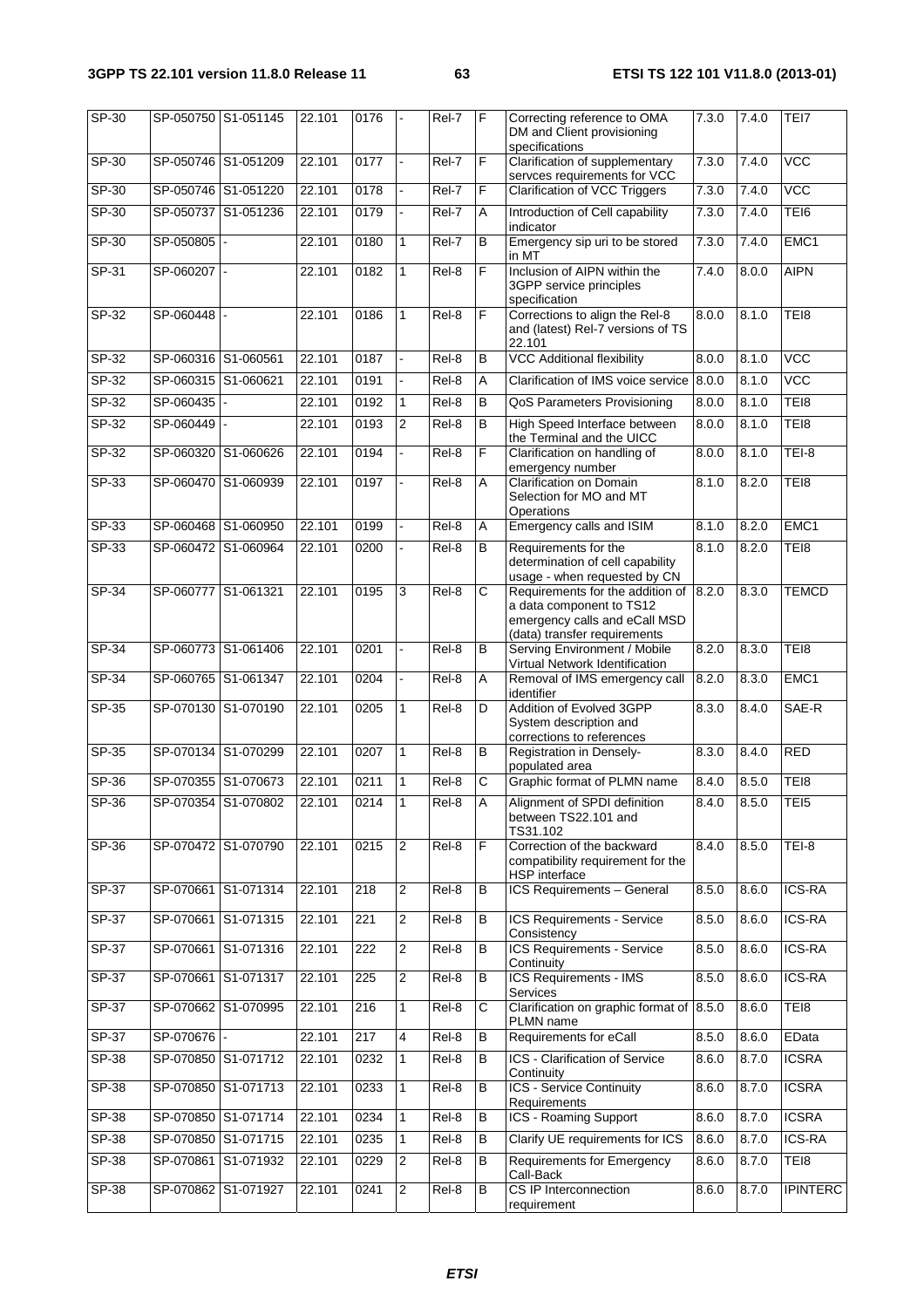| $SP-39$ | SP-080036 S1-080309 |                     | 22.101 | 0237 | 6              | Rel-8              | B              | Requirements for "In Case of<br>Emergency" (ICE) information                         | 8.7.0 | 8.8.0  | <b>ICE</b>                       |
|---------|---------------------|---------------------|--------|------|----------------|--------------------|----------------|--------------------------------------------------------------------------------------|-------|--------|----------------------------------|
| $SP-39$ | SP-080042 S1-080296 |                     | 22.101 | 0250 | $\mathbf{1}$   | Rel-8              | F              | Update the related contents<br>about "Evolved Packet System"                         | 8.7.0 | 8.8.0  | AIPN-SAE                         |
| SP-39   | SP-080041 S1-080297 |                     | 22.101 | 0251 | $\mathbf{1}$   | Rel-8              | F              | CS multimedia calls                                                                  | 8.7.0 | 8.8.0  | TEI8                             |
| $SP-39$ | SP-080041 S1-080298 |                     | 22.101 | 0252 | $\mathbf{1}$   | $Rel-8$            | D              | correction of wrong referencing                                                      | 8.7.0 | 8.8.0  | TEI8                             |
| $SP-39$ | SP-080032 S1-080314 |                     | 22.101 | 0253 | 2              | Rel-8              | B              | Requirements for transfer for<br>data during emergency calls                         | 8.7.0 | 8.8.0  | EData                            |
| $SP-39$ |                     | SP-080032 S1-080266 | 22.101 | 0254 | $\mathbf{1}$   | Rel-8              | B              | Requirements for the transfer of<br>eCall Minimum Set of Data                        | 8.7.0 | 8.8.0  | EData                            |
| $SP-39$ | SP-080043 S1-080337 |                     | 22.101 | 0255 | $\overline{c}$ | Rel-8              | В              | <b>RAT</b> indicator                                                                 | 8.7.0 | 8.8.0  | TEI8                             |
| $SP-39$ | SP-080039           | S1-080287           | 22.101 | 0256 | $\mathbf{1}$   | Rel-8              | B              | ICS requirement for roaming                                                          | 8.7.0 | 8.8.0  | <b>ICSRA</b>                     |
| $SP-39$ | SP-080040 S1-080237 |                     | 22.101 | 0262 | $\mathbf{1}$   | Rel-8              | B              | Additional requirements for CS<br>IP interconnection                                 | 8.7.0 | 8.8.0  | <b>IPINTERC</b>                  |
| $SP-39$ | SP-080043 S1-080299 |                     | 22.101 | 0263 | $\mathbf{1}$   | Rel-8              | $\overline{B}$ | <b>Addition of Unique Device</b><br>Identifier to Calling Line<br>Identification     | 8.7.0 | 8.8.0  | TEI8                             |
| $SP-39$ | SP-080040           | S1-080327           | 22.101 | 0265 | $\mathbf{1}$   | Rel-8              | В              | Clarification of requirements for<br>CS IP interconnection                           | 8.7.0 | 8.8.0  | <b>IPINTERC</b>                  |
| $SP-40$ | SP-080308 S1-080746 |                     | 22.101 | 0267 | 3              | Rel-8              | F              | <b>Emergency Call Interaction</b>                                                    | 8.8.0 | 8.9.0  | EMC1                             |
| $SP-40$ | SP-080299 S1-080581 |                     | 22.101 | 0269 | $\mathbf{1}$   | Rel-8              | С              | eCall call back requirements<br>clarification                                        | 8.8.0 | 8.9.0  | <b>EDATA</b>                     |
| $SP-40$ |                     | SP-080298 S1-080735 | 22.101 | 0270 | 3              | Rel-8              | F              | Common IMS Proposals -<br>Requirements for Emergency<br>Calls                        | 8.8.0 | 8.9.0  | CIMS_3G<br>PP <sub>2</sub>       |
| SP-40   |                     | SP-080306 S1-080715 | 22.101 | 0271 | $\mathbf{1}$   | Rel-8              | F              | Correction of reference for<br>PLMN architecture                                     | 8.8.0 | 8.9.0  | AIPN-SAE                         |
| $SP-40$ |                     | SP-080299 S1-080714 | 22.101 | 0272 | $\mathbf{1}$   | Rel-8              | F              | Corrections to general<br>requirements for emergency<br>calls                        | 8.8.0 | 8.9.0  | EData                            |
| $SP-40$ |                     | SP-080308 S1-080560 | 22.101 | 0274 |                | Rel-8              | F              | <b>Clarification of IMS Emergency</b><br>Calls                                       | 8.8.0 | 8.9.0  | EMC1                             |
| $SP-40$ |                     | SP-080299 S1-080743 | 22.101 | 0275 | $\mathbf{1}$   | Rel-8              | C              | Reconfigurable eCall only<br>terminal access to test and<br>reconfiguration services | 8.8.0 | 8.9.0  | <b>EDATA</b>                     |
| $SP-40$ |                     | SP-080302 S1-080705 | 22.101 | 0276 |                | Rel-8              | F              | Correction of ICE requirements                                                       | 8.8.0 | 8.9.0  | <b>ICE</b>                       |
| SP-40   |                     | SP-080311 S1-080774 | 22.101 | 0268 | 3              | Rel-9              | B              | <b>Requirements for Service</b><br>Alignment and Migration                           | 8.8.0 | 9.0.0  | ETWS-S1                          |
| $SP-41$ |                     | SP-080498 S1-082192 | 22.101 | 0282 | $\mathbf{1}$   | $ReI-9$            | F              | <b>Clarification on IMS services</b><br>supported by ICS                             | 9.0.0 | 9.1.0  | <b>ICSRA</b>                     |
| $SP-41$ | SP-080643           |                     | 22.101 | 0280 | 2              | Rel-9              | F              | RED optimization of location<br>update                                               | 9.0.0 | 9.1.0  | <b>RED</b>                       |
| $SP-42$ | SP-080884           |                     | 22.101 | 0290 | 6              | Rel-9              | A              | <b>ICS Service Continuity</b>                                                        | 9.1.0 | 9.2.0  | CIMS8                            |
| SP-42   |                     | SP-080779 S1-084415 | 22.101 | 281  | 2              | Rel-9              | B              | User Data Convergence<br>Requirements                                                | 9.1.0 | 9.2.0  | <b>UDC</b>                       |
| $SP-42$ |                     | SP-080781 S1-084177 | 22.101 | 0283 | $\overline{2}$ | $Rel-9$            | F              | VCC for emergency calls                                                              | 9.1.0 | 9.2.0  | IMS_EME<br>R_GPRS_<br><b>EPS</b> |
| $SP-42$ |                     | SP-080784 S1-084424 | 22.101 | 0290 | 3              | Rel-9              | C              | ICS Service Continuity                                                               | 9.1.0 | 9.2.0  | TEI9                             |
| $SP-42$ | SP-080783 S1-084404 |                     | 22.101 | 0299 | 3              | Rel-9              | B              | UICC applications access to<br><b>IMS</b>                                            | 9.1.0 | 9.2.0  | TEI9                             |
| $SP-42$ |                     | SP-080781 S1-084096 | 22.101 | 300  | ÷.             | Rel-9              | F              | Make IMS emergency calls<br>available in all access systems                          | 9.1.0 | 9.2.0  | TEI9                             |
| SP-43   |                     | SP-090079 S1-090174 | 22.101 | 0307 | $\mathbf{1}$   | Rel-9              | A              | Clarification and enhancement<br>of ciphering indicator feature                      | 9.2.0 | 9.3.0  | TEI9                             |
| $SP-44$ |                     | SP-090377 S1-091407 | 22.101 | 0312 | $\overline{4}$ | $\overline{Rel-9}$ | F              | Domain selection for emergency<br>call                                               | 9.3.0 | 9.4.0  | IMS_EME<br>R_GPRS_<br><b>EPS</b> |
| $SP-44$ |                     | SP-090369 S1-091393 | 22.101 | 0313 | $\blacksquare$ | Rel-9              | A              | eCall - PSAP acknowledgement<br>to the IVS                                           | 9.3.0 | 9.4.0  | Edata                            |
| $SP-45$ |                     | SP-090475 S1-093290 | 22.101 | 0315 | $\mathbf{1}$   | Rel-9              | A              | Minimise delay to emergency<br>voice calls                                           | 9.4.0 | 9.5.0  | <b>EDATA</b>                     |
| SP-45   |                     | SP-090480 S1-093282 | 22.101 | 321  | $\mathbf{1}$   | Rel-9              | F              | Domain selection for emergency<br>call                                               | 9.4.0 | 9.5.0  | IMS_EME<br>R_GPRS_<br><b>EPS</b> |
| $SP-45$ | SP-090483 S1-093286 |                     | 22.101 | 0316 | $\mathbf{1}$   | $Rel-10$ $F$       |                | Add reference to MSD<br>specification                                                | 9.4.0 | 10.0.0 | <b>EDATA</b>                     |
| $SP-45$ | SP-090484 S1-093341 |                     | 22.101 | 0320 | $\overline{4}$ | <b>Rel-10</b>      | Iв.            | Selected IP Traffic Offload                                                          | 9.4.0 | 10.0.0 | LIPA_SIP<br>то                   |
| $SP-45$ | SP-090483 S1-093261 |                     | 22.101 | 322  | 1              | $Rel-10$ $F$       |                | Clarification of emergency call                                                      | 9.4.0 | 10.0.0 | <b>TEI10</b>                     |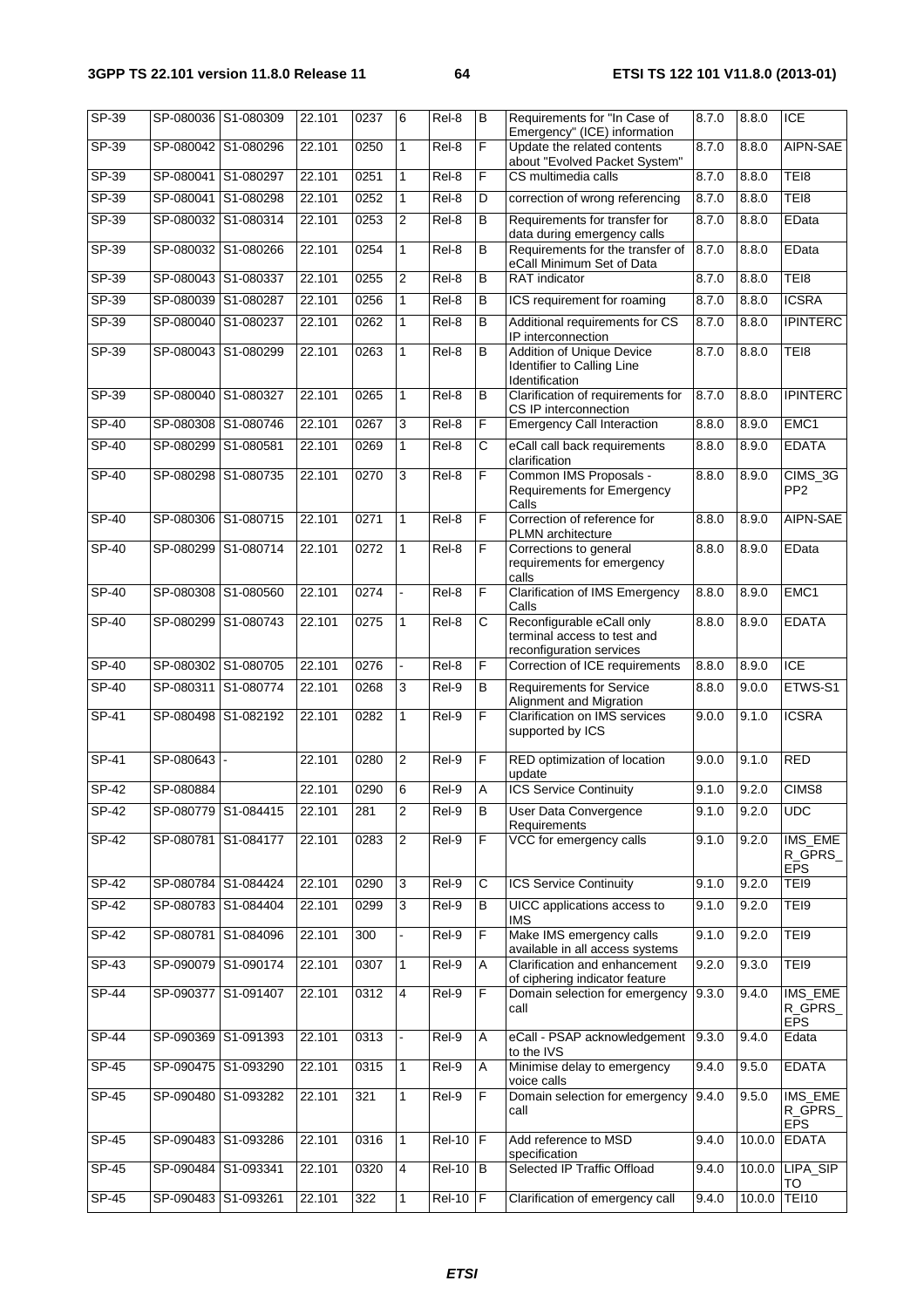|              |                     |                     |        |      |                |                     |              | back requirements                                                                                                  |               |               |                                  |
|--------------|---------------------|---------------------|--------|------|----------------|---------------------|--------------|--------------------------------------------------------------------------------------------------------------------|---------------|---------------|----------------------------------|
| $SP-46$      | SP-090887 S1-094259 |                     | 22.101 | 0336 | $\mathbf{1}$   | $ReI-10$ $A$        |              | Providing eCall indication to the<br><b>PSAP</b>                                                                   |               |               | 10.0.0 10.1.0 EDATA              |
| $SP-46$      | SP-090836 S1-094262 |                     | 22.101 | 0338 |                | $Rel-10$            | A            | Remove requirement for<br>operator determined eCall call-<br>back duration.                                        | 10.0.0        | 10.1.0        | <b>EDATA</b>                     |
| <b>SP-46</b> |                     | SP-090842 S1-094272 | 22.101 | 0330 | $\mathbf{1}$   | $Rel-10$ $A$        |              | User data repository shall be<br>possible to be shared among<br>different PLMNs that have<br>trusted relationships |               | 10.0.0 10.1.0 | <b>UDC</b>                       |
| $SP-46$      | SP-090844 S1-094499 |                     | 22.101 | 0327 | 2              | <b>Rel-10 A</b>     |              | Use of GTT-IP for IMS<br>emergency calls (mirror)                                                                  |               | 10.0.0 10.1.0 | TEI9                             |
| $SP-46$      | SP-090846 S1-094496 |                     | 22.101 | 0328 | $\mathbf{1}$   | $Rel-10$            | B            | <b>ICS Enhancements</b>                                                                                            | 10.0.0        | 10.1.0        | <b>TEI10</b>                     |
| $SP-46$      | SP-090849 S1-094300 |                     | 22.101 | 0325 | 3              | $Rel-10$ B          |              | Roaming and Mobility aspects<br>for Selected IP Traffic Offload                                                    |               |               | 10.0.0 10.1.0 LIPA_SIP<br>TO     |
| $SP-47$      | SP-100187 S1-100321 |                     | 22.101 | 0339 | 2              | <b>Rel-10</b>       | <b>B</b>     | SIPTO requirements common<br>for macro network and H(e)NB<br>subsystems                                            | 10.1.0 10.2.0 |               | LIPA_SIP<br>TO                   |
| $SP-47$      | SP-100188 S1-100445 |                     | 22.101 | 0332 | 6              | <b>Rel-10</b>       | $\mathsf{C}$ | Clarification to Emergency call<br>selection prioritization                                                        | 10.1.0        | 10.2.0        | <b>TEI10</b>                     |
| $SP-47$      | SP-100188 S1-100442 |                     | 22.101 | 0340 | $\mathbf{1}$   | $Rel-10$            | C            | Clarification on ICS wrt data<br>(CS) and fax                                                                      |               | 10.1.0 10.2.0 | <b>TEI10</b>                     |
| $SP-47$      | SP-100191 S1-100431 |                     | 22.101 | 0343 | $\overline{c}$ | <b>Rel-10</b>       | B            | IMS emergency call<br>enhancements                                                                                 | 10.1.0        | 10.2.0        | <b>IESE</b>                      |
| $SP-48$      | SP-100431           | S1-101060r          | 22.101 | 0347 | 6              | $\overline{Rel-10}$ | B            | Addition of Requirement for<br><b>UDC Data Model</b>                                                               | 10.2.0        | 10.3.0        | <b>TEI10</b>                     |
| $SP-48$      | SP-100401 S1-101067 |                     | 22.101 | 0350 | $\blacksquare$ | $Rel-10$ $F$        |              | Correction of reference                                                                                            | 10.2.0        | 10.3.0 IESE   |                                  |
| SP-49        |                     | SP-100585 S1-102403 | 22.101 | 0353 | 2              | $Rel-11$ B          |              | SIPTO mobility/continuity                                                                                          |               | 10.3.0 11.0.0 | SIPTO_S<br>С                     |
| SP-51        | SP-110168 S1-110088 |                     | 22.101 | 0360 |                | <b>Rel-11</b>       | F            | <b>Clarification on Service</b><br>Continuity for SIPTO                                                            |               | 11.0.0 11.1.0 | SIPTO <sub>S</sub><br>С          |
| $SP-52$      | SP-110373 S1-111410 |                     | 22.101 | 0367 | $\overline{3}$ | $Rel-11$ B          |              | IMS emergency call<br>requirements for additional<br>media types                                                   |               | 11.1.0 11.2.0 | <b>NOVES</b>                     |
| $SP-52$      | SP-110376 S1-111209 |                     | 22.101 | 0369 |                | $ReI-11$ D          |              | Removing text discrepancy<br>between Rel-10 and Rel-11 for<br><b>UDC Data Model</b>                                |               | 11.1.0 11.2.0 | <b>TEI11</b>                     |
| $SP-52$      | SP-110418           | $\blacksquare$      | 22.101 | 0372 | 2              | $ReI-11$ $A$        |              | IMS emergency calls                                                                                                |               | 11.1.0 11.2.0 | IMS_EME<br>R_GPRS_<br><b>EPS</b> |
|              |                     |                     |        |      |                |                     |              | Correction of typo on cover page 11.2.0 11.2.1                                                                     |               |               |                                  |
| $SP-53$      | SP-110582 S1-112392 |                     | 22.101 | 0373 | $\mathbf{1}$   | $Rel-11$ $IF$       |              | SIPTO in the Mobile Operator<br>Network and Local<br>Residential/Enterprise Network                                |               | 11.2.0 11.3.0 | <b>TEI11</b>                     |
| $SP-53$      | SP-110576 S1-112101 |                     | 22.101 | 0379 |                | $Rel-11$ $B$        |              | IMS emergency call support with 11.2.0 11.3.0 NOVES<br>other media handover<br>considerations                      |               |               |                                  |
| SP-53        | SP-110576 S1-112344 |                     | 22.101 | 0380 | $\mathbf{1}$   | $ReI-11$ B          |              | Notification of IMS emergency<br>call support with other media                                                     |               |               | 11.2.0 11.3.0 NOVES              |
| SP-53        | SP-110576 S1-112350 |                     | 22.101 | 0385 | 3              | $Rel-11$ B          |              | Domain Selection for IMS<br>emergency calls with additional<br>media types                                         |               |               | 11.2.1 11.3.0 NOVES              |
| $SP-53$      | SP-110579 S1-112385 |                     | 22.101 | 0374 | $\mathbf{1}$   | <b>Rel-11</b>       | F            | <b>SIPTO Service Continuity</b>                                                                                    |               | 11.2.0 11.3.0 | SIPTO_S<br>С                     |
| SP-53        |                     | SP-110579 S1-112393 | 22.101 | 0378 | 2              | $Rel-11$            | C            | Clarification on collection of<br>traffic and signalling for SIPTO                                                 |               | 11.2.0 11.3.0 | <b>SIPTO<sub>S</sub></b>         |
| SP-53        | SP-110582 S1-112025 |                     | 22.101 | 0376 | $\blacksquare$ | $Rel-11$ $F$        |              | Correction of clause numbers<br>and editorial corrections                                                          |               | 11.2.1 11.3.0 | <b>TEI11</b>                     |
| SP-53        | SP-110651 S1-112328 |                     | 22.101 | 0383 | 3              | $Rel-11$ F          |              | Moving "Network provided<br>destination for uplink data"<br>requirement from 22.368 into<br>22.101                 | 11.2.1        | 11.3.0        | <b>SIMTC</b>                     |
| SP-53        | SP-110651           | S1-112329           | 22.101 | 0384 | $\overline{4}$ | $Rel-11$ F          |              | Moving PS-Only requirements<br>from 22.368 into 22.101                                                             | 11.2.1        | 11.3.0        | <b>SIMTC</b>                     |
| $SP-54$      | SP-110811 S1-113245 |                     | 22.101 | 0387 | $\mathbf{1}$   | $Rel-11$ $F$        |              | <b>IMS Multimedia Emergency</b><br>Session support for UEs in<br><b>Limited Service Mode</b>                       |               | 11.3.0 11.4.0 | <b>NOVES</b>                     |
| SP-54        | SP-110811 S1-113249 |                     | 22.101 | 0388 | 2              | $Rel-11$ $F$        |              | Correction and removal of<br>inconsistencies to IMS<br>Emergency call when using<br>other media                    |               | 11.3.0 11.4.0 | <b>NOVES</b>                     |
| SP-54        | SP-110811 S1-113248 |                     | 22.101 | 0390 | $\overline{2}$ | <b>Rel-11</b>       | lF.          | Indication of supported media<br>during an IMS multimedia<br>emergency session                                     |               | 11.3.0 11.4.0 | <b>NOVES</b>                     |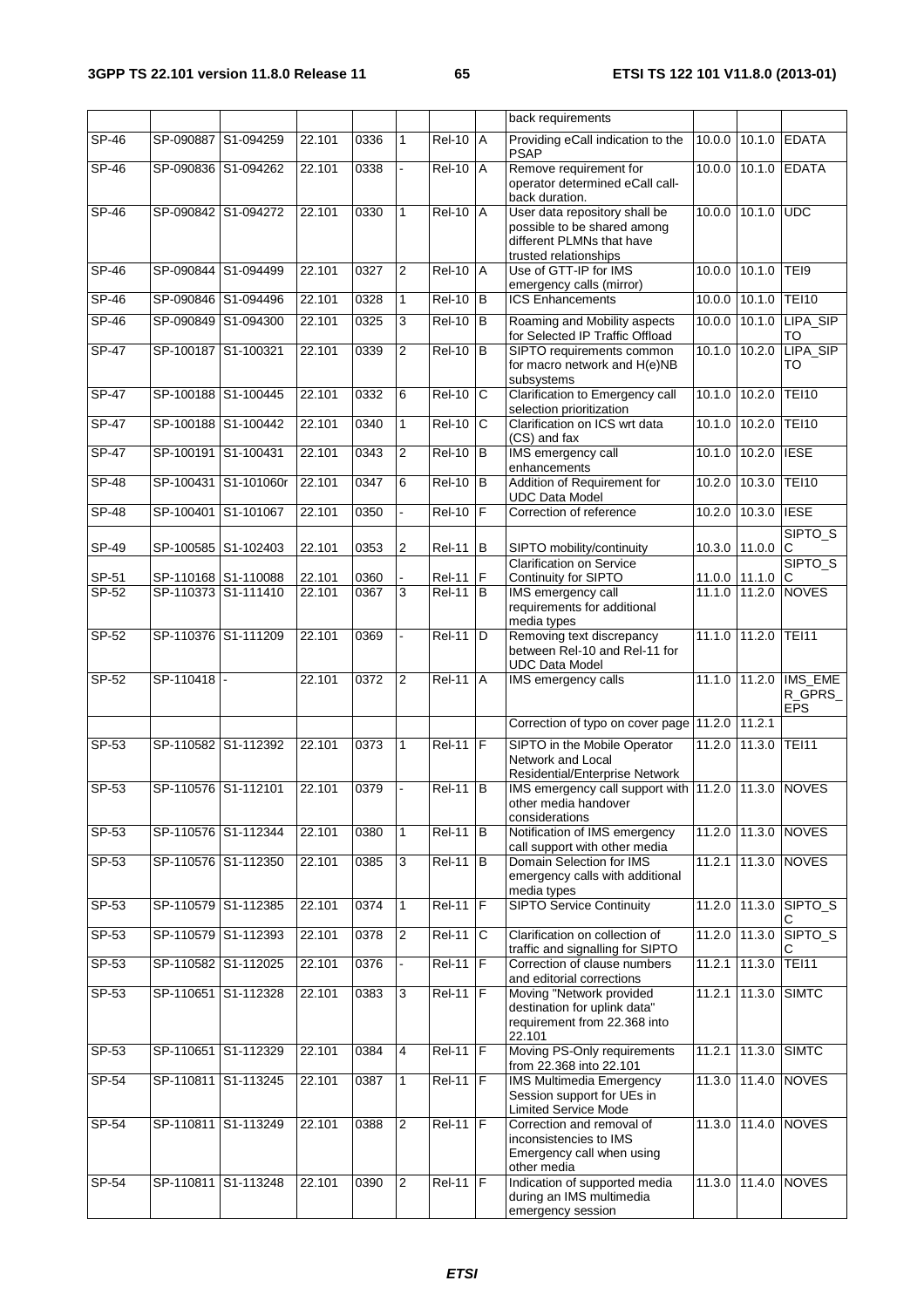#### **3GPP TS 22.101 version 11.8.0 Release 11 66 ETSI TS 122 101 V11.8.0 (2013-01)**

| $SP-54$ | SP-110811 S1-113250 |                      | 22.101 | 0391 |                | $ReI-11$ $F$  |           | Handover of other media to<br>networks that do not support                              |        |                | 11.3.0 11.4.0 NOVES     |
|---------|---------------------|----------------------|--------|------|----------------|---------------|-----------|-----------------------------------------------------------------------------------------|--------|----------------|-------------------------|
|         |                     |                      |        |      |                |               |           | IMS emergency voice calls                                                               |        |                |                         |
| SP-54   |                     | SP-110873 S1-113093r | 22.101 | 0392 | $\mathfrak{p}$ | $ReI-11$ $F$  |           | Media allowed on callback from<br><b>PSAP</b>                                           | 11.3.0 | 11.4.0         | <b>NOVES</b>            |
| SP-54   | SP-110811 S1-113094 |                      | 22.101 | 0393 |                | <b>Rel-11</b> | IF        | Routing IMS multimedia<br>sessions towards the PSAP                                     | 11.3.0 |                | 11.4.0 NOVES            |
| SP-54   | SP-110813 S1-113098 |                      | 22.101 | 0394 |                | <b>Rel-11</b> | l B       | <b>PS</b> additional number                                                             | 11.3.0 | 11.4.0         | <b>TEI11</b>            |
| SP-55   | SP-120103 S1-120256 |                      | 22.101 | 0401 |                | <b>Rel-11</b> | IF        | PS only subscriptions with SMS<br>support                                               | 11.4.0 |                | 11.5.0 SIMTC            |
| SP-56   | SP-120289 S1-121329 |                      | 22.101 | 0403 |                | $ReI-11$ $IF$ |           | Release 11 stage 2 alignment<br>related to MSISDN-less                                  | 11.5.0 |                | 11.6.0 SIMTC            |
| SP-56   | SP-120286 S1-121313 |                      | 22.101 | 0408 |                | $Rel-11$ $A$  |           | Emergency calls from non CSG<br>members in CSG cells                                    | 11.5.0 | 11.6.0 EHNB    |                         |
| SP-56   | SP-120288 S1-121395 |                      | 22.101 | 0411 |                | <b>Rel-11</b> | IF.       | Clarification of PS additional<br>numbers requirement                                   | 11.5.0 | 11.6.0         | <b>TEI11</b>            |
| SP-56   | SP-120288 S1-121391 |                      | 22.101 | 0413 |                | <b>Rel-11</b> | l C       | Modification of how ME treats<br>emergency call type(s)                                 | 11.5.0 | 11.6.0         | <b>TEI11</b>            |
| SP-57   | SP-120519 S1-122462 |                      | 22.101 | 0422 |                | <b>Rel-11</b> | A         | Correction of UE mandatory<br>features                                                  | 11.6.0 | 11.7.0         | TEI8                    |
| SP-57   | SP-120523 S1-122037 |                      | 22.101 | 0418 |                | <b>Rel-11</b> | <b>B</b>  | <b>Removal of SIPTO Service</b><br><b>Continuity Requirements from</b><br><b>Rel-11</b> |        | 11.6.0 111.7.0 | SIPTO <sub>S</sub><br>С |
| SP-58   | SP-120866 S1-124497 |                      | 22.101 | 0427 | 4              | <b>Rel-11</b> | <b>IA</b> | SIPTO per APN for pre-Rel 10<br><b>UEs</b>                                              | 11.7.0 | 11.8.0         | <b>TEI10</b>            |